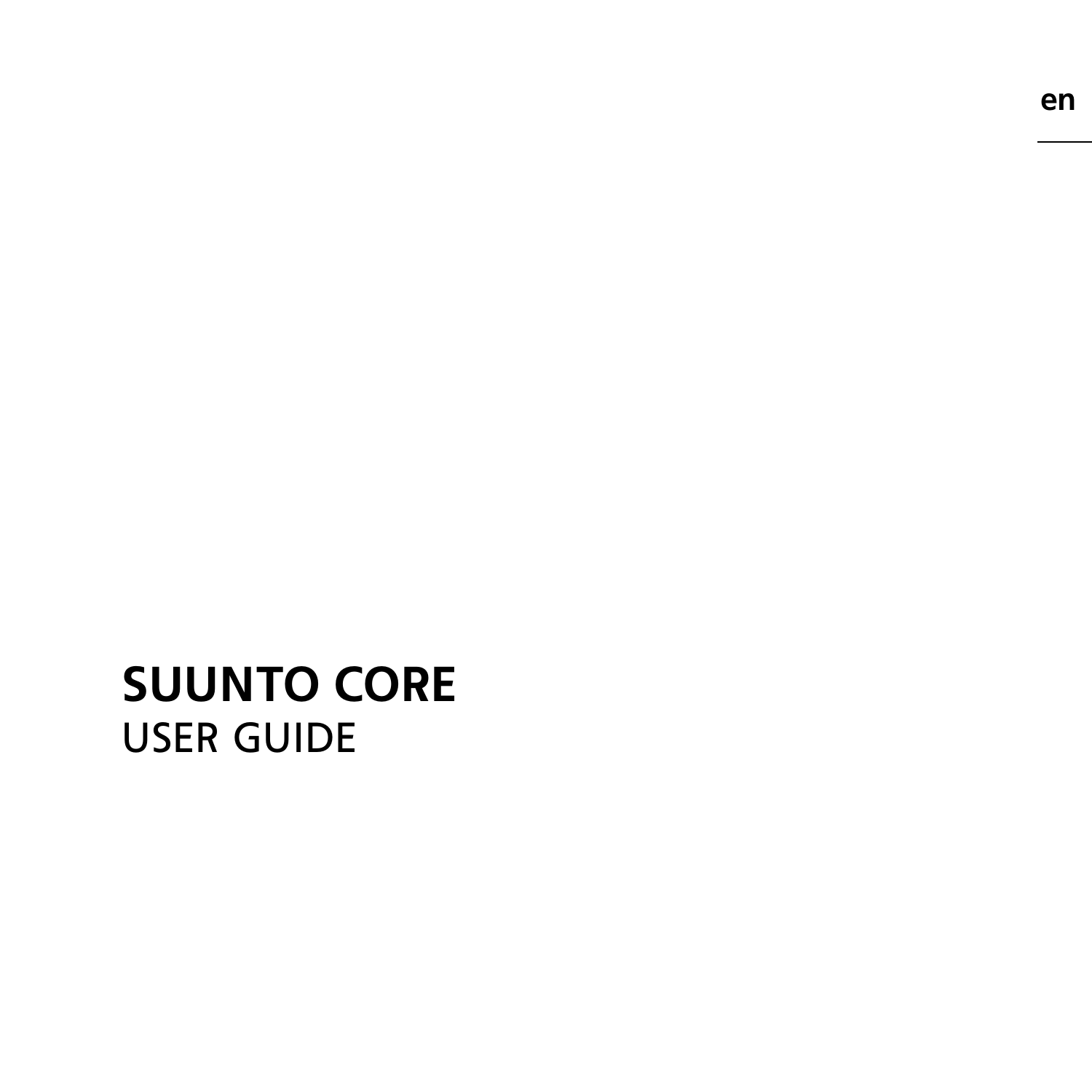| 5.3.5 Activating button lock  16 |
|----------------------------------|
|                                  |
|                                  |
|                                  |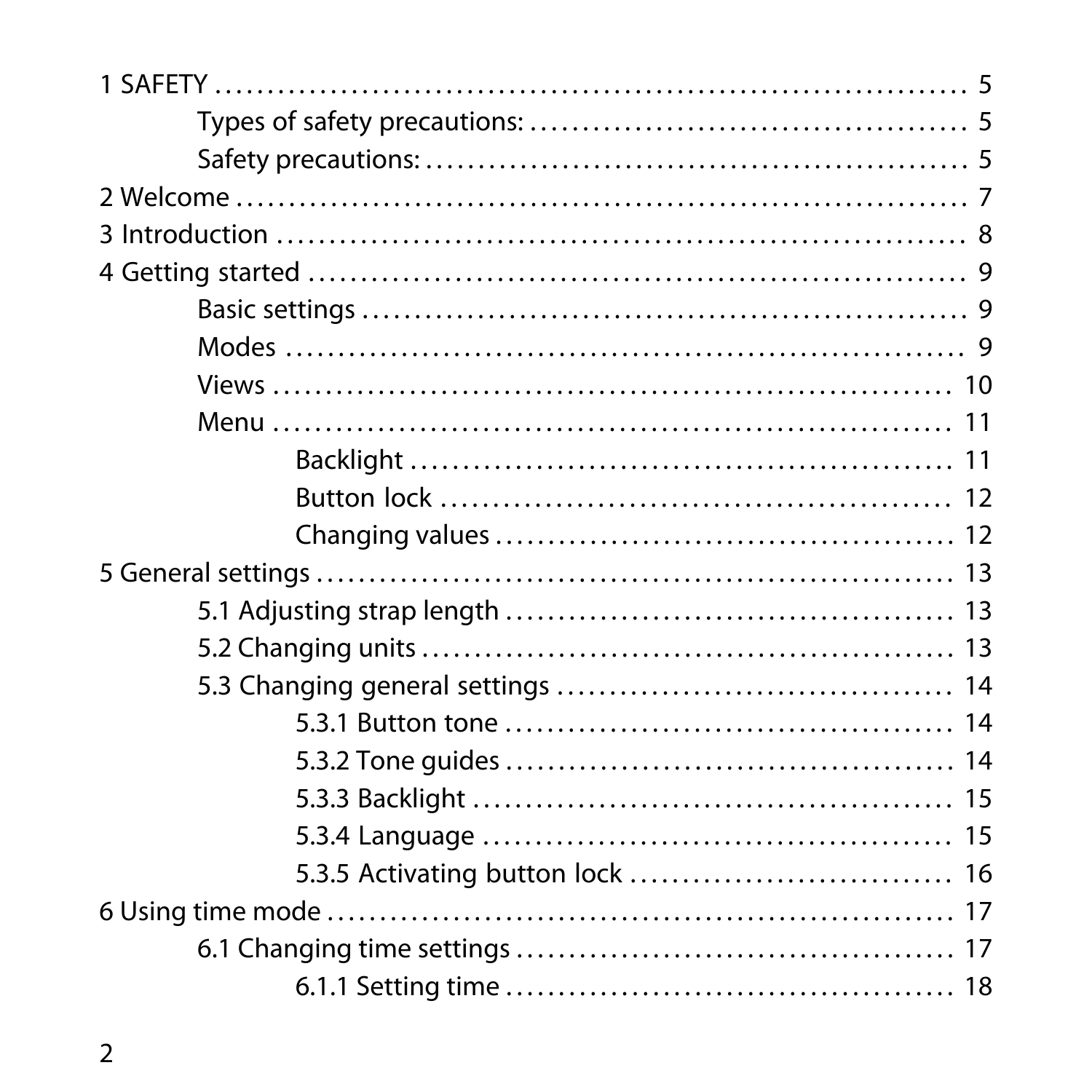| 7.5.1 Using altitude difference measurer  29    |
|-------------------------------------------------|
|                                                 |
|                                                 |
|                                                 |
|                                                 |
|                                                 |
| 7.8.1 Recording logs in depth meter profile  35 |
|                                                 |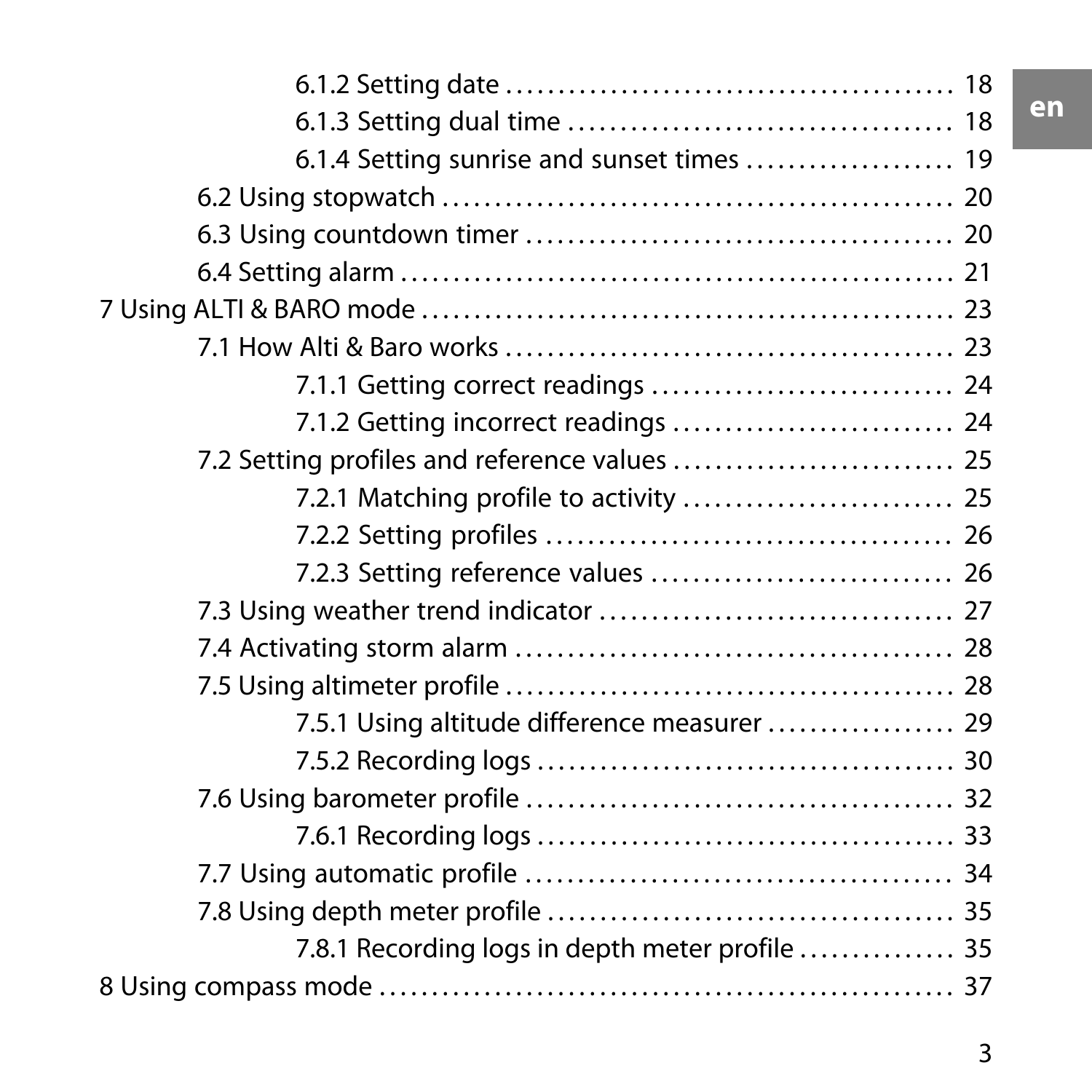| 9.2.2 Locking and unlocking logs  46 |  |
|--------------------------------------|--|
|                                      |  |
|                                      |  |
|                                      |  |
|                                      |  |
|                                      |  |
|                                      |  |
|                                      |  |
|                                      |  |
|                                      |  |
|                                      |  |
|                                      |  |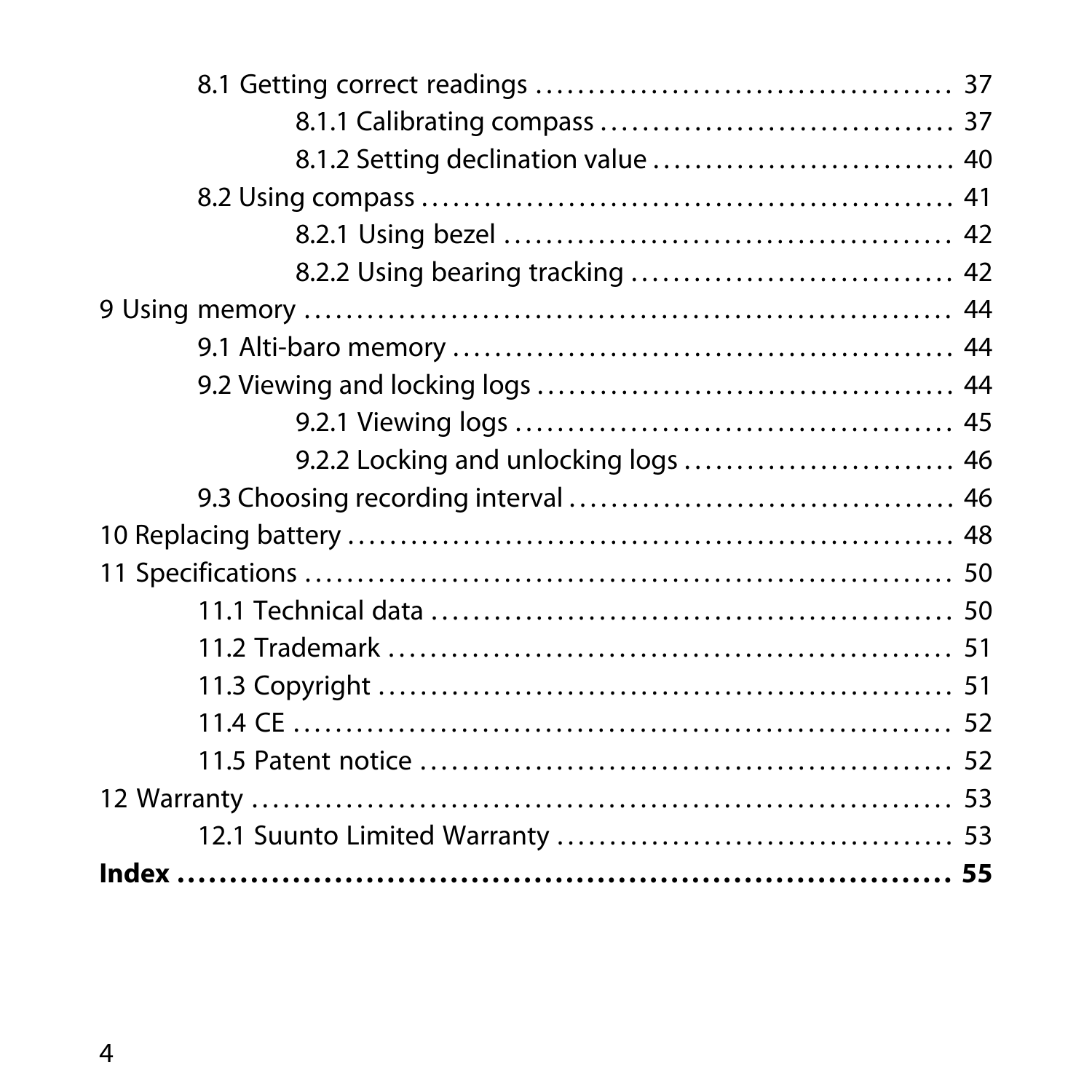# <span id="page-4-0"></span>**1 SAFETY**

### <span id="page-4-1"></span>**Types of safety precautions:**

 *WARNING:* - is used in connection with a procedure or situation that may result in serious injury or death.

 $\triangle$  **CAUTION:** - is used in connection with a procedure or situation that will result in damage to the product.

<span id="page-4-2"></span>*MOTE:* - is used to emphasize important information.

### **Safety precautions:**

 *WARNING:* DO NOT USE FOR SCUBA DIVING.

 *WARNING:* ALLERGIC REACTIONS OR SKIN IRRITATIONS MAY OCCUR WHEN PRODUCT IS IN CONTACT WITH SKIN, EVEN THOUGH OUR PRODUCTS COMPLY WITH INDUSTRY STANDARDS. IN SUCH EVENT, STOP USE IMMEDIATELY AND CONSULT A DOCTOR.

 *CAUTION:* DO NOT EXPOSE TO RAPID TEMPERATURE CHANGES.

 *CAUTION:* DO NOT APPLY SOLVENT OF ANY KIND.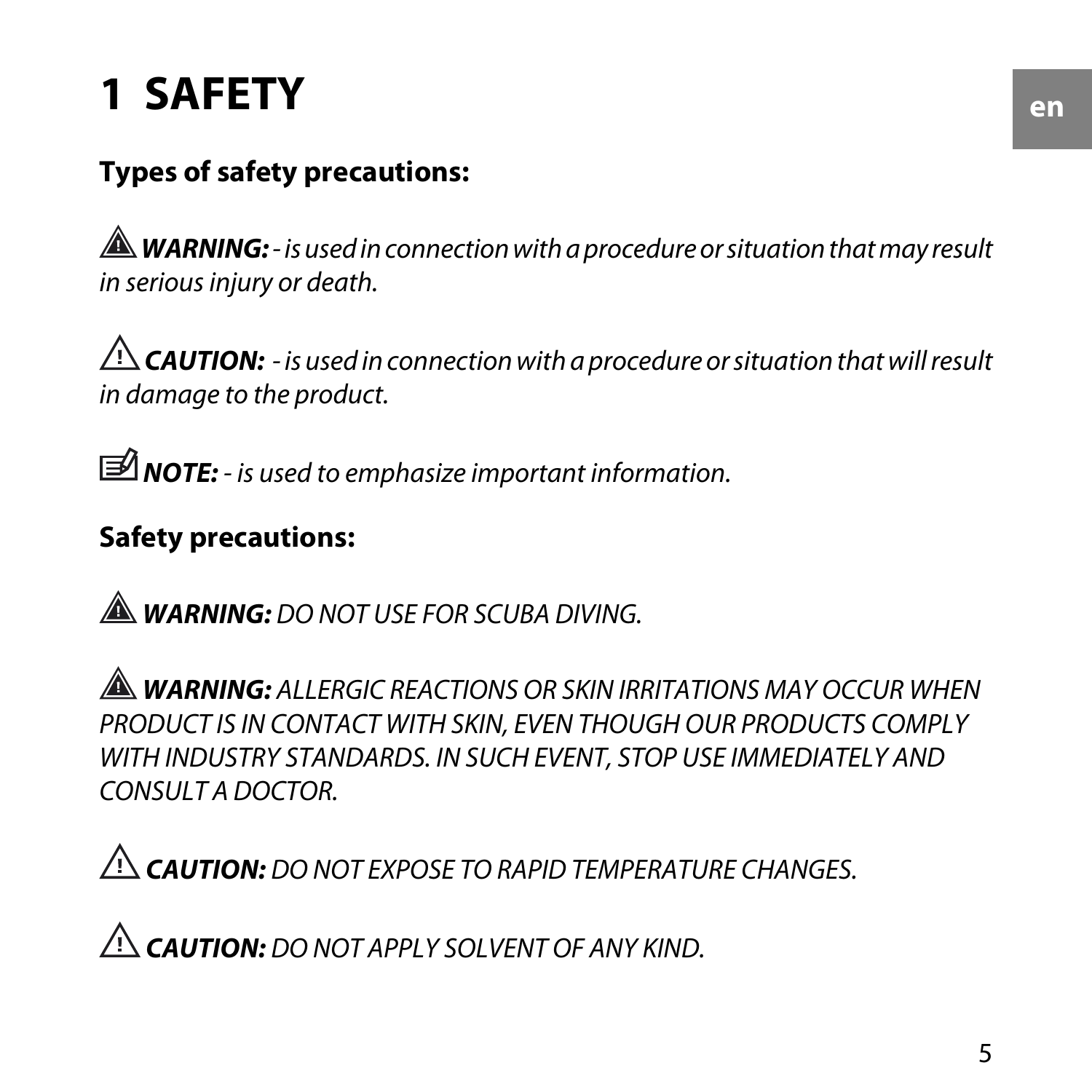*CAUTION:* DO NOT APPLY INSECT REPELLENT.

 *CAUTION:* TREAT AS ELECTRONIC WASTE.

 *CAUTION:* DO NOT KNOCK OR DROP.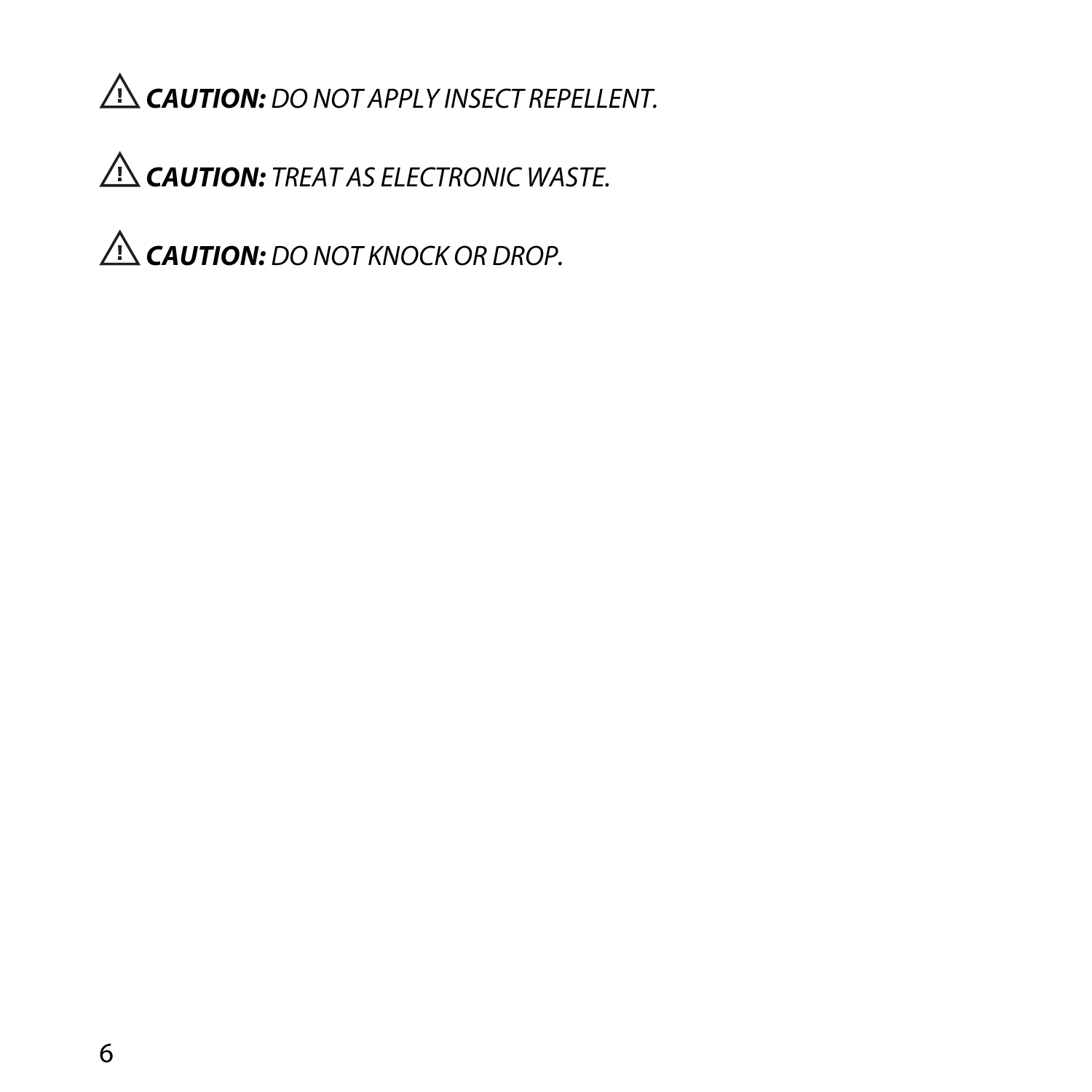# <span id="page-6-0"></span>**2 WELCOME**

"For over 70 years Suunto has provided accurate, reliable information to people in need of it. Our instruments enable our users to reach their goals more effectively and get more out of their sports experience. Our products are often very critical to the user. Therefore we at Suunto take pride in maintaining highest quality standards for our products. "

Founded in 1936, Suunto is the world leader in precision compasses, dive computers and wristop altimeters. Trusted by climbers, divers and explorers on every continent, Suunto Outdoor instruments deliver legendary design, accuracy and dependability. In 1987, Suunto pioneered the first dive computer, followed by the first ABC wristop in 1998. Offering the latest advancements in altimeter, sports fitness and GPS devices, Suunto remains the foremost choice of today's outdoor professional. To learn more about Suunto Outdoor instruments and the people who use them, visit www.suunto.com.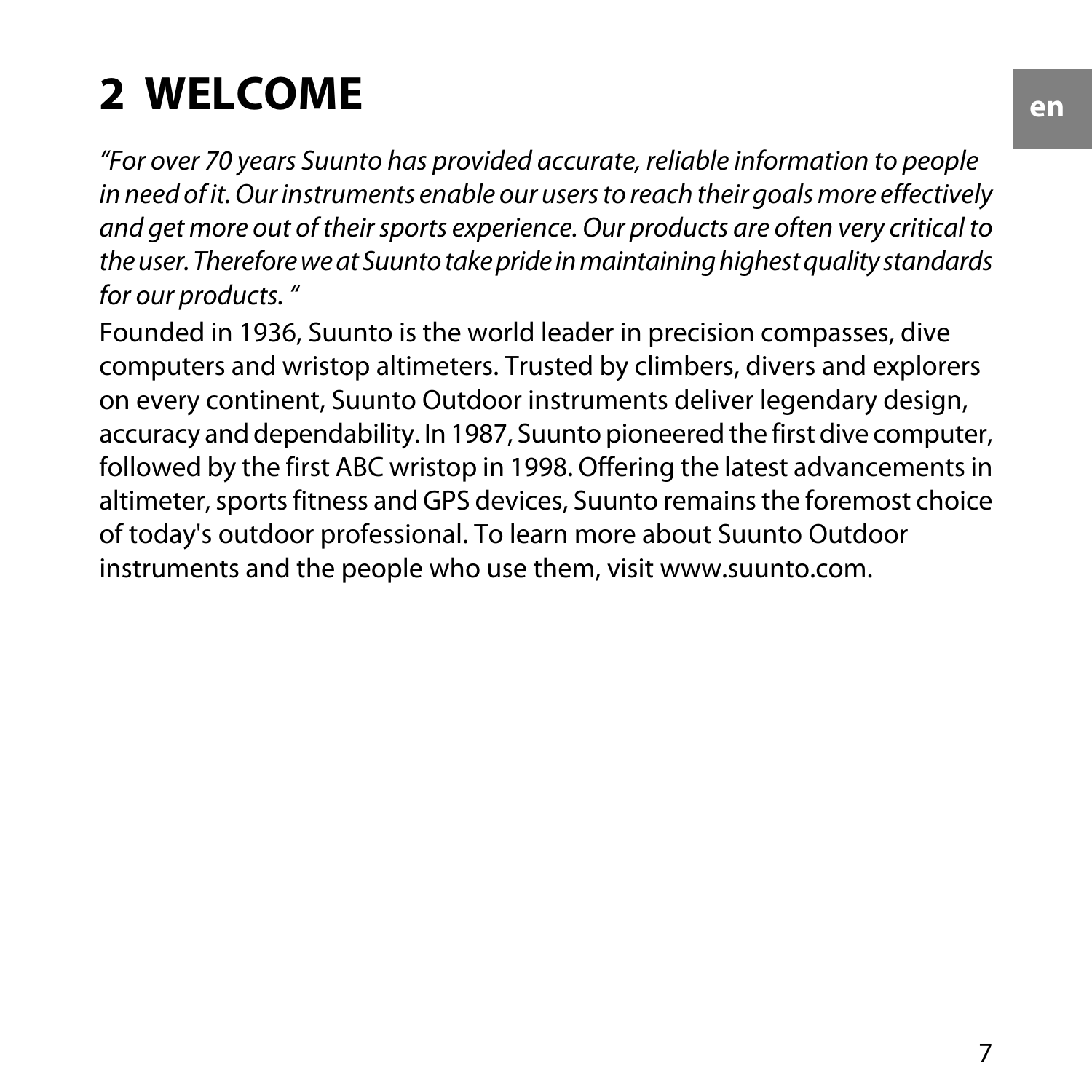# <span id="page-7-0"></span>**3 INTRODUCTION**

Suunto Core has been designed for people like you, people who enjoy life outdoors and activities like climbing, hiking, snorkeling and countless others ranging from the recreational to the extreme. Your Suunto Core will help you get maximum enjoyment from your favorite outdoor activities, whatever they might be.

Suunto Core brings together an altimeter, barometer and an electronic compass in one package. It also has clock, stopwatch and calendar functions.

This User Guide explains the Suunto Core features, how they work, and how you access them. In addition, we have included examples of how you can use them in real life situations.

Each main chapter explains a mode and its views. It also gives you information on how to set and use these views.

Suunto Core gives you readings on time, barometric pressure and altitude. Additional information is given for every reading so that you can make the most of your favourite outdoor activities.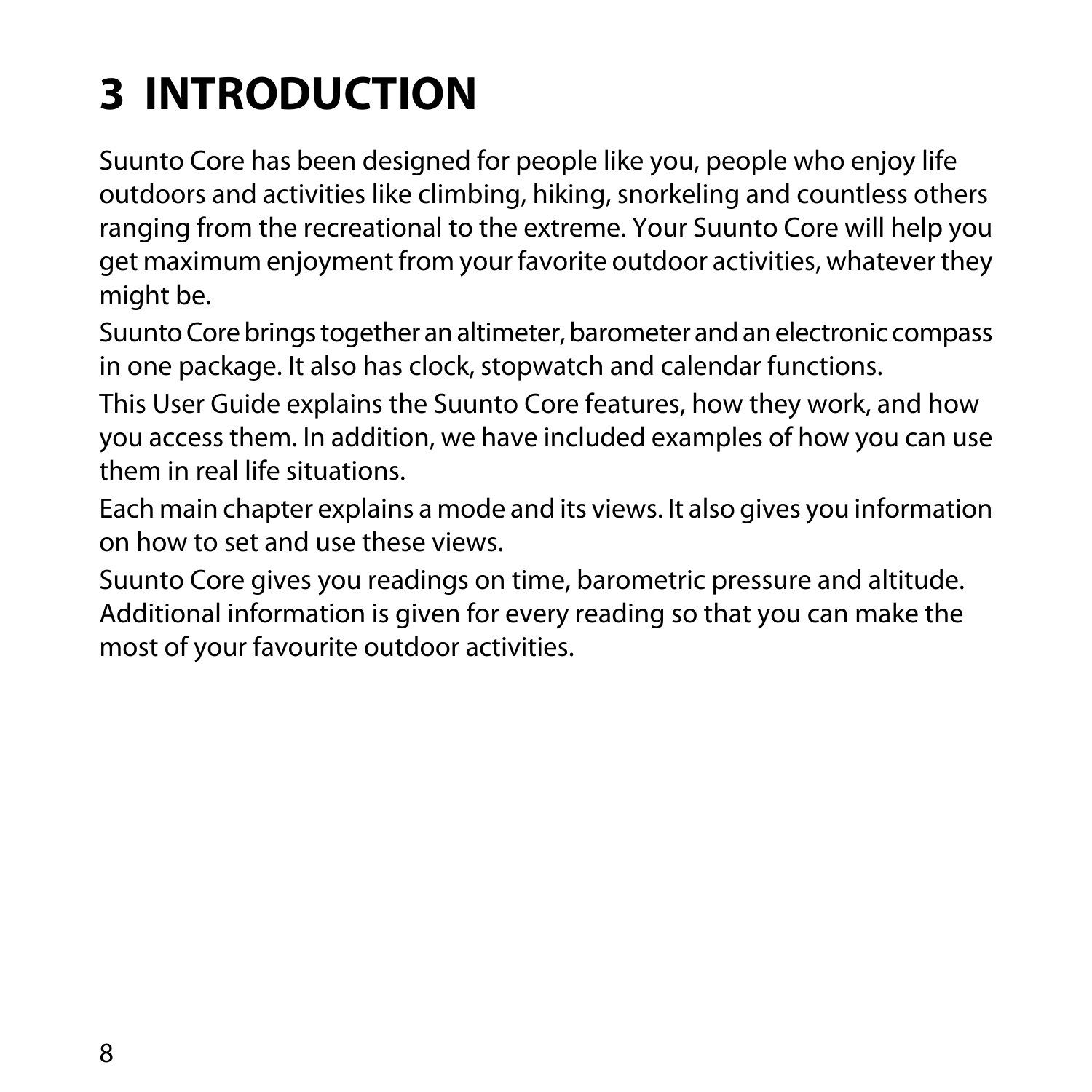# <span id="page-8-0"></span>**4 GETTING STARTED**

### <span id="page-8-1"></span>**Basic settings**

Press any button and your Suunto Core will activate. You are then prompted to set the language, units (imperial or metric), time and date. Use the upper right [+] button and lower right [- Light] button to change the settings. Accept and move to the next menu item by pressing the right middle [Mode] button. You can always return to the preceding menu item by pressing the lower left [View] button. When the settings are set as you want, you can start using the basic time features of your Suunto Core.



<span id="page-8-2"></span>*MOTE:* You need to set the altimeter, barometer and compass to get correct readings. Please refer to the User Guide for detailed information on setting these properly.

### **Modes**

Your Suunto Core has three modes: **TIME**, **ALTI & BARO** and **COMPASS**. These modes are explained in detail in the User Guide. The enabled mode is indicated by a rectangle around the mode name. You switch between the main modes with the right middle [Mode] button. Try it!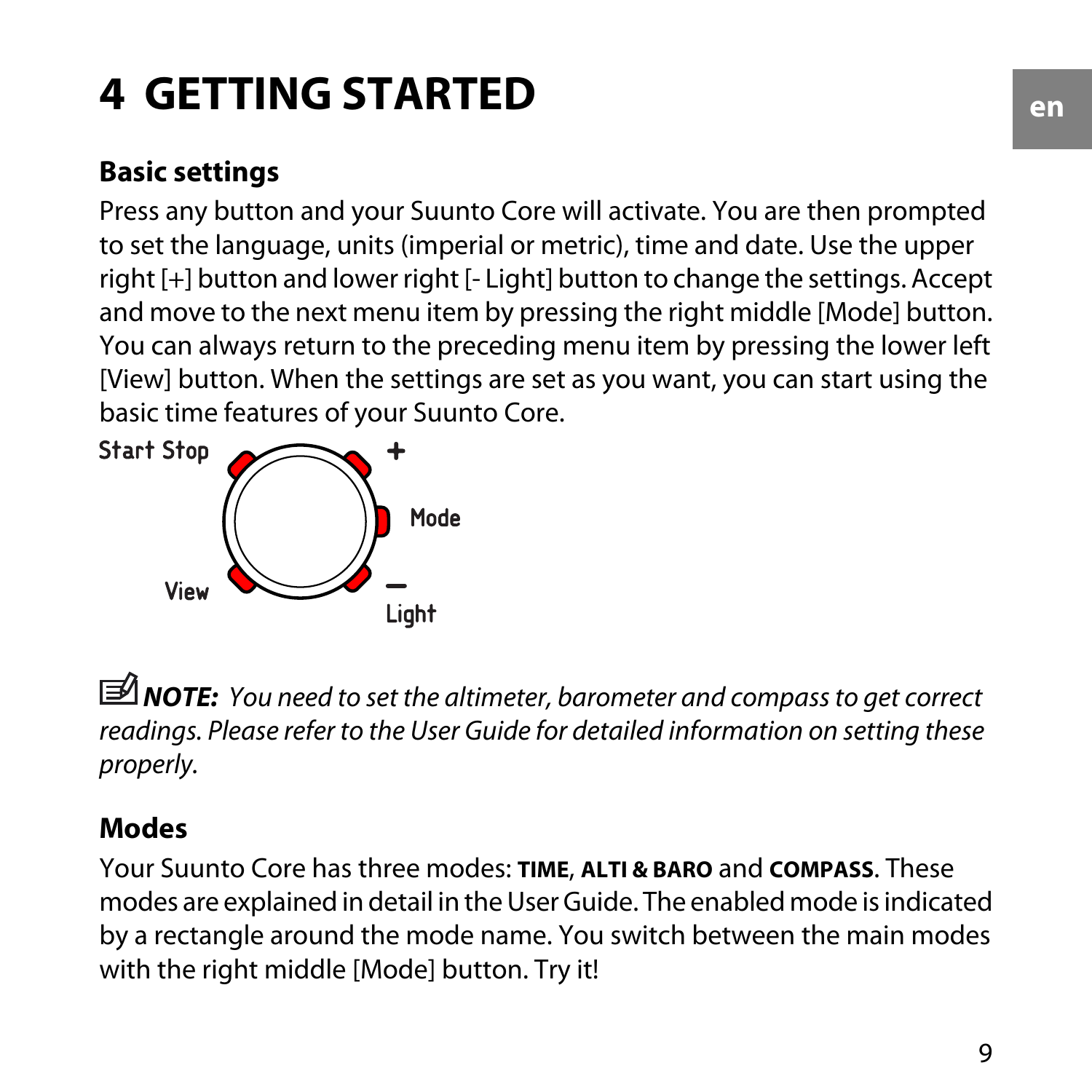

#### <span id="page-9-0"></span>**Views**

Each mode has a set of views that you access with the lower left [View] button. Views are presented in the lower part of the display. Views contain supplementary information about the enabled mode, for example, viewing seconds as supplementary information in the **TIME** mode. Some views are also interactive.

Suunto Core has four interactive views:

- Stopwatch (**TIME** mode)
- Countdown timer (**TIME** mode)
- Log recorder (**ALTI & BARO** mode)
- Altitude difference measurer (**ALTI & BARO** mode)

When interactive views are enabled, you can start, stop and restart them with the upper left [Start Stop] button and reset them by keeping the upper right [+] button pressed. Enter the stopwatch in **TIME** mode and try it out!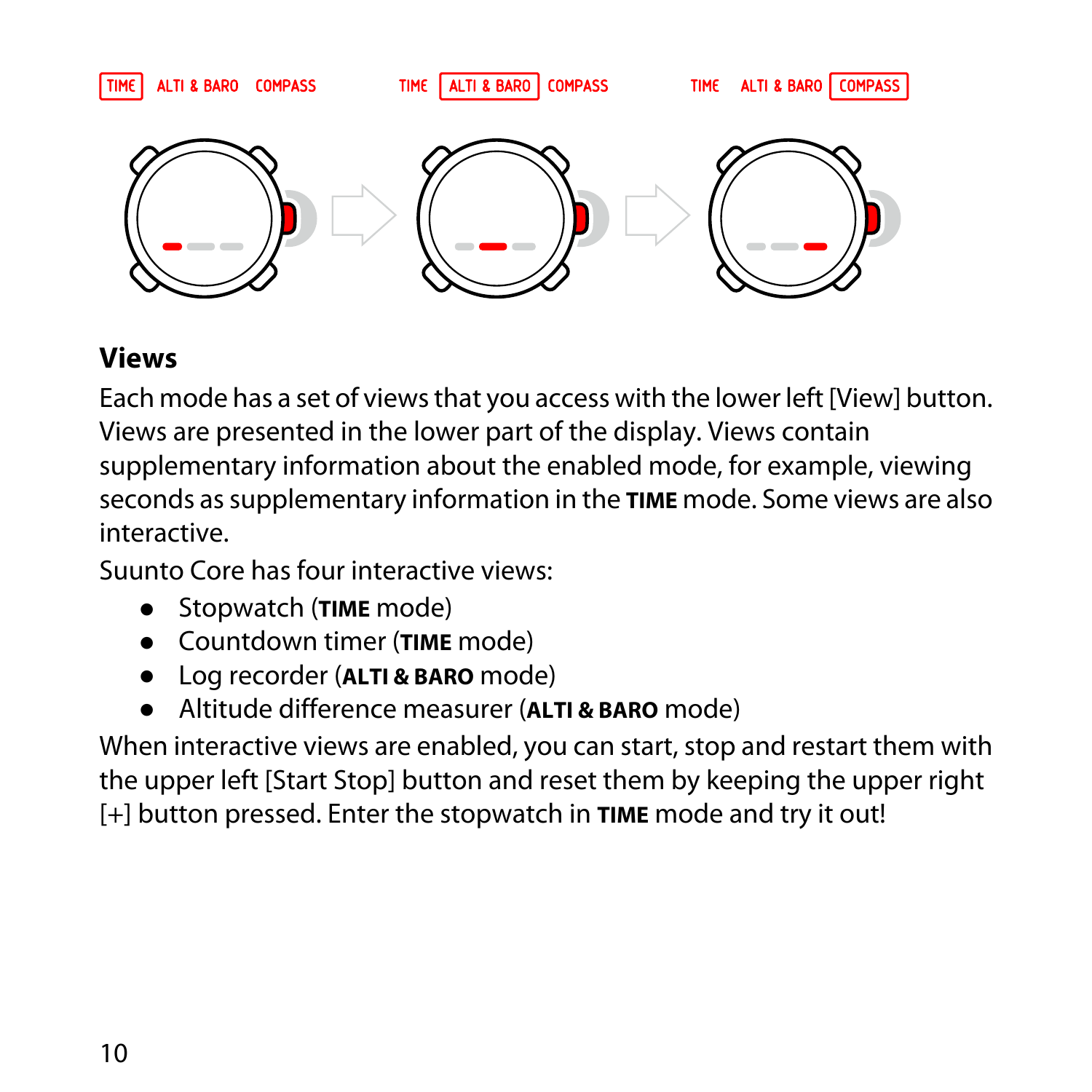

#### <span id="page-10-0"></span>**Menu**

In **MENU** you can change values, change the general settings and units, or view logs stored in the logbook. To enter **MENU**, keep the middle right [Mode] button pressed while in the **TIME**, **ALTI & BARO** or **COMPASS** mode. The segments in the outer part of the display indicate your transition time. Exit **MENU** by pressing the upper left [Start Stop] button. Whenever an exit option is available in **MENU**, this is indicated with an "X" on the screen next to the [Start Stop] button. Get familiar with entering and exiting **MENU**!



### <span id="page-10-1"></span>**Backlight**

You can activate the backlight in any mode by pressing the lower right [- Light] button. The backlight turns off automatically after 5 seconds. If you want to see the backlight when you are in **MENU**, you need to activate it in the **TIME**, **ALTI & BARO** or **COMPASS** mode before entering **MENU**. The backlight will return to normal when you return to a mode.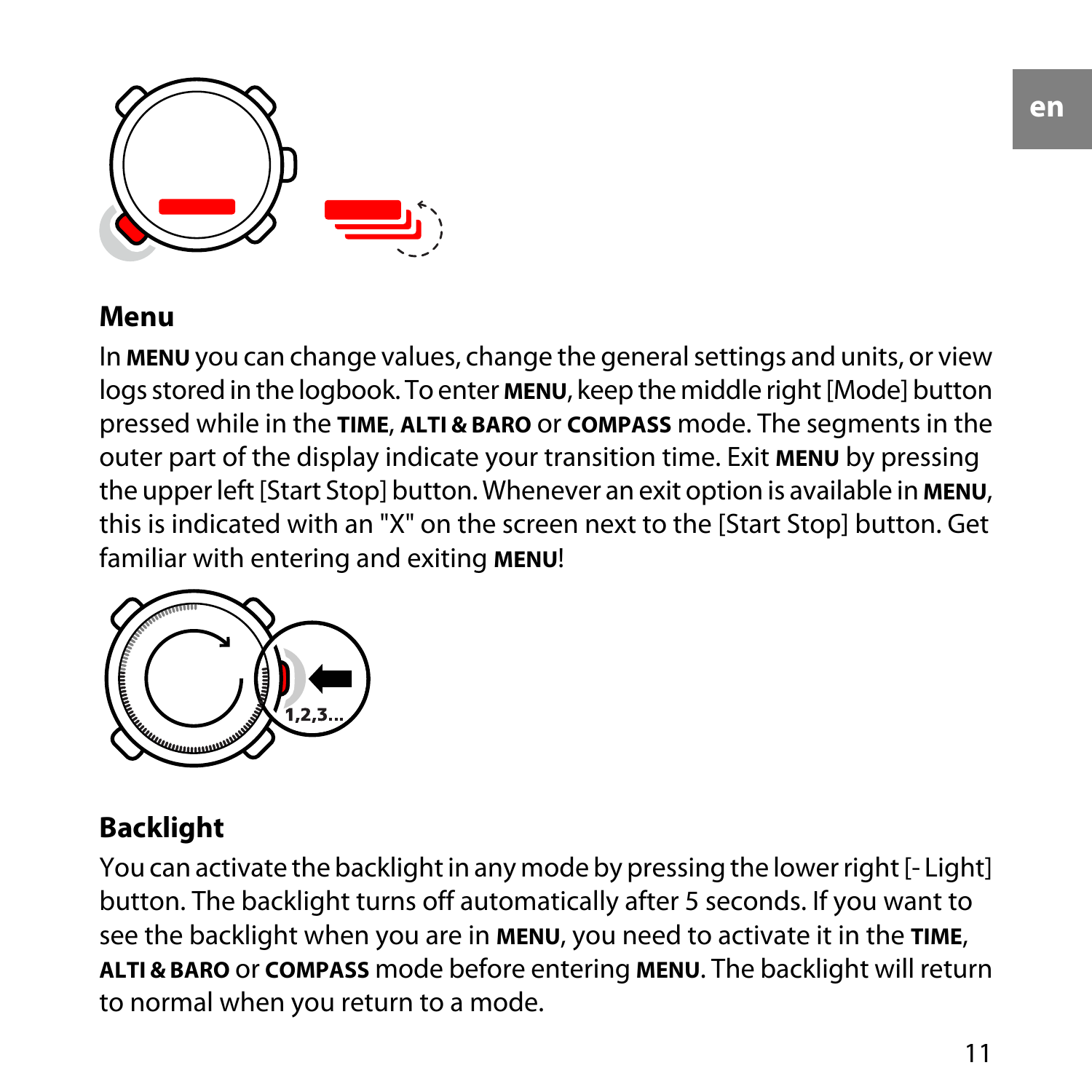#### <span id="page-11-0"></span>**Button lock**

You can activate and deactivate the button lock by keeping the lower right [-Light] button pressed.

 *NOTE:* You can change views and use the backlight when the button lock is activated.

### <span id="page-11-1"></span>**Changing values**

To change a setting, you have to be in **MENU**. To enter **MENU**, keep the right middle [Mode] button pressed down in the **TIME**, **ALTI&BARO** or **COMPASS** mode. Any changes you make in **MENU** take effect immediately. For example, if you enter TIME-DATE in **MENU** and change the time from 12:30 to 11:30 and exit. The time will be set to 11:30.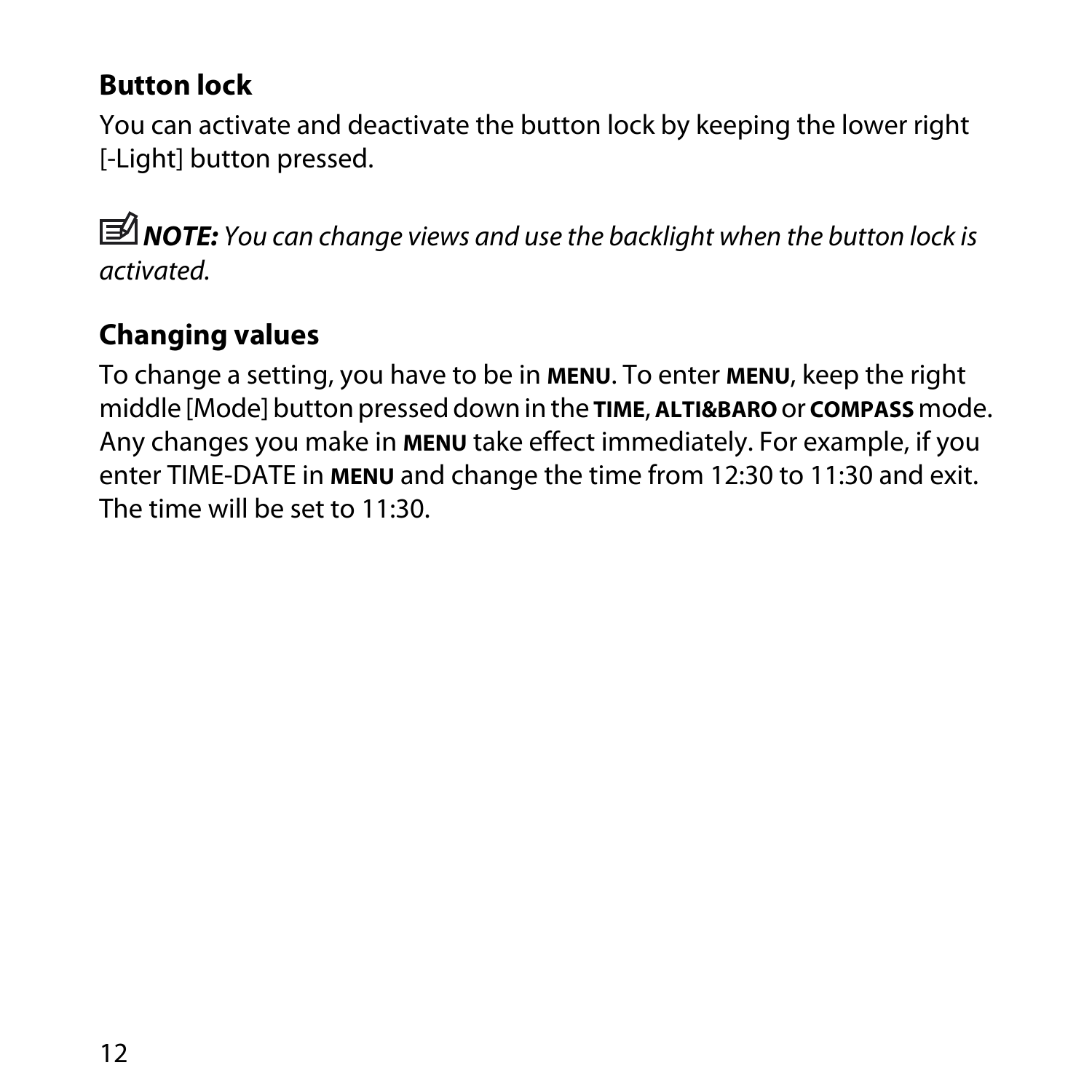# <span id="page-12-0"></span>**5 GENERAL SETTINGS**

<span id="page-12-4"></span>Before you start to use your Suunto Core, it's a good idea to set the measurement units and general settings according to your preferences. General settings are changed in **MENU**.

# <span id="page-12-5"></span><span id="page-12-1"></span>**5.1 Adjusting strap length**

<span id="page-12-2"></span>If you need to adjust the strap length of the metal strap, please contact your nearest watch store to get the needed adjustments correctly done for you.

# <span id="page-12-3"></span>**5.2 Changing units**

In **UNITS** you select the measurement units, including:

- **TIME** : 24h/12h
- **DATE**: dd.mm/mm.dd
- **TEMPERATURE** : °C/°F (Celsius/Fahrenheit)
- **AIR PRESSURE**: hPa/inHg
- **ALTITUDE**: meters/feet

To enter **UNITS** in **MENU**:

- 1. Enter **MENU** by keeping [Mode] pressed in the **TIME** , **ALTI & BARO** or **COMPASS** mode.
- 2. Scroll down to **UNITS** using [- Light].
- 3. Enter with [Mode].

To change units:

- 1. In **UNITS**, scroll between the list items using [+] and [- Light].
- 2. Enter with [Mode].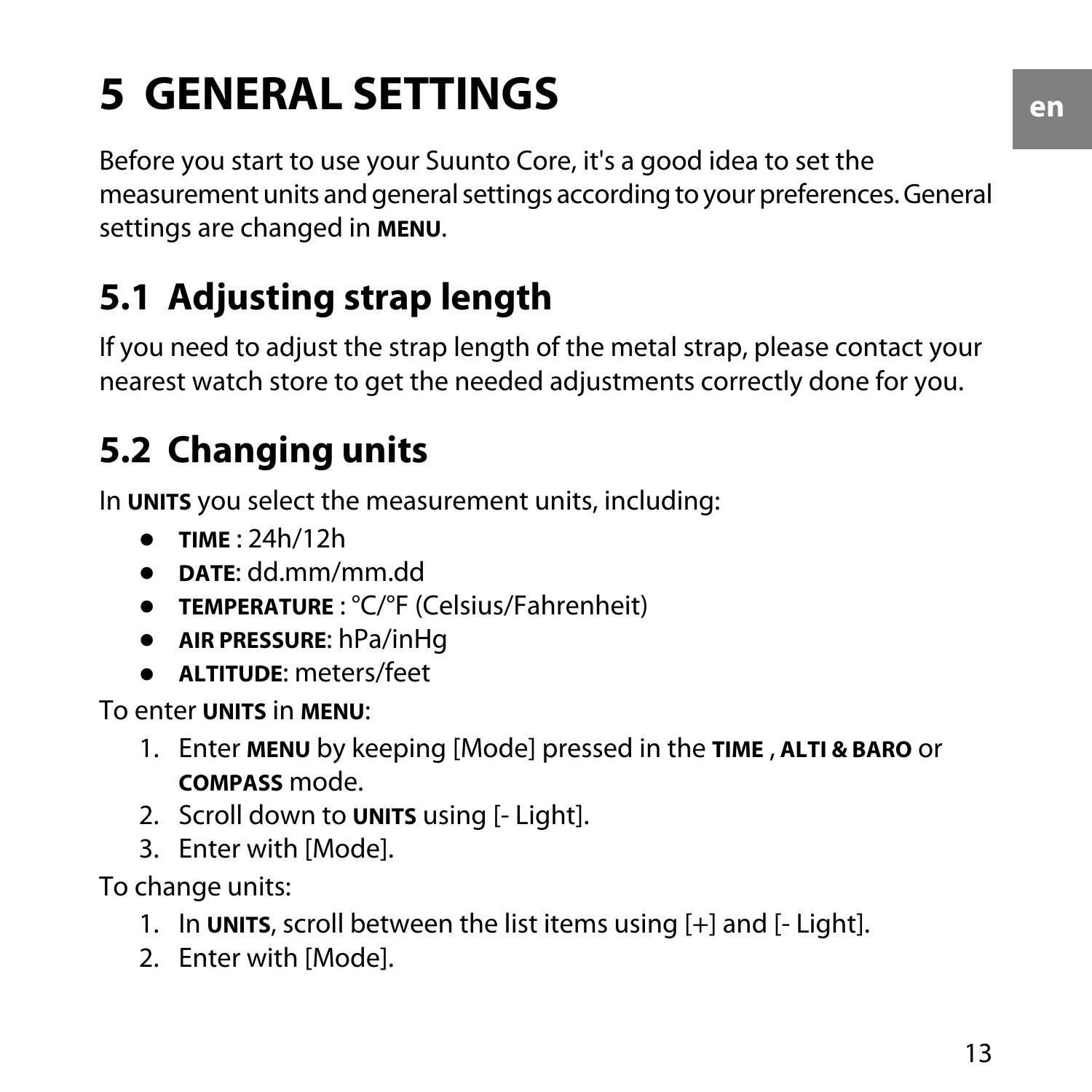- 3. Change the values using [+] and [- Light], accept with [Mode].
- 4. Exit **MENU** with [Start Stop].

# <span id="page-13-0"></span>**5.3 Changing general settings**

In **GENERAL** you set the general settings, including:

- **BUTTON TONE**: on/off
- **TONE GUIDE**: on/off
- **BACKLIGHT**: light button/any button
- **LANGUAGE**: English, French, Spanish, German

To enter **GENERAL** in **MENU**:

- 1. Enter **MENU** by keeping [Mode] pressed in the **TIME** , **ALTI & BARO** or **COMPASS** mode.
- <span id="page-13-1"></span>2. Scroll down to **GENERAL** using [- Light].
- 3. Enter with [Mode].

### <span id="page-13-3"></span>**5.3.1 Button tone**

In **BUTTON TONE** you turn the button tone on or off. A button tone is emitted every time a button is pressed, confirming an action.

- <span id="page-13-2"></span>1. In **GENERAL**, select **BUTTON TONE**.
- 2. Switch the button tone on or off with [+] and [- Light].

## <span id="page-13-4"></span>**5.3.2 Tone guides**

In **TONE GUIDE** you turn the tone guides on or off. You will hear tone guides when:

- You change a setting value
- You set the altitude reference value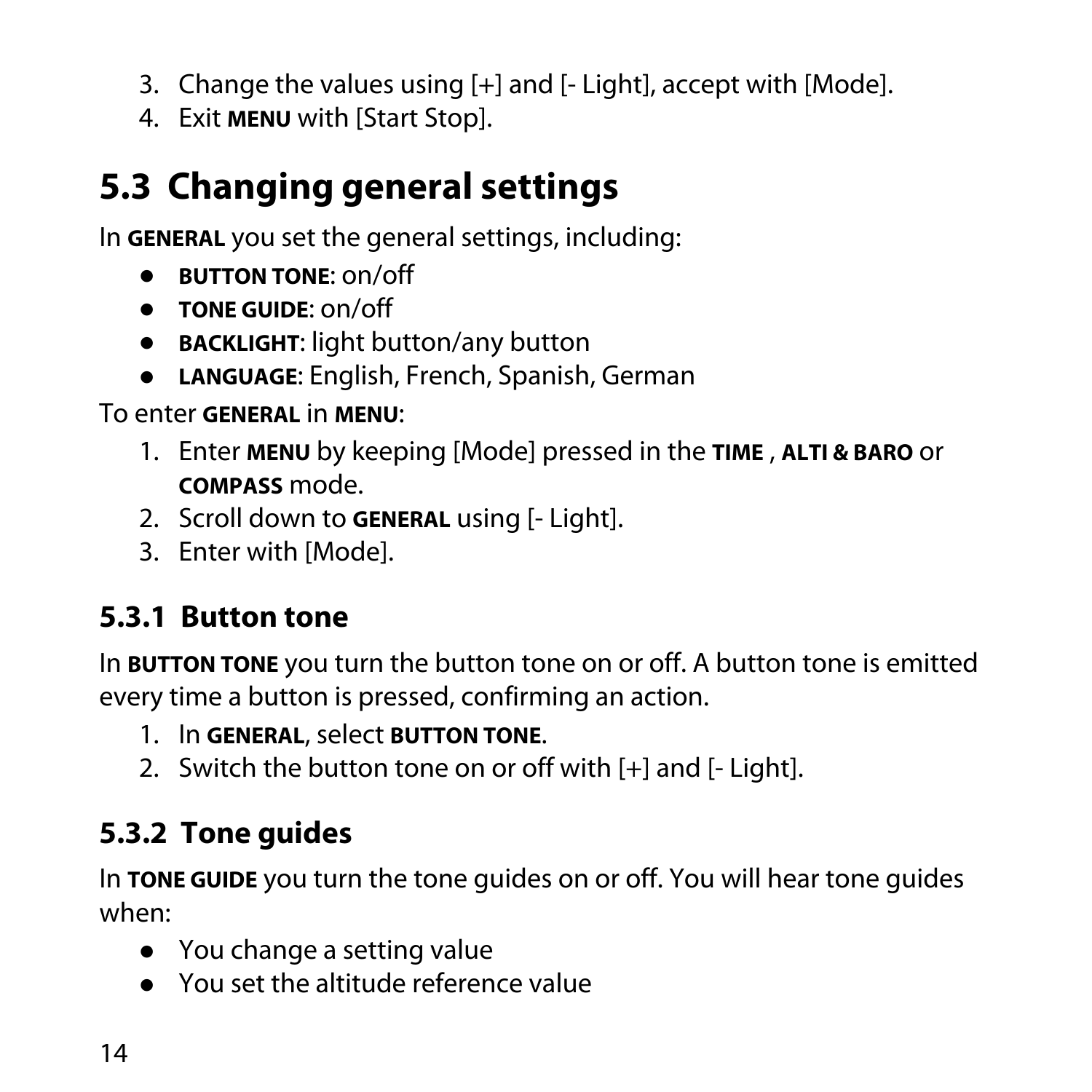- You start or stop the log recorder
- You mark an altitude point while you are recording logs
- You start or stop the stopwatch
- The device switches between the **ALTIMETER** and **BAROMETER** profile when you are using the **AUTOMATIC** profile.

To turn tone guides on or off:

- 1. In **GENERAL**, select **TONE GUIDES**.
- <span id="page-14-0"></span>2. Switch the tone quides on or off with [+] and [- Light].

### <span id="page-14-2"></span>**5.3.3 Backlight**

In **BACKLIGHT** you switch between two different light features: any button and light button.

To set the backlight to normal or night use:

- 1. In **GENERAL**, select **BACKLIGHT**.
- 2. Switch the backlight between **LIGHT BUTTON** and **ANY BUTTON** with [+] and [- Light].

When **LIGHT BUTTON** has been selected, you can activate the backlight with [- Light]. The backlight is turned off automatically after 5 seconds. If you want to see the backlight when you are in the **MENU**, you need to activate it in the **TIME**, **ALTI & BARO** or **COMPASS** mode before entering the **MENU**. The backlight will then be activated until you exit **MENU**.

<span id="page-14-3"></span><span id="page-14-1"></span>When **ANY BUTTON** has been selected, the backlight is activated every time you push a button.

### **5.3.4 Language**

In **LANGUAGE** you choose the language of your Suunto Core user interface (English, German, French or Spanish).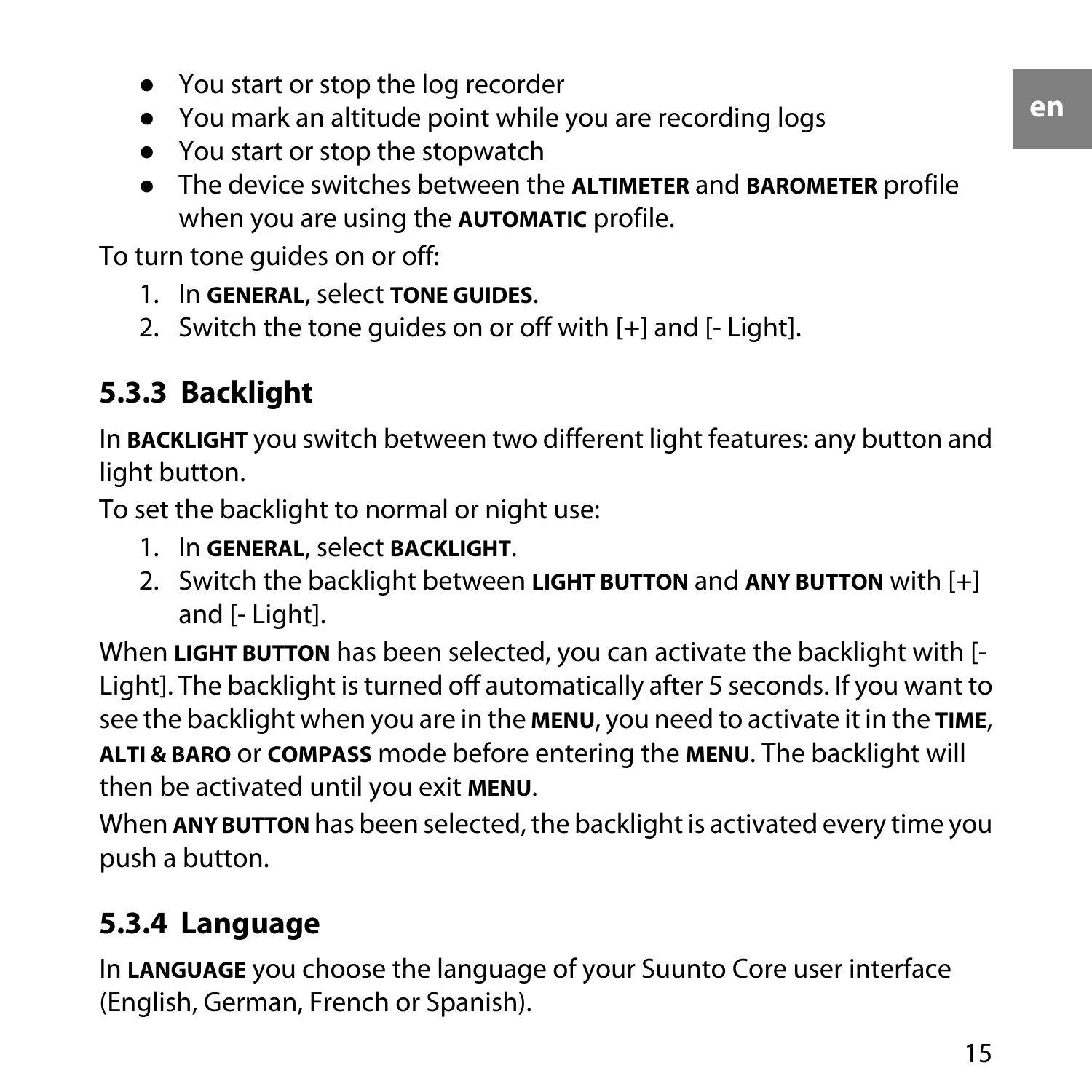To choose a language:

- 1. In **GENERAL**, select **LANGUAGE**.
- 2. Select a language from the list with [+] and [- Light].

### <span id="page-15-1"></span><span id="page-15-0"></span>**5.3.5 Activating button lock**

You can activate and deactivate the button lock by keeping [-Light] pressed down. When the button lock is activated, it is indicated with a lock symbol  $\triangle$ .

 *NOTE:* You can change views and use the backlight when the button lock is activated.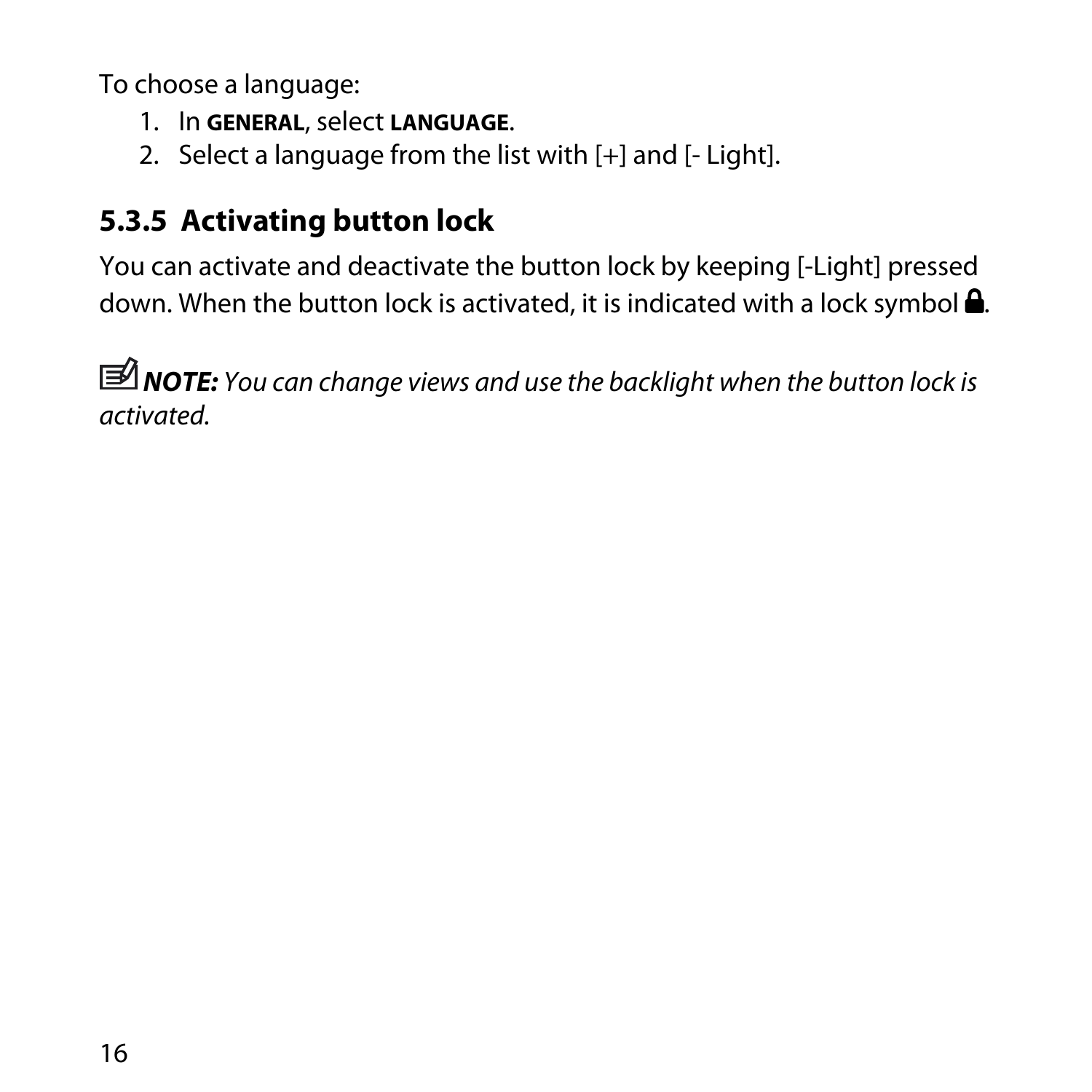# <span id="page-16-0"></span>**6 USING TIME MODE**

<span id="page-16-3"></span>The **TIME** mode handles time measurement.

**TIME** ALTI & BARO COMPASS



With [View] you can scroll through the following views:

- Date: current weekday and date
- Seconds: seconds as numbers
- Dual time: time in another time zone
- Sunrise and sunset : time of sunrise and sunset at a specific location
- Stopwatch: sport timer
- Countdown timer: alarm goes off after a set duration
- Empty: no additional view

<span id="page-16-1"></span> *NOTE:* The seconds view in the lower panel of the screen turns off after 2 hours in idle state to save battery. Activate by re-entering the view.

# <span id="page-16-2"></span>**6.1 Changing time settings**

You change the time settings in **MENU**.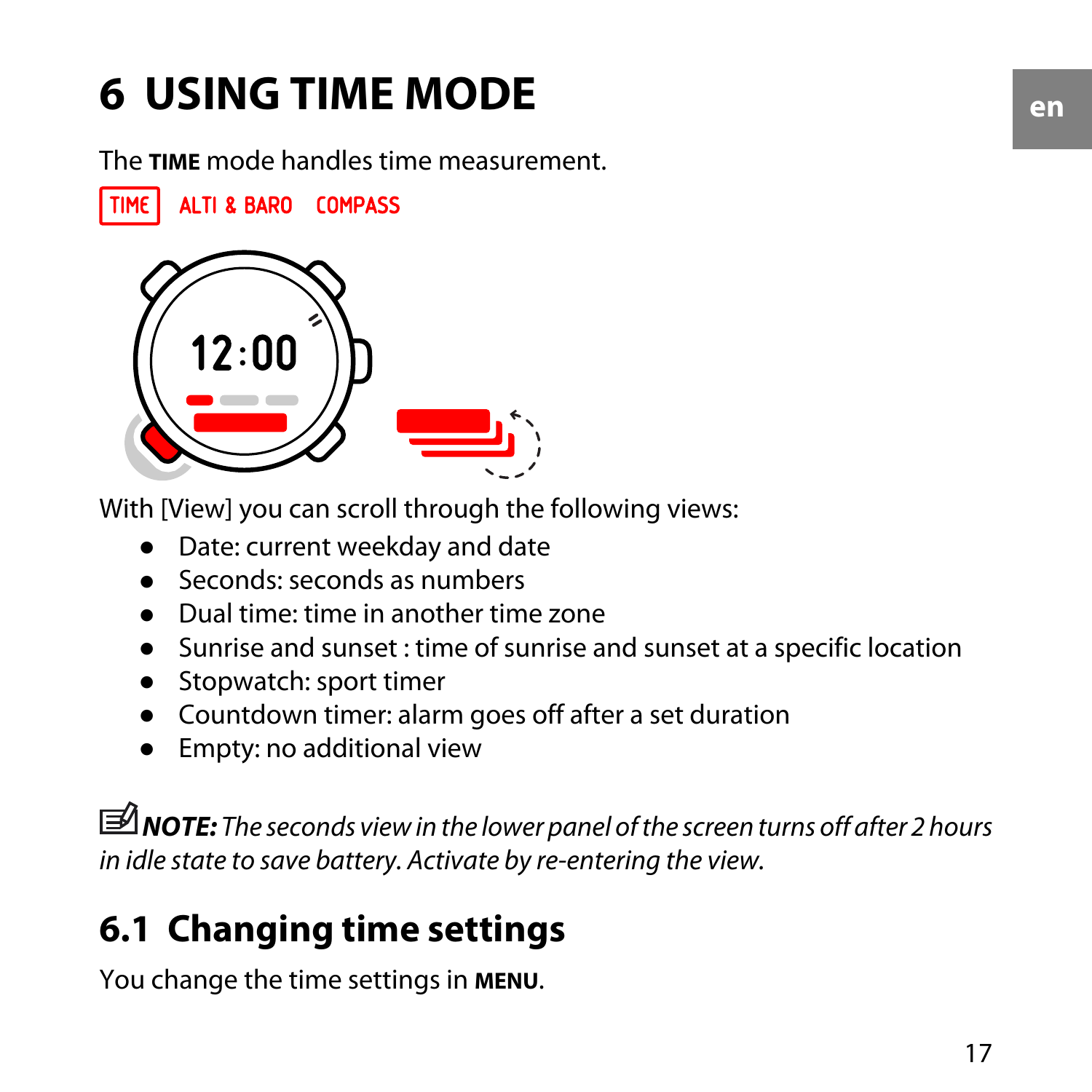To enter time settings in **MENU**:

- 1. Enter **MENU** by keeping [Mode] pressed down.
- 2. Scroll down to **TIME-DATE** using [- Light].
- 3. Enter with [Mode].

### <span id="page-17-5"></span><span id="page-17-0"></span>**6.1.1 Setting time**

In **TIME** you set the time.

To set the time:

- 1. In **TIME-DATE**, select **TIME**.
- <span id="page-17-1"></span>2. Change the hour, minute and second values with [+] and [- Light].

### <span id="page-17-3"></span>**6.1.2 Setting date**

In **DATE** you set the month, day and year.

To set the date:

- 1. In **TIME-DATE**, select **DATE**.
- 2. Change the year, month and day values with [+] and [- Light].

<span id="page-17-2"></span>To change the format in which the time is displayed, see [Section 5.2 Changing](#page-12-2) [units on page 13](#page-12-2).

### <span id="page-17-4"></span>**6.1.3 Setting dual time**

In **DUAL TIME** you can set the time for a location in a different time zone.

To set dual time:

- 1. In **TIME-DATE**, select **DUAL TIME**.
- 2. Change the hour, minute and second values with [+] and [- Light].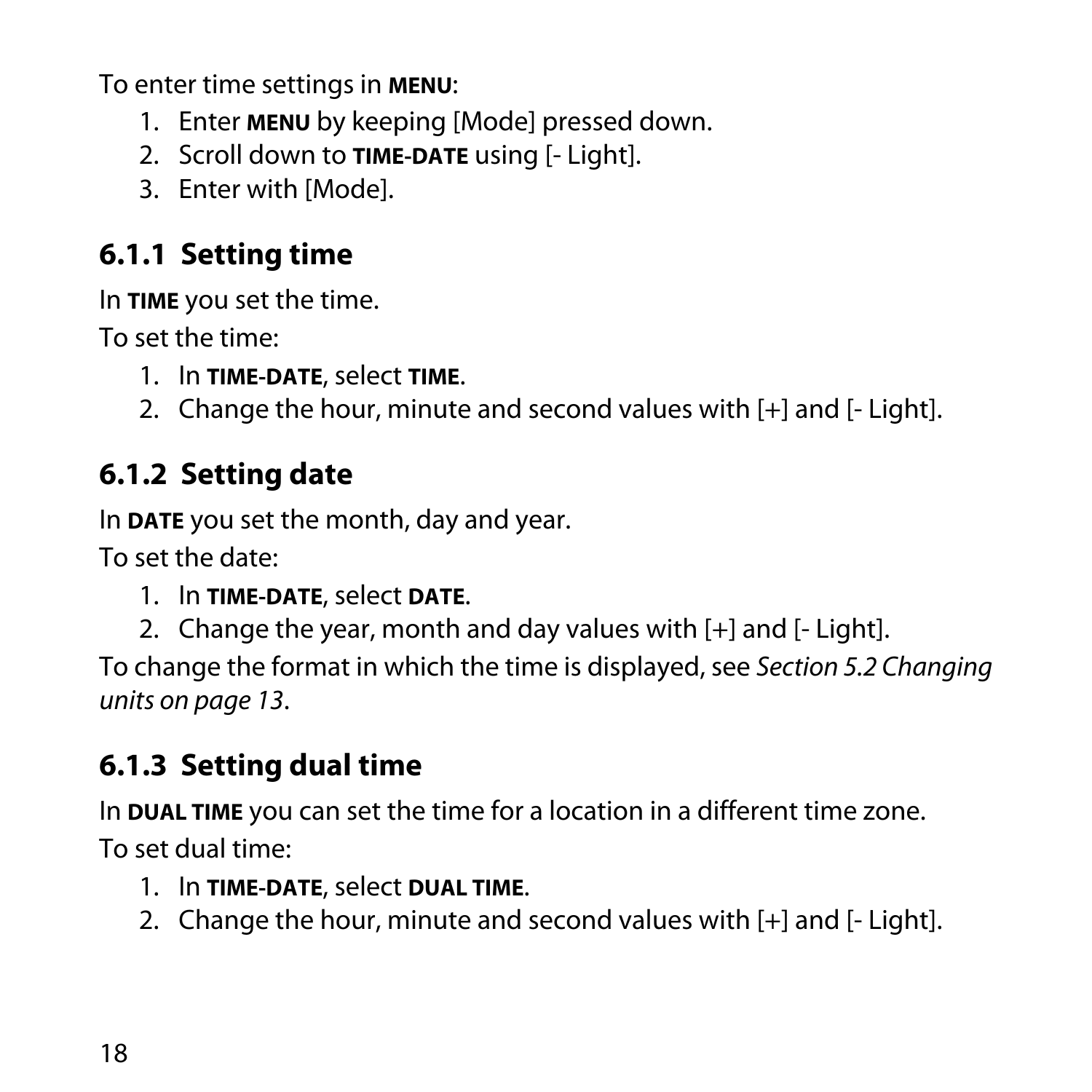*MOTE:* We recommend that you set the current time at your current location as the main time because the alarm clock emits alarms according to the main time.

#### **Possible real life situation: Knowing the time at home**

You are traveling abroad and you set the dual time to be the time at home. The main time is the time at your current location. Now you always know the local time and you can quickly check what time it is at home.

### <span id="page-18-1"></span><span id="page-18-0"></span>**6.1.4 Setting sunrise and sunset times**

In **SUNRISE** you select a reference city that your Suunto Core uses to give you sunrise and sunset times.

To set sunrise and sunset times:

- 1. In **MENU**, select **SUNRISE**.
- 2. Scroll through the locations with [+] and [-Light].
- 3. Select a location with [Mode].

*MOTE:* If you want to set the sunrise and sunset times for a location that is not listed in your device, select another reference city from the same time zone. Select the closest city north or south from your location.

### **Possible real life situation: Hiking close to Toronto**

You're hiking in Algonquin, a huge national park north of Toronto. You want to know when the sun sets, so that you know when to start putting up your tent for the night. You choose "Toronto" as your reference sunrise-sunset city. Your Suunto Core now tells you when the sun will set.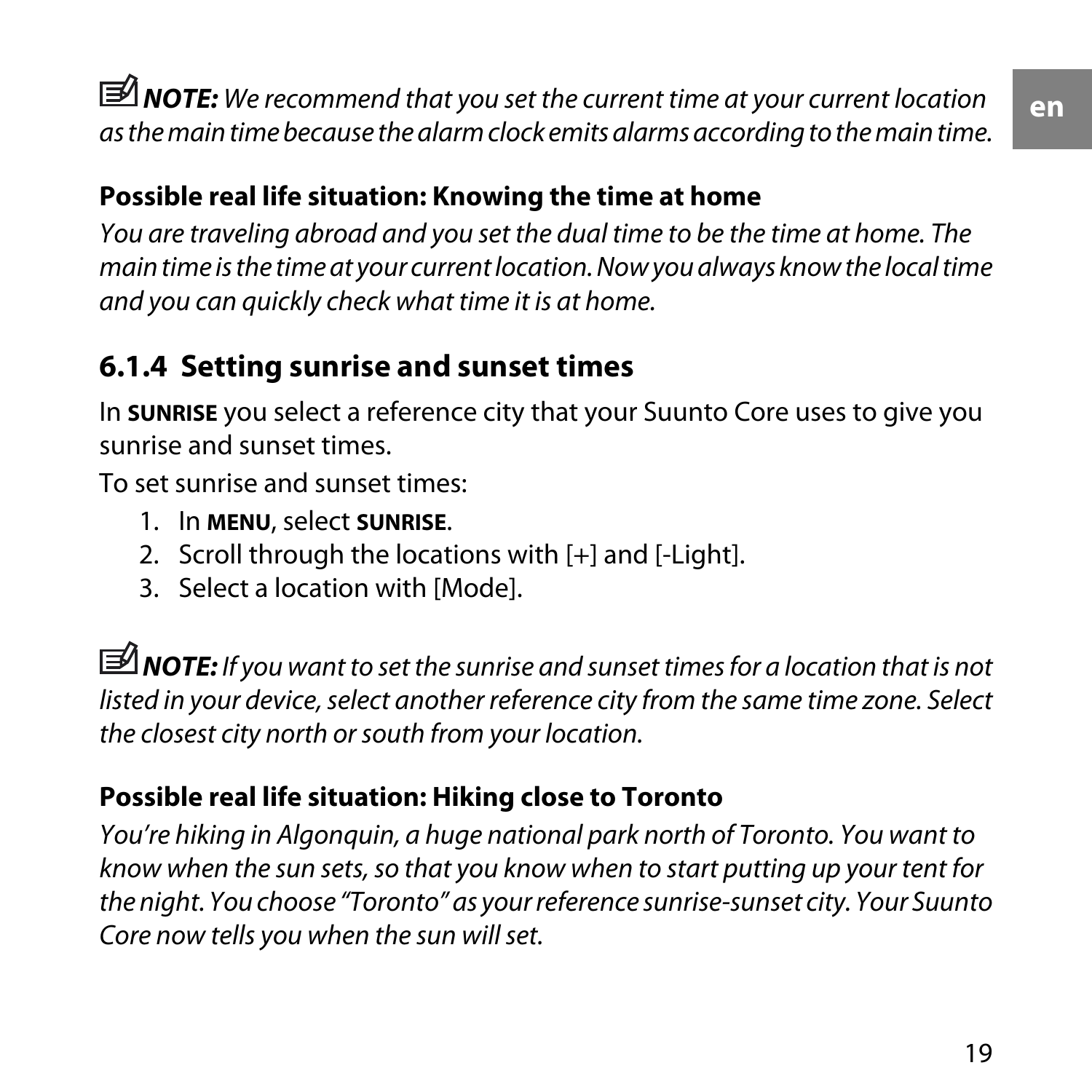# <span id="page-19-0"></span>**6.2 Using stopwatch**

<span id="page-19-3"></span>The stopwatch measures time. Its resolution is 0.1 seconds. To use the stopwatch:

- 1. In the **TIME** mode, select the stopwatch view.
- 2. Start, stop and restart the stopwatch with [Start Stop].
- 3. Keep [+] pressed to reset the stopwatch.

#### **Possible real life situation: Timing the 100m dash**

Your friend is training for a running competition, and needs to know how long it takes him to run the 100 m dash. You start the stopwatch the instant he breaks from the blocks. You stop the stopwatch the instant he crosses the finish line. The result: 11.3 seconds. Not bad!

## <span id="page-19-2"></span><span id="page-19-1"></span>**6.3 Using countdown timer**

In **COUNTDOWN** you can set the countdown timer to count down from a preset time to zero. It sounds an alarm when zero is reached. The default is 5 minutes.

To change the default countdown time:

- 1. In **MENU**, select **TIME-DATE**.
- 2. Select **COUNTDOWN**.
- 3. Set the timer minutes and seconds (maximum 99 minutes and 59 seconds).
- 4. Accept with [Mode].

To start counting down:

- 1. In **TIME** mode, select the countdown timer view.
- 2. Start, stop and restart with [Start Stop].
- 3. Keep [+] pressed to reset the timer.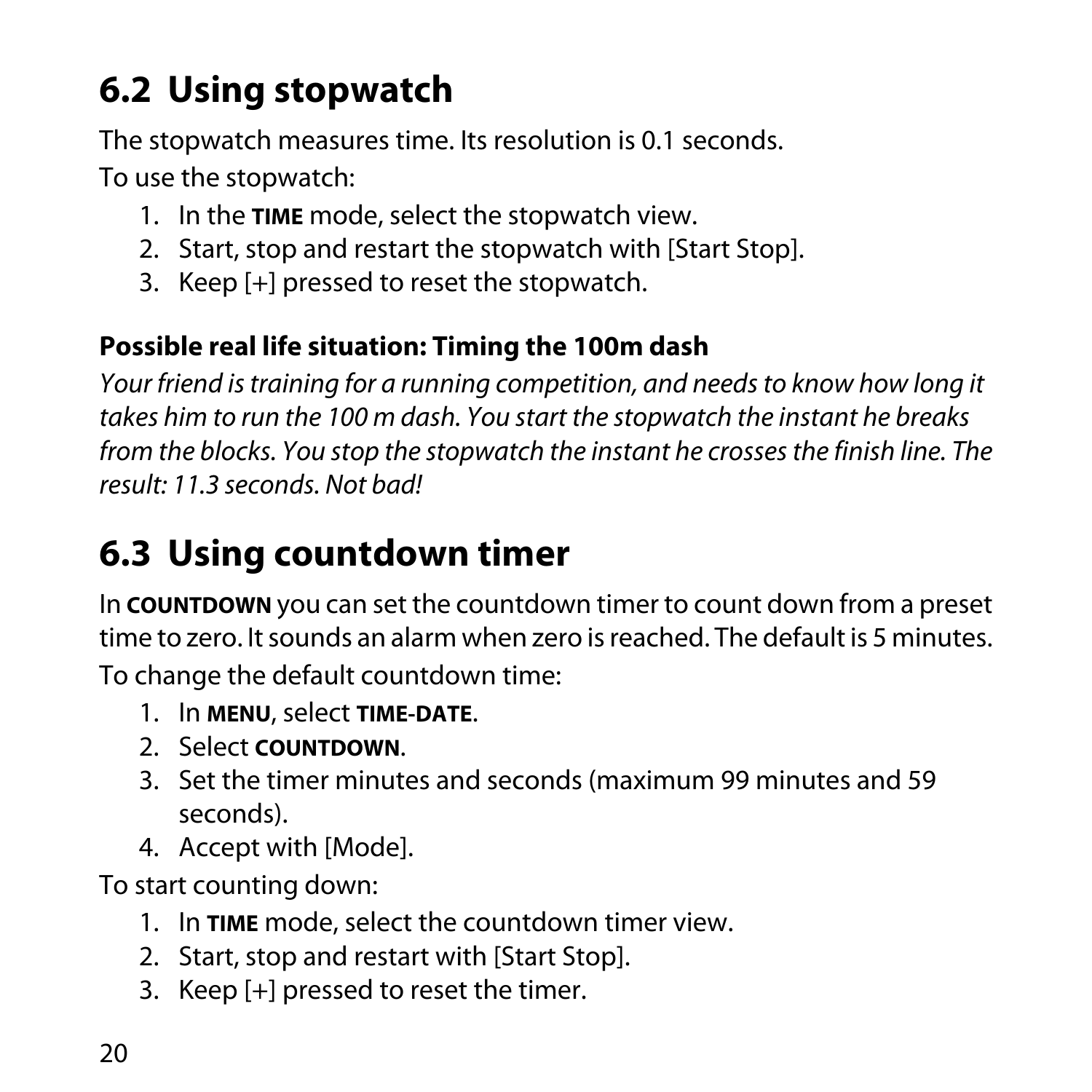#### **Possible real life situation: Boiling eggs**

You're on a hiking expedition. It's morning. You wake up, come out of your tent, and start to make breakfast at your campfire. This time, you want 8-minute eggs. You set the countdown timer to 8 minutes with your eggs in the pot and wait for the water to come to a boil. When the water boils, you engage the countdown timer. At the eight-minute point, your Suunto Core gives the alarm. Presto! Perfect 8-minute eggs.

# <span id="page-20-1"></span><span id="page-20-0"></span>**6.4 Setting alarm**

You can use your Suunto Core as an alarm clock.

To access the alarm clock and set the alarm:

- 1. In **MENU**, select **TIME-DATE**.
- 2. Select **ALARM**.
- 3. Switch the alarm on or off with [+] and [- Light].
- 4. Accept with [Mode].
- 5. Use [+] and [- Light] to set the hours and minutes.

When the alarm is switched on, the alarm symbol  $\clubsuit$  appears on the display. When the alarm sounds, you can either snooze or turn the alarm off. If you choose **YES** or do nothing, the alarm stops and restarts every 5 minutes until you stop it. You can snooze up to 12 times for a total of 1 hour. If you choose **NO**, the alarm stops and restarts the same time the following day.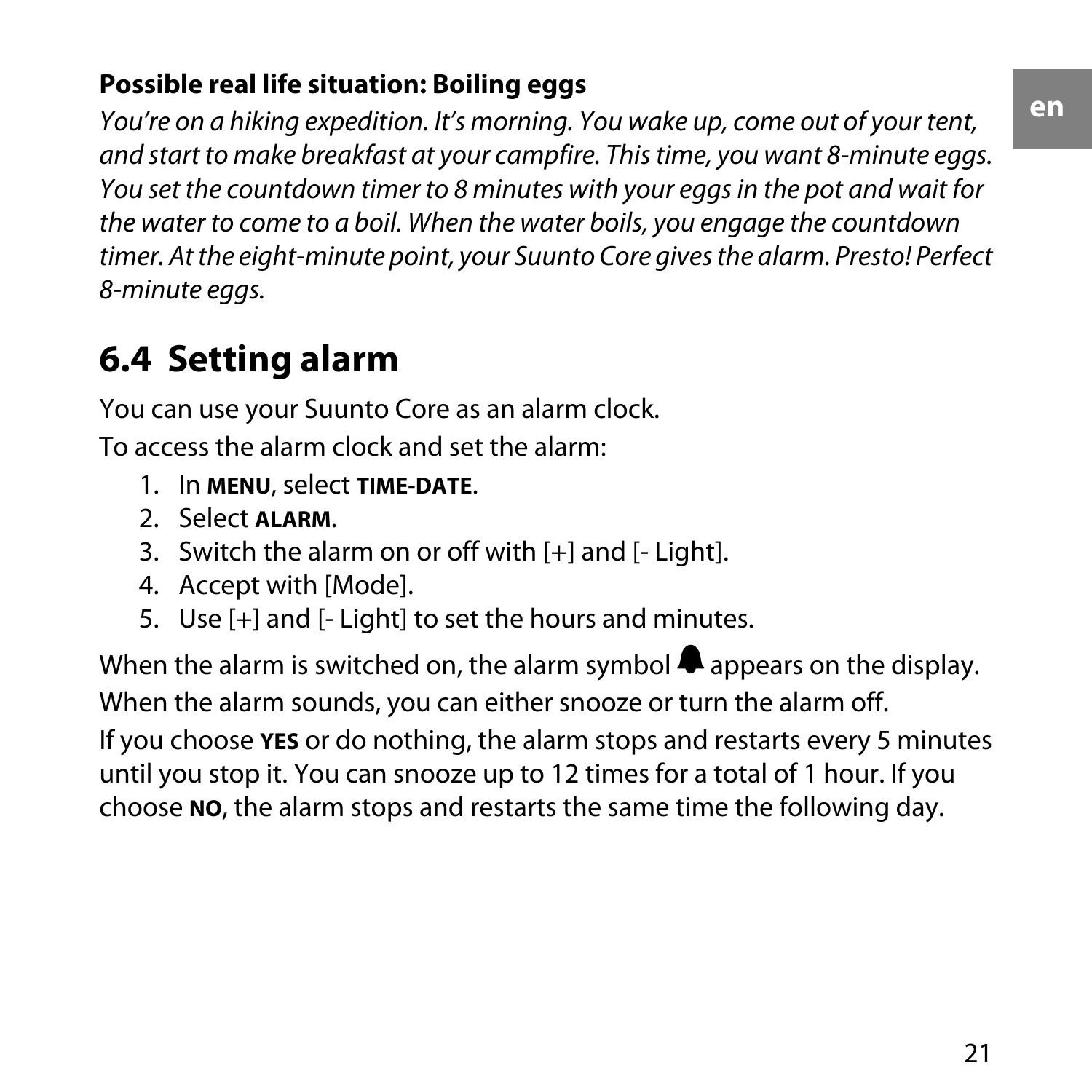

 *TIP:* When the snooze is turned on, you can deactivate it in the *TIME* mode by keeping [View] pressed down.

### **Possible real life situation: Waking up in the morning**

You want to wake up early tomorrow morning. You set your Suunto Core alarm for 6:30 before you go to bed. The alarm wakes you up at 6:30 the next morning but you want to sleep for another 5 minutes. You choose *YES* when the device asks you if you want to snooze. After 5 minutes the alarm goes off again. This time you get up and happily start preparing for your trip. What a difference five minutes can make!

**I NOTE:** The alarm symbol is blinking when the snooze is activated. When snooze is deactivated, the alarm symbol stops to blink.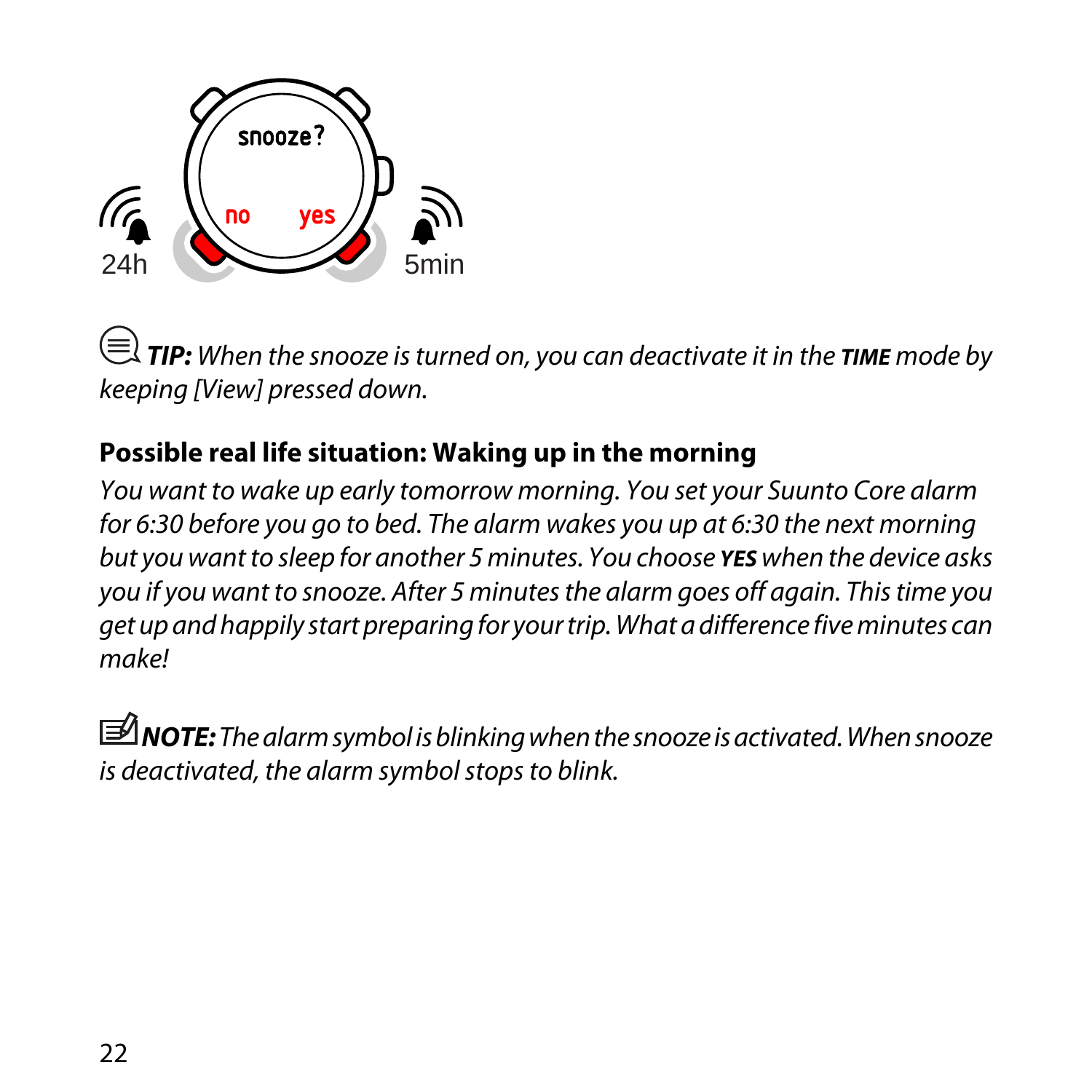# <span id="page-22-0"></span>**7 USING ALTI & BARO MODE**

<span id="page-22-2"></span>In the **ALTI & BARO** mode you can view the current altitude, barometric pressure or snorkeling depth. It offers four profiles: **AUTOMATIC**, **ALTIMETER**, **BAROMETER** and **DEPTH METER** (see [Section 7.2.2 Setting profiles on page 26](#page-25-0)). You can access different views depending on which profile is activated when you are in the **ALTI & BARO** mode.



## <span id="page-22-1"></span>**7.1 How Alti & Baro works**

To get the right readings from **ALTI & BARO**, it is important to understand how Suunto Core calculates altitude and sea level air pressure. Suunto Core constantly measures absolute air pressure. Based on this measurement and reference values, it calculates altitude or sea level air pressure.

 *CAUTION:* Keep area around sensor free of dirt and sand. Never insert any objects into the sensor openings.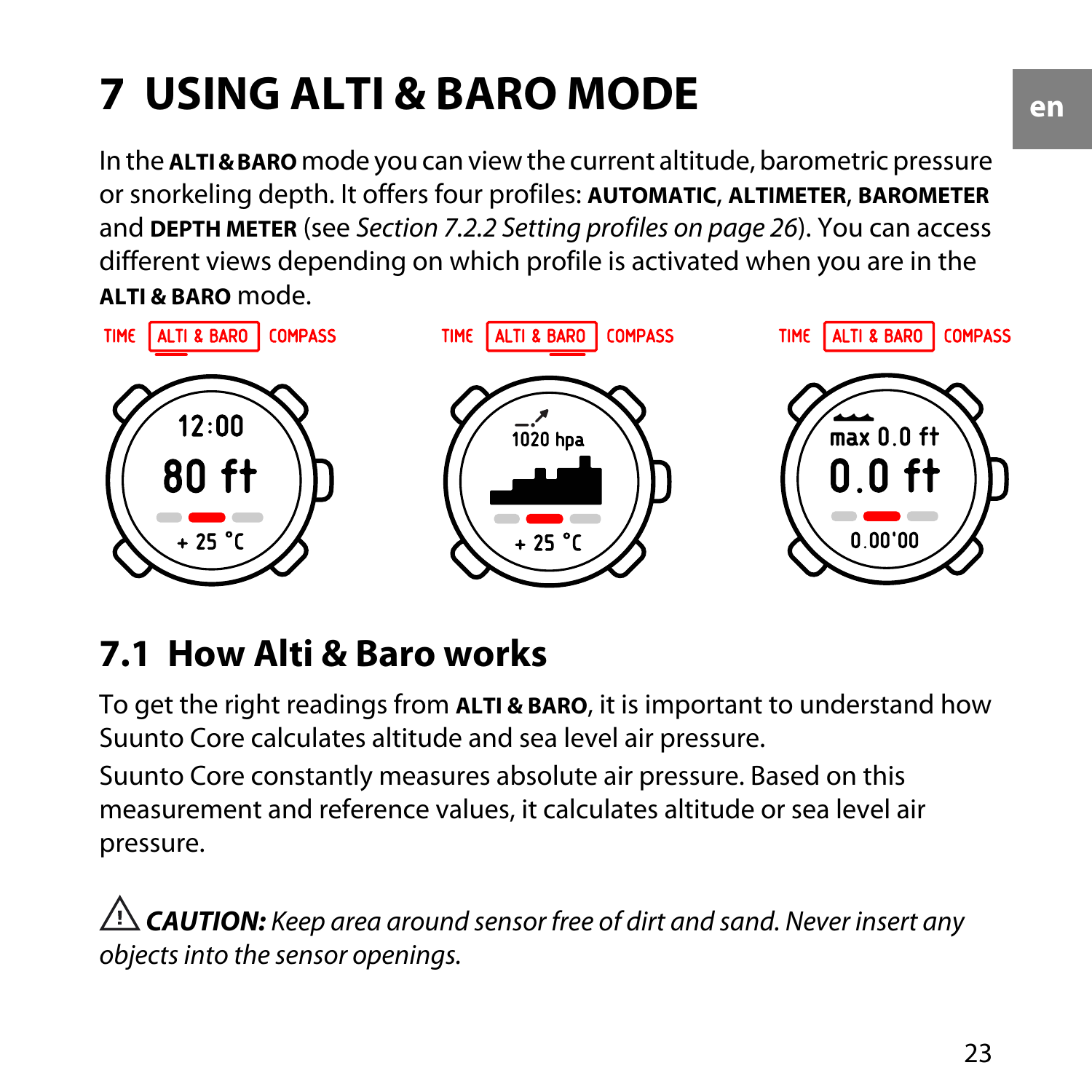### <span id="page-23-0"></span>**7.1.1 Getting correct readings**

<span id="page-23-3"></span>If you are engaged in an outdoor activity that requires you to know the air pressure, you need to enter the altitude reference value for your location. This is found on most topographic maps. Your Suunto Core will now give you the correct readings.

To get the correct altitude readings, you need to enter the sea level air pressure reference value. The sea level air pressure reference value relevant to your location can be found in the weather section of the local newspaper or on the websites of national weather services.

### **Absolute air pressure is measured constantly**

Absolute air pressure + altitude reference = Sea level air pressure

Absolute air pressure + sea level air pressure reference = Altitude Changes in local weather conditions will affect altitude readings. If local weather changes often, it is advisable to reset the current altitude reference value frequently, preferably before starting your journey when the reference values are available. If local weather is stable, you do not need to set reference values.

## <span id="page-23-2"></span><span id="page-23-1"></span>**7.1.2 Getting incorrect readings**

### **ALTIMETER profile + standing still + weather change**

If your **ALTIMETER** profile is on for an extended period of time with the device in a fixed location while the local weather changes, the device will give incorrect altitude readings.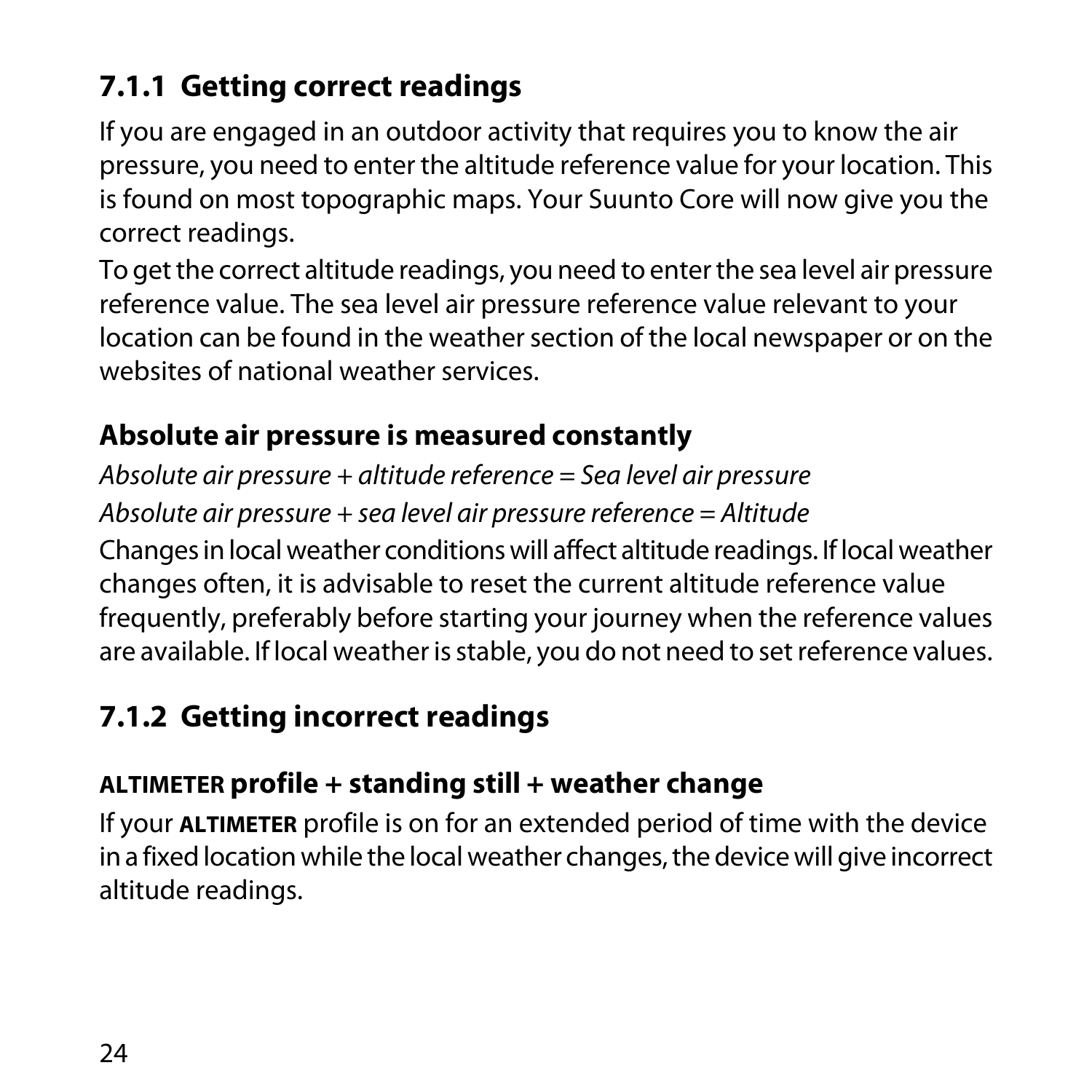### **ALTIMETER profile + altitude moving + weather change**

If your **ALTIMETER** profile is on and the weather changes frequently while you climb in altitude or go down in altitude, the device will give you incorrect readings.

### **BAROMETER profile + altitude moving**

If the **BAROMETER** profile is on for an extended period of time as you climb in altitude or go down in altitude, the device assumes that you are standing still and interprets your changes in altitude as changes in sea level air pressure. It will therefore give you incorrect sea level air pressure readings.

### **Possible real life situation: Setting the altitude reference value**

You're on the second day of your two-day hike. You realize that you forgot to switch from the *BAROMETER* profile to the *ALTIMETER* profile when you started moving in the morning.You know that the current altitude readings given by your Suunto Core are wrong. So, you hike to the nearest location shown on your topographic map for which a altitude reference value is provided. You correct your Suunto Core altitude reference value accordingly. Your altitude readings are correct again.

# <span id="page-24-1"></span><span id="page-24-0"></span>**7.2 Setting profiles and reference values**

## <span id="page-24-2"></span>**7.2.1 Matching profile to activity**

The **ALTIMETER** profile should be selected when your outdoor activity involves changes in altitude (e.g. hiking in hilly terrain). The **BAROMETER** profile should be selected when your outdoor activity does not involve changes in altitude (e.g. surfing, sailing). To get the correct readings, you need to match the profile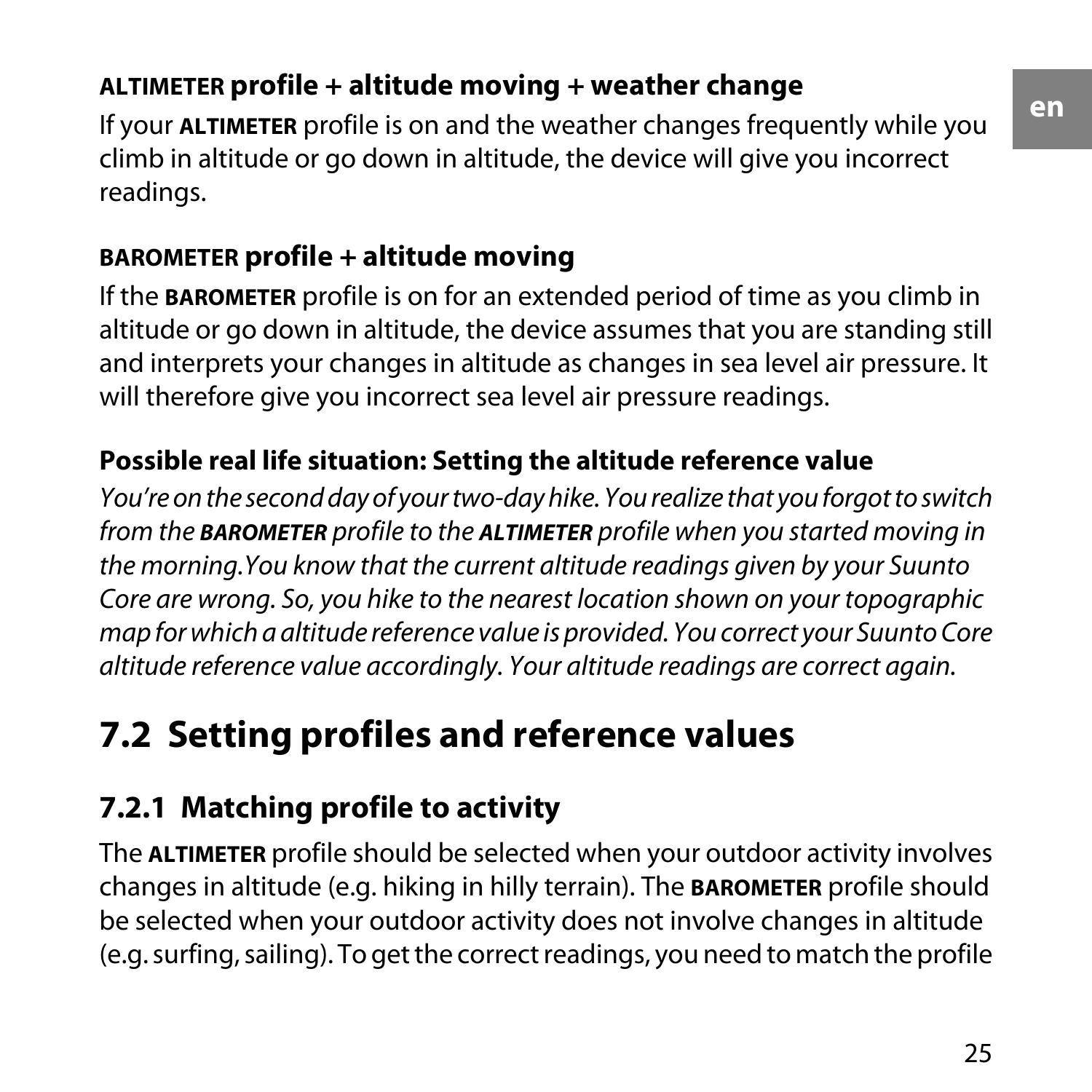to the activity. You can either let Suunto Core decide which profile is most suitable for you at the moment, or you can choose a suitable profile yourself.

## <span id="page-25-0"></span>**7.2.2 Setting profiles**

<span id="page-25-2"></span>To set the profile:

- 1. In **MENU**, select **ALTI-BARO**.
- 2. Select **PROFILE**.
- 3. Choose a suitable profile.

<span id="page-25-1"></span>Alternatively you can set the profile in the **ALTI & BARO** mode by keeping [View] pressed down.

### <span id="page-25-3"></span>**7.2.3 Setting reference values**

To set the reference value:

- 1. In **MENU**, select **ALTI-BARO**.
- 2. Select **REFERENCE** and choose between the **ALTIMETER** and **SEA LEVEL**.
- 3. Set the known reference value using [+] and [- Light].



### **Possible real life situation: Correcting your altitude value**

You're hiking and take a break when you see a sign with the current altitude. You check your Suunto Core altitude reading and discover a small difference between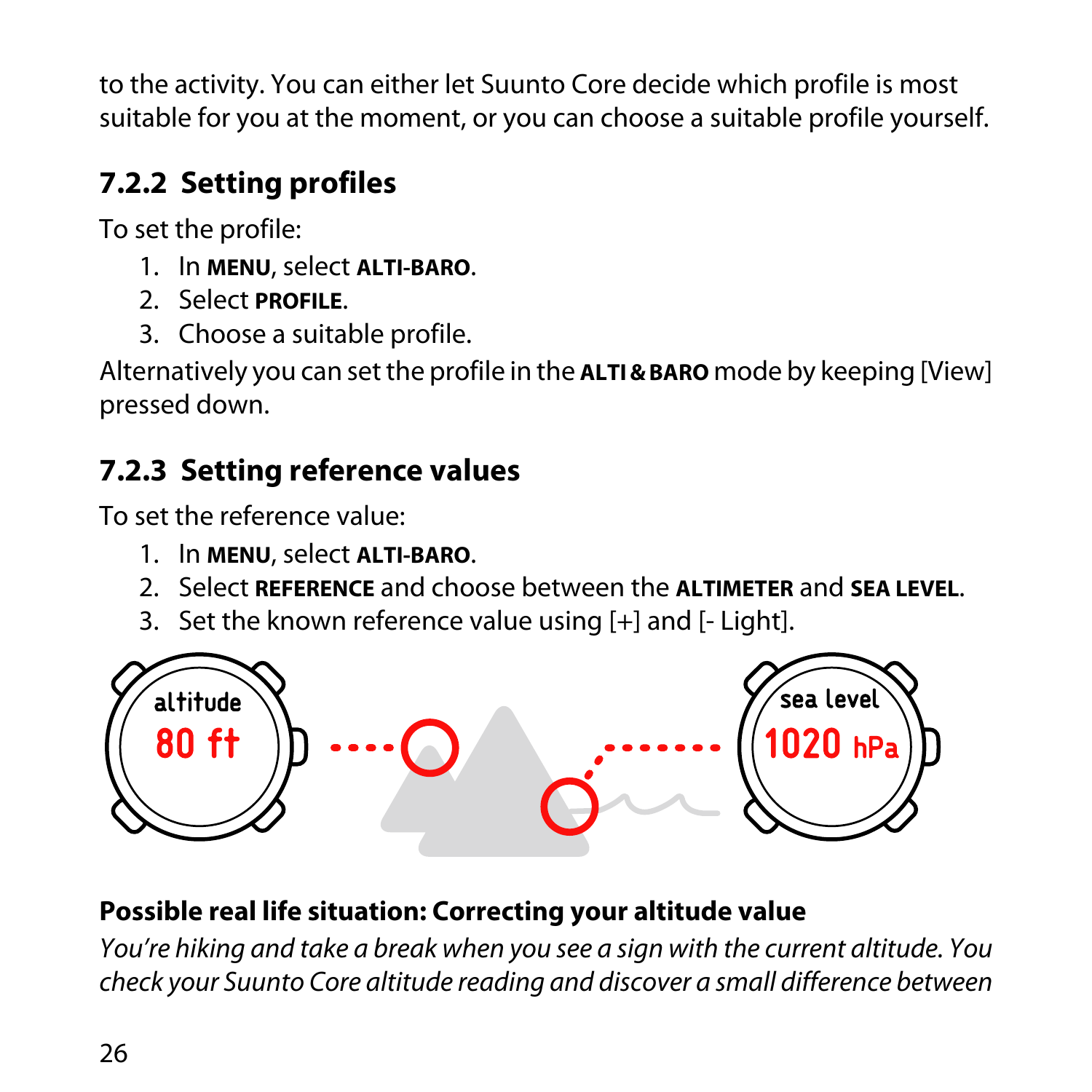the two numbers. You set the altitude reference value on your Suunto Core to match that of the sign.

# <span id="page-26-0"></span>**7.3 Using weather trend indicator**

<span id="page-26-1"></span>The weather trend indicator is located on the upper side of the display. It is displayed in the **TIME** and **ALTI & BARO** modes, providing you with quick reference to check upcoming weather conditions. The weather trend indicator is comprised of two lines forming an arrow. Each line represents a 3-hour period. The right line represents the last 3 hours. The left line represents the 3 hours prior to the last 3 hours. So the line can indicate 9 different patterns in the barometric trend.



**Situation 3-6 hours ago Situation last 3 hours** Dropped heavy (>2 hPa/3hours) Dropping heavily (>2 hPa/3hours)

Remained stable Rising heavily (>2 hPa/3hours)



Rose heavy (>2 hPa/3hours) Dropping heavily (>2 hPa/3hours)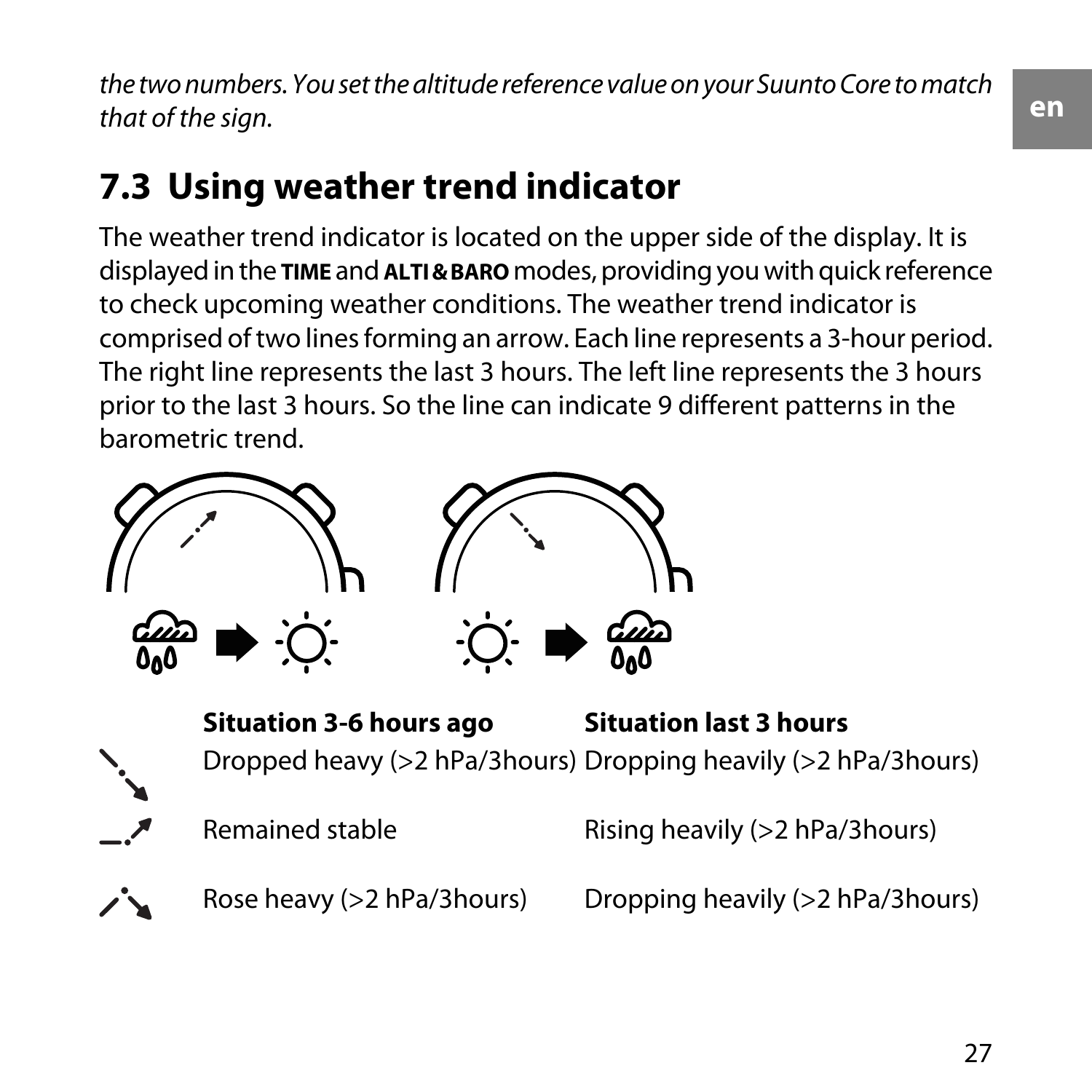$\textcircled{\texttt{f}}$  **TIP:** If the weather trend indicator shows that the air pressure is constantly rising, there is a higher possibility of sunny weather upcoming. Again, if the air pressure is constantly dropping, there is a higher possibility of rainy weather.

# <span id="page-27-0"></span>**7.4 Activating storm alarm**

<span id="page-27-3"></span>The storm alarm notifies you that a pressure drop of 4 hPa / 0.12 inHg or more has occurred during a 3-hour period. Suunto Core will activate an alarm and flash an alarm symbol on the display for 20 seconds. The storm alarm only works when you have activated the **BAROMETER** profile in the **ALTI & BARO** mode. To activate the storm alarm:

- 1. In **MENU**, select **ALTI-BARO**.
- 2. Select **STORM ALARM**.
- 3. Switch the storm alarm on or off with [+] and [- Light].

**E** TIP: You can stop the storm alarm by pressing any button.

### **Possible real life situation: Getting surprised by a storm while hiking**

<span id="page-27-1"></span>You are hiking in a dense forest when your Suunto Core activates the storm alarm. The weather has taken a turn for the worse in the last 3 hours - the sky is getting dark. Good thing your Suunto Core warned you, because you need to find shelter from the hard rain that may soon fall.

# <span id="page-27-2"></span>**7.5 Using altimeter profile**

The **ALTIMETER** profile calculates altitude based on the reference values. The reference values can either be sea level air pressure or a previous point of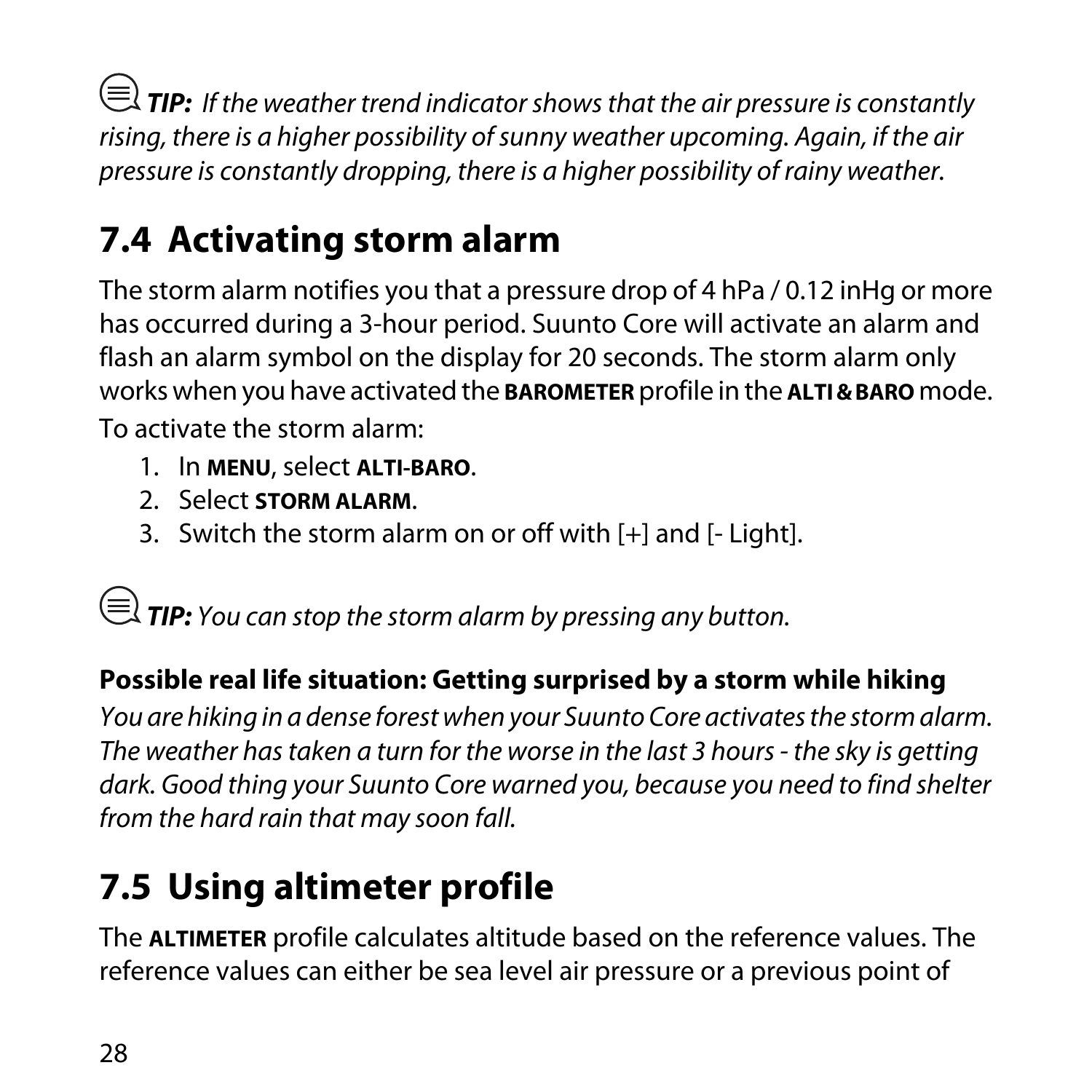altitude reference value. When the **ALTIMETER** profile is activated, the word **ALTI** is underlined on the display. **en**

When the **ALTIMETER** profile is activated, you can access the following views with [View]:

- Log recorder: records the altitude changes into logs
- Altitude difference measurer: measures the altitude difference from a set point
- Temperature: measures the current temperature
- Empty: no supplementary information

TIME ALTI & BARO COMPASS



### <span id="page-28-1"></span><span id="page-28-0"></span>**7.5.1 Using altitude difference measurer**

The altitude difference measurer shows the difference in altitude between a set point and your current position. This feature is especially useful for mountain climbing, for example when you want to track your progress in terms of altitude climbed.

To use the altitude difference measurer:

1. In the **ALTI & BARO** mode, select the altitude difference measurer view.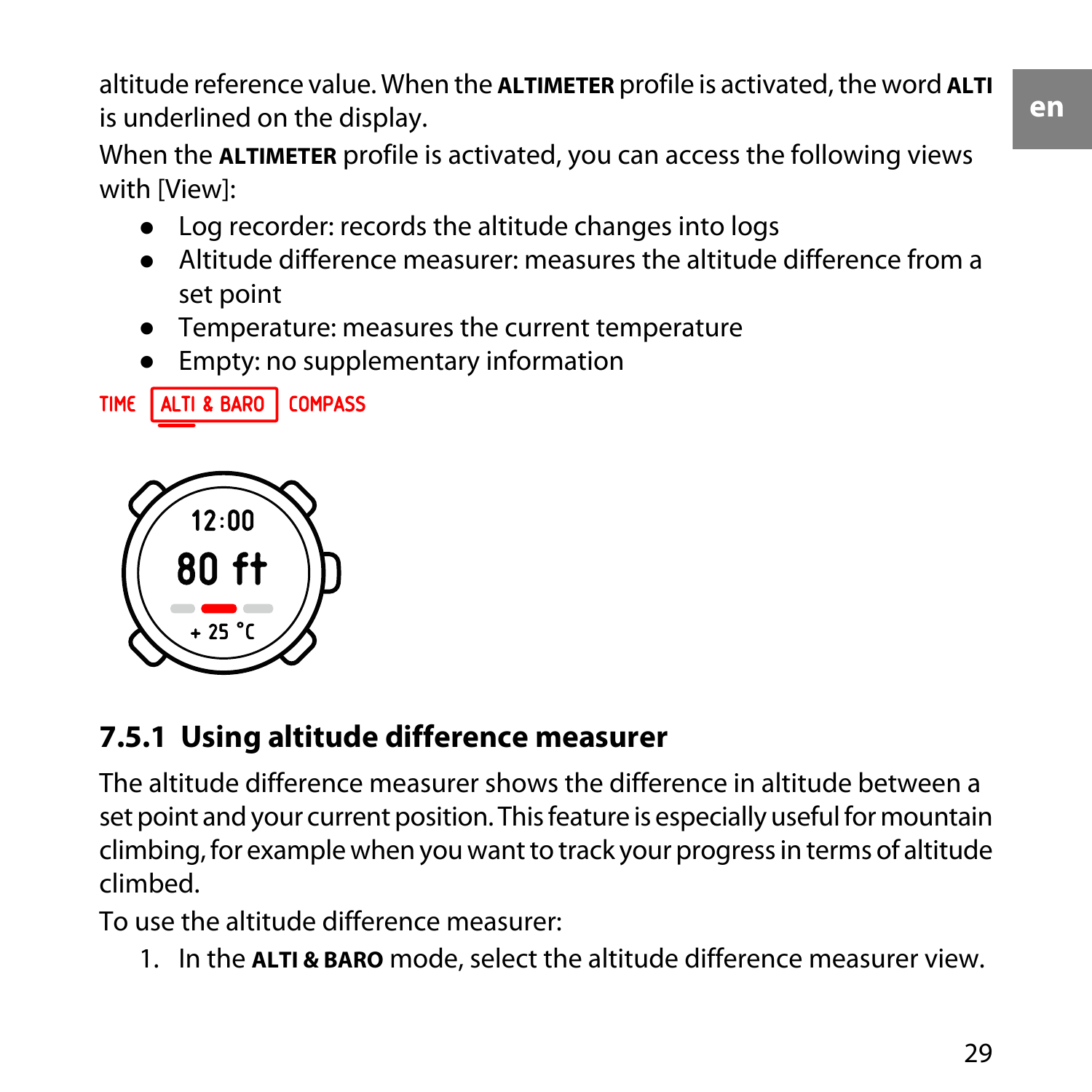- 2. Start, stop and restart it with [Start Stop].
- 3. Keep [+] pressed to reset.

#### **Possible real life situation: Measuring your climbing**

You are about to start climbing a mountain that is 3, 280 feet (1000 m) high. You want to be able to check your progress as you climb, so you activate the altitude difference measurer on your Suunto Core. You start climbing, checking your altitude occasionally to see how far you are from the next check point. At some point you start to get tired. You check your altitude, and see that there's still a lot of climbing ahead. Maybe you need to rethink your next check point.

### <span id="page-29-1"></span><span id="page-29-0"></span>**7.5.2 Recording logs**

The log recorder stores all your movements in altitude between the start and stop times. If you are engaged in an activity in which your altitude changes, you can record the altitude changes and view the stored information later. You can also set altitude marks (laps), allowing you to view the duration and ascent/descent height between your previous mark and current mark. Your marks are stored in memory and you can access them later.

To record a log:

- 1. In the **ALTI & BARO** mode, select the log recorder view.
- 2. Start, stop and restart it with [Start Stop].
- 3. When you are recording a log, set laps with  $[+]$ .
- 4. Keep [+] pressed to reset (this can only be done when the recorder is stopped).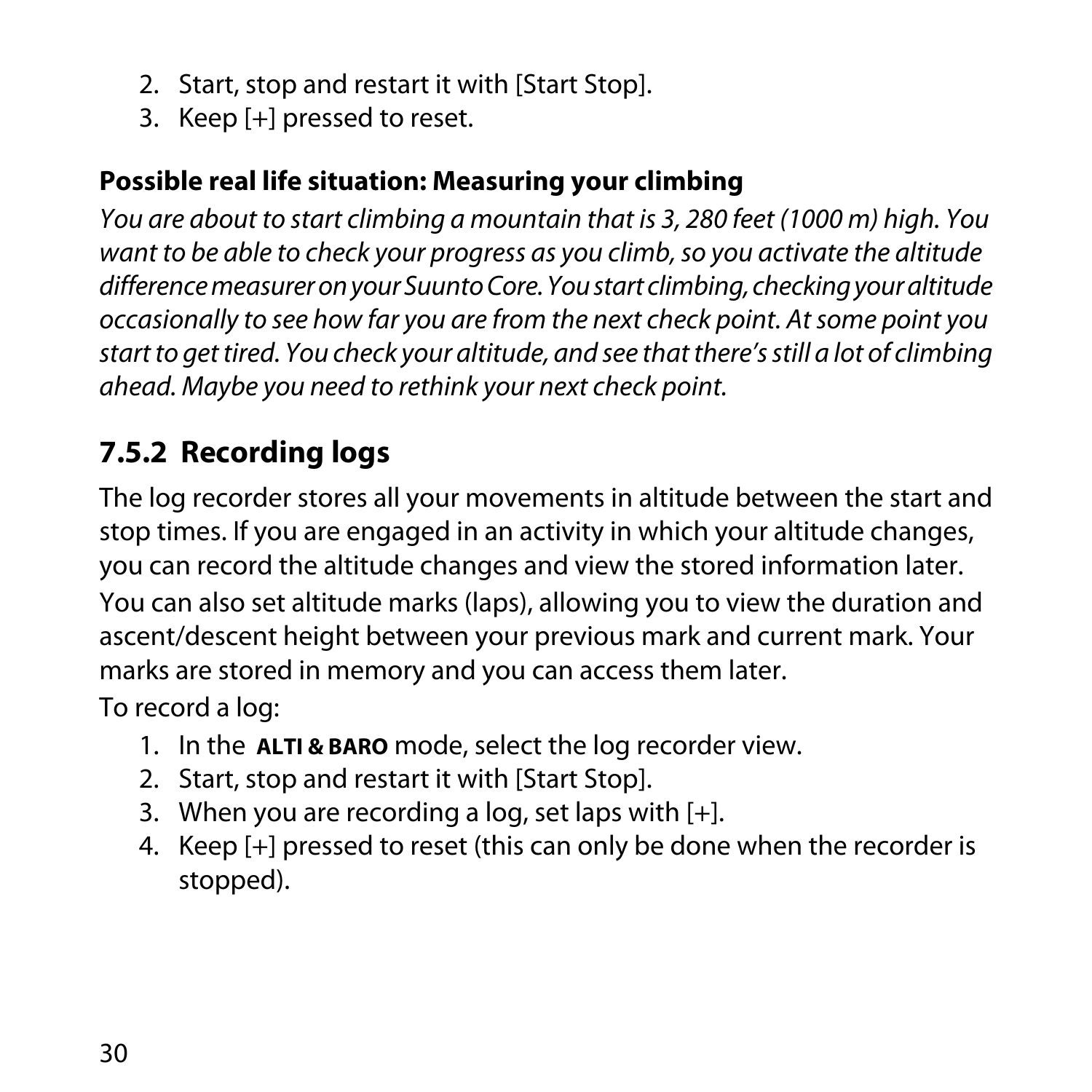Log height difference: shows the measured altitude difference between a log starting point and a log finishing point with the following icons:

In the additional views:

- $\triangle$  is displayed when your altitude is above the starting point.
- $\equiv$  is displayed when your altitude is the same as at the starting point.
- $\blacktriangledown$  is displayed when your altitude is below the starting point.
- **is displayed when you view how much you have ascended from the log** start.
- $\equiv$  is displayed when you view how much you have descended from the log start.

Altitude points are recorded according to the recording interval you have chosen (see [Section 9.3 Choosing recording interval on page 46](#page-45-1)).

To change the recording rate:

- 1. In **MENU**, select **MEMORY**.
- 2. Select **REC INTERVAL**.
- 3. Change the recording rate with [+] and [- Light].

*MOTE:* An estimation of how much time you can record is shown in the lower part of the display when you browse between the recording rates. The actual recording durations may vary slightly depending on your activity during the recording period.

You can access your history of recorded logs, including log details, from **LOGBOOK** in **MENU** (see [Section 9.2 Viewing and locking logs on page 44](#page-43-2)).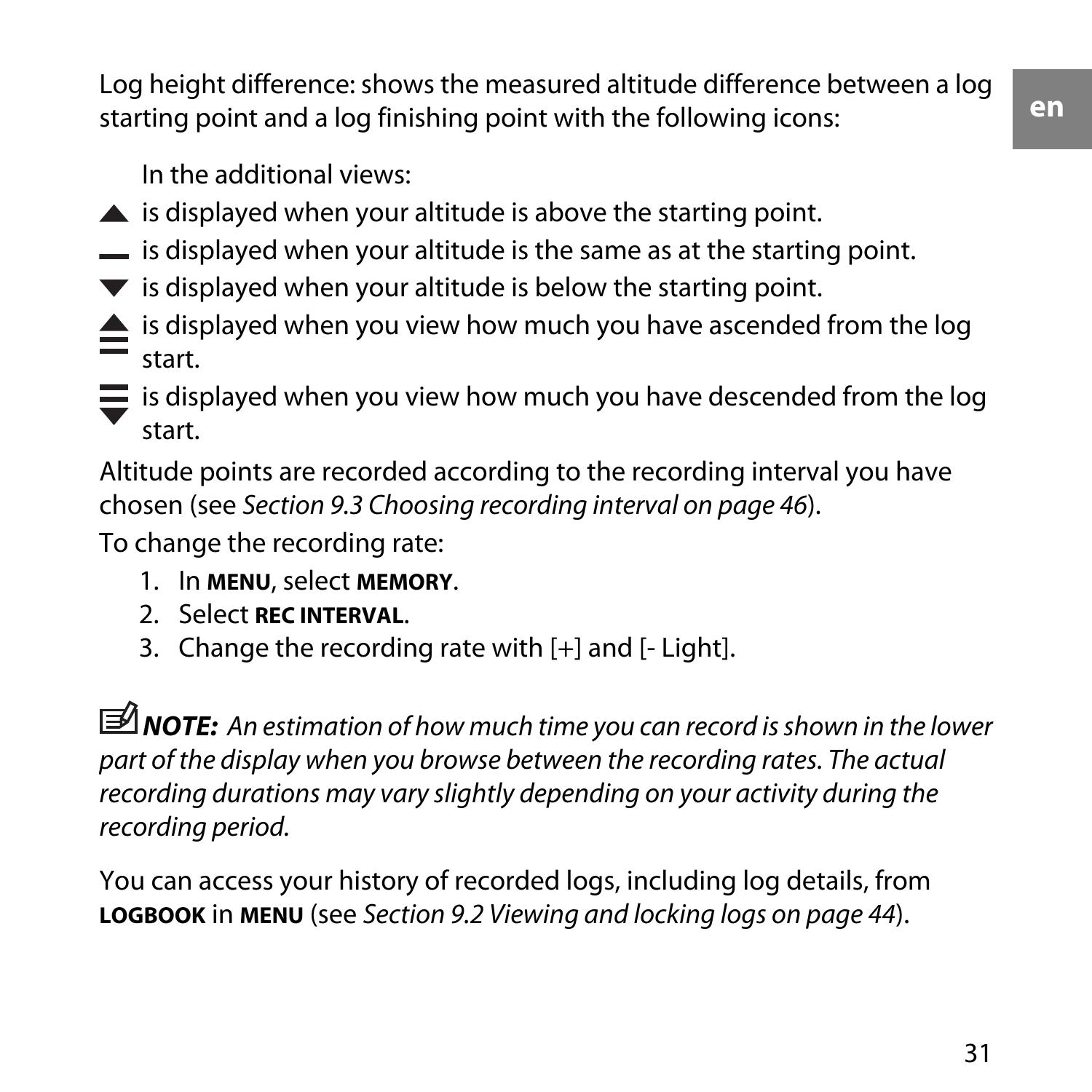$\textbf{D} \equiv 1$  **TIP:** When you have stopped the log recorder, you can enter the logbook and view your current recordings before you reset the recorder.

### **Possible real life situation: Recording altitude**

You're going on another mountain hike. This time you want to record how much you ascend and descend so as to compare the figures with previous hikes. You set your Suunto Core to the *ALTIMETER* profile and start the log recorder when you begin the hike. After the hike you stop your log recorder and reset it . Now you can compare it with your previous logs.

# <span id="page-31-1"></span><span id="page-31-0"></span>**7.6 Using barometer profile**

The **BAROMETER** profile shows the current sea level air pressure. This is based on the reference values given and the constantly measured absolute air pressure. Changes in sea level air pressure are presented graphically in the middle of the display. The display shows the recording of the last 24 hours with a recording interval of 30 minutes.

When the **BAROMETER** profile is activated, the word **BARO** is underlined on the display.

When the **BAROMETER** profile is activated, you can access the following views with [View]:

- Temperature: measures the current temperature
- Log recorder: records the altitude changes in logs
- Altitude reference: shows the altitude reference value
- Time: shows the current time
- Empty: no additional view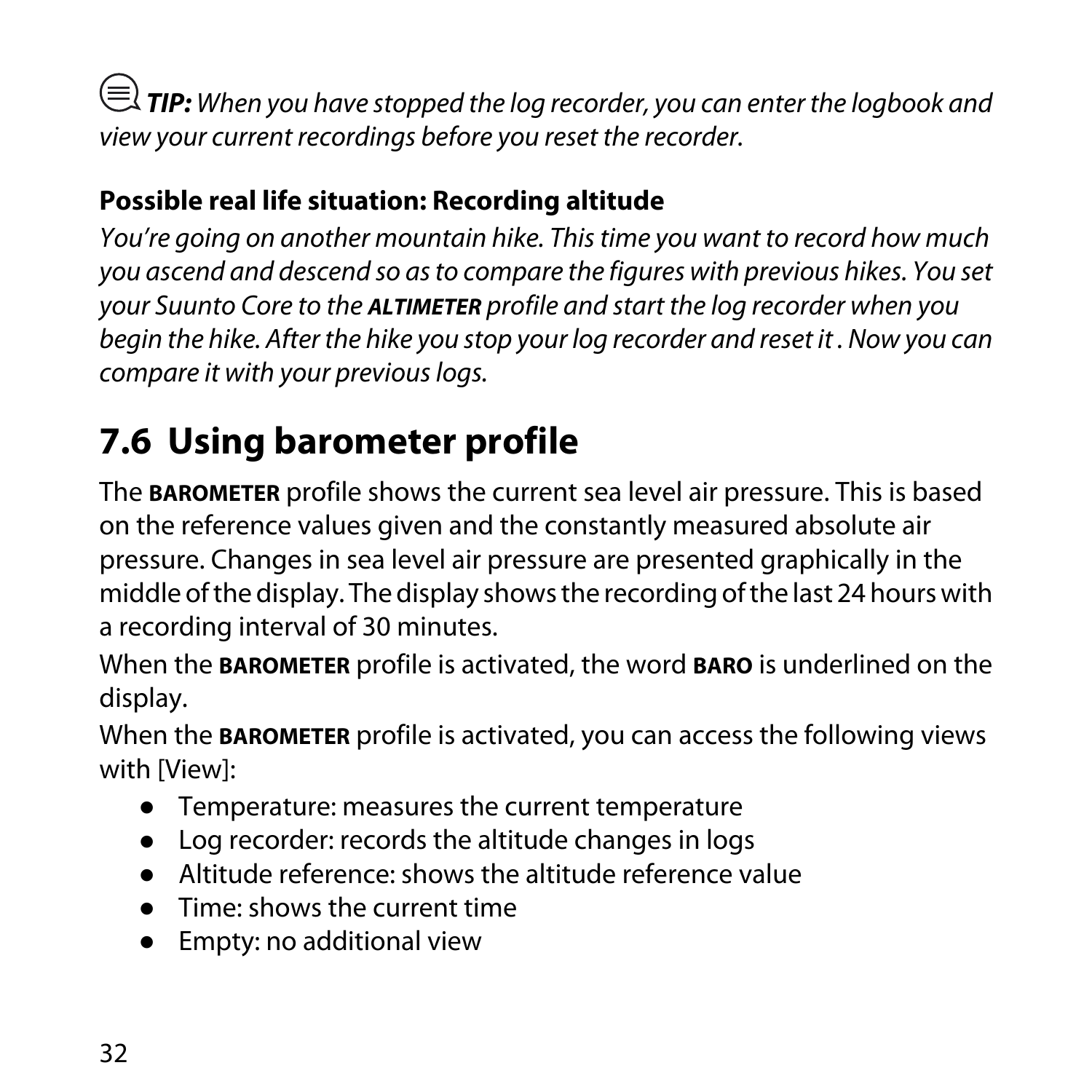

 *NOTE:* If you are wearing your Suunto Core on your wrist, you will need to take it off in order to get an accurate temperature reading because your body temperature will affect the initial reading.

A 7-day log of changes in sea level air pressure can be viewed in **ALTI-BARO** memory in **MENU** (see [9.1 Alti-baro memory on page 44](#page-43-1).)

#### **Possible real life situation: Using the BAROMETER profile**

<span id="page-32-0"></span>You're still hiking and you're getting tired. You decide to take a nap and you set up your tent. Since your altitude will stay the same for a while, you activate the *BAROMETER* profile. When you wake up, you will be able to check changes in sea level air pressure with an eye on the weather.

### <span id="page-32-1"></span>**7.6.1 Recording logs**

When you are recording logs in the **ALTIMETER** profile, you can switch to the **BAROMETER** profile when you for example take a break during a hike.

The log recorder will continue recording the log, but it will not record changes in air pressure. When the barometer profile is activated, the device assumes you are not moving in altitude, and it will therefore not record any altitude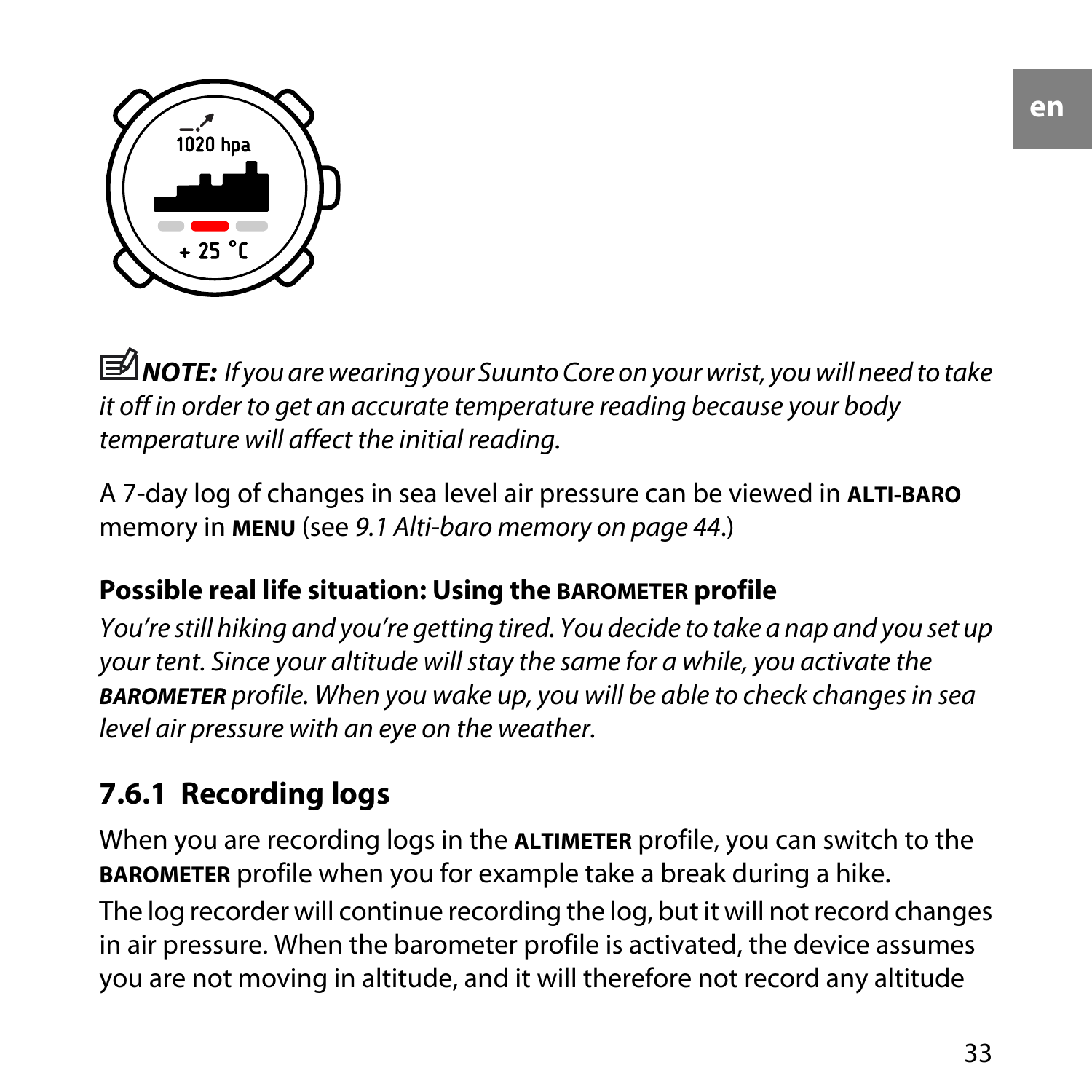changes. The altitude log will therefore be flat during this period. For information on using the log recorder, see [Section 7.5.2 Recording](#page-29-0) [logs on page 30](#page-29-0).

You can start, stop and reset the altitude measurement while in the **BAROMETER** profile.

### **Possible real life situation: Recording logs in the BAROMETER profile**

You are recording your altitude changes during a hike and decide to take a longer break. You switch to the *BAROMETER* profile. Since the altitude recording continues but no altitude changes are occurring, you go to the log recorder view in the *BAROMETER* profile and stop the altitude recording.

# <span id="page-33-1"></span><span id="page-33-0"></span>**7.7 Using automatic profile**

The **AUTOMATIC** profile switches between the **ALTIMETER** and **BAROMETER** profiles according to your movements. When the **AUTOMATIC** profile is activated, [auto icon] appears on the upper right part of the display. Depending on which profile is activated, you can access the **ALTIMETER** or **BAROMETER** profile views with [View].

When the device is moving 5 meters in altitude within 3 minutes, the **ALTIMETER** profile is activated. When the device does not move in altitude for 12 minutes, the **BAROMETER** profile is activated.

 *NOTE:* The *AUTOMATIC* profile should not be activated all the time. Some activities require the *BAROMETER* profile to be constantly activated even though you might be moving (e.g. surfing). In other words, in certain situations you need to choose a suitable profile manually.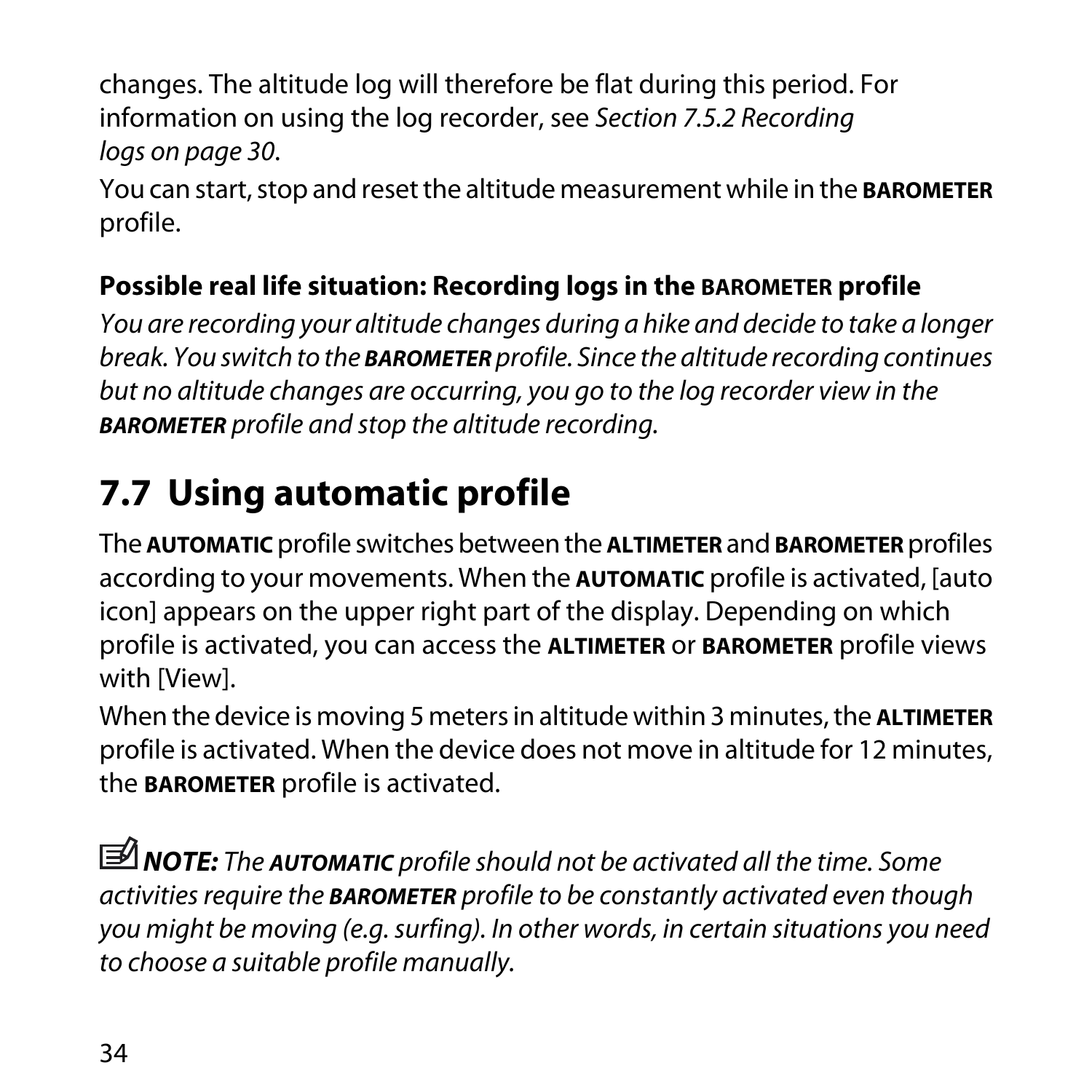# <span id="page-34-0"></span>**7.8 Using depth meter profile**

<span id="page-34-2"></span>You use the **DEPTH METER** profile when snorkeling. It shows your current depth and the maximum depth you reached during a snorkeling dive. The maximum depth of the device is 32.8 ft (10m). When the **DEPTH METER** profile is activated, a wave icon appears on the upper left part of the display.

When the **DEPTH METER** profile is activated, you can access the following views with [View]:

- Log recorder: records your snorkeling dives
- Temperature: measures the current temperature
- Time: shows the current time

TIME ALTI & BARO COMPASS



### <span id="page-34-3"></span><span id="page-34-1"></span>**7.8.1 Recording logs in depth meter profile**

The log recorder in the **DEPTH METER** profile works similarly to the log recorder in the **ALTIMETER** profile, but instead of recording altitude it records the depth of your snorkeling dives.

To record logs in the **DEPTH METER** profile:

1. In the **ALTI & BARO** mode, select the log recorder view.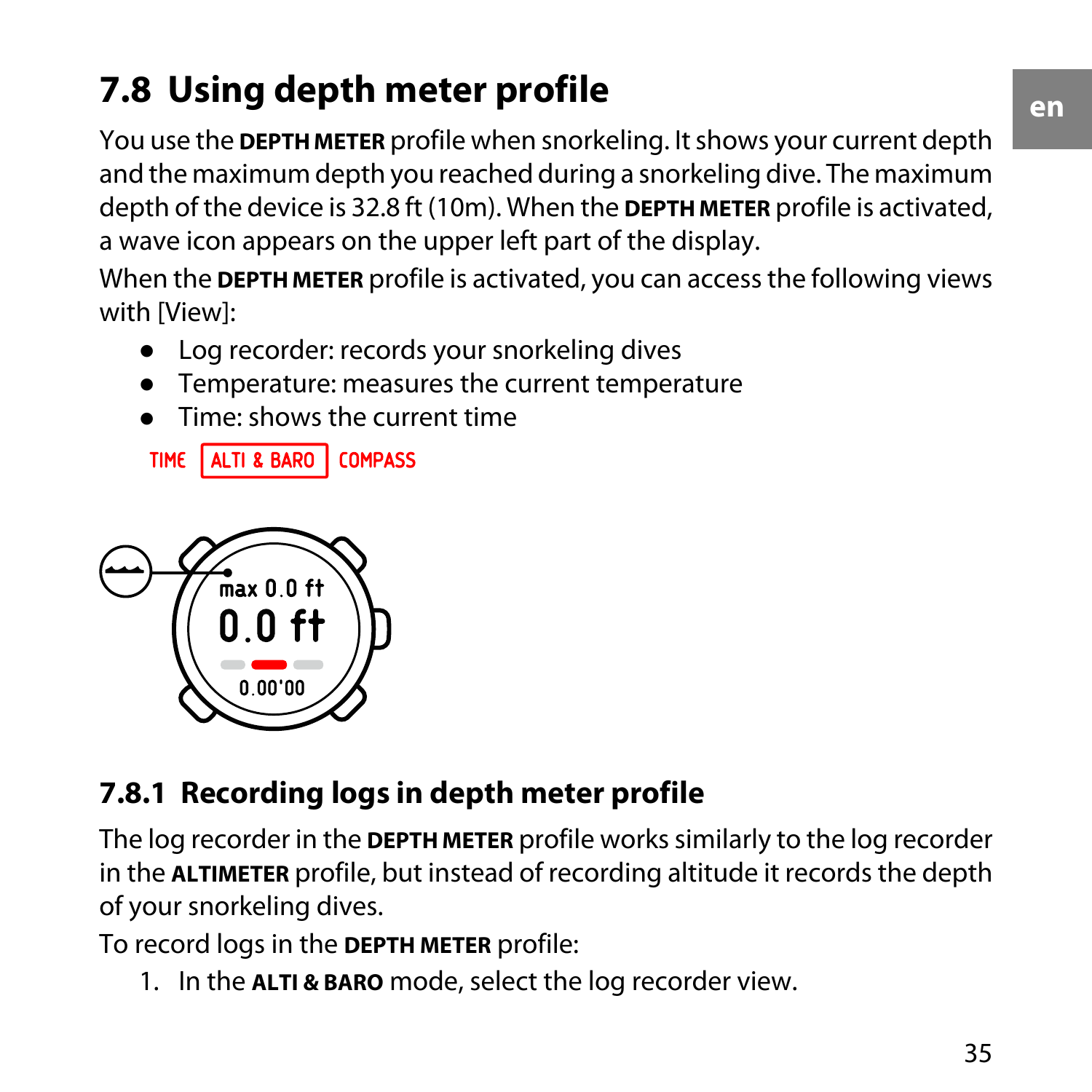- 2. Start, stop and restart it with [Start Stop]. Begin a snorkeling dive.
- 3. When you return to the surface, reset by holding [+] pressed.

 *CAUTION:* Do not push buttons while the device is under water.

 *NOTE:* You need to reset your log recorder in the *ALTIMETER* profile before using the log recorder in the *DEPTH METER* profile. Otherwise, your maximum depth will stay the same as your current altitude above the surface.

 $\textcircled{\texttt{f}}$  **TIP:** When you have stopped your log recorder, before resetting it, you can enter the logbook and view your current recordings!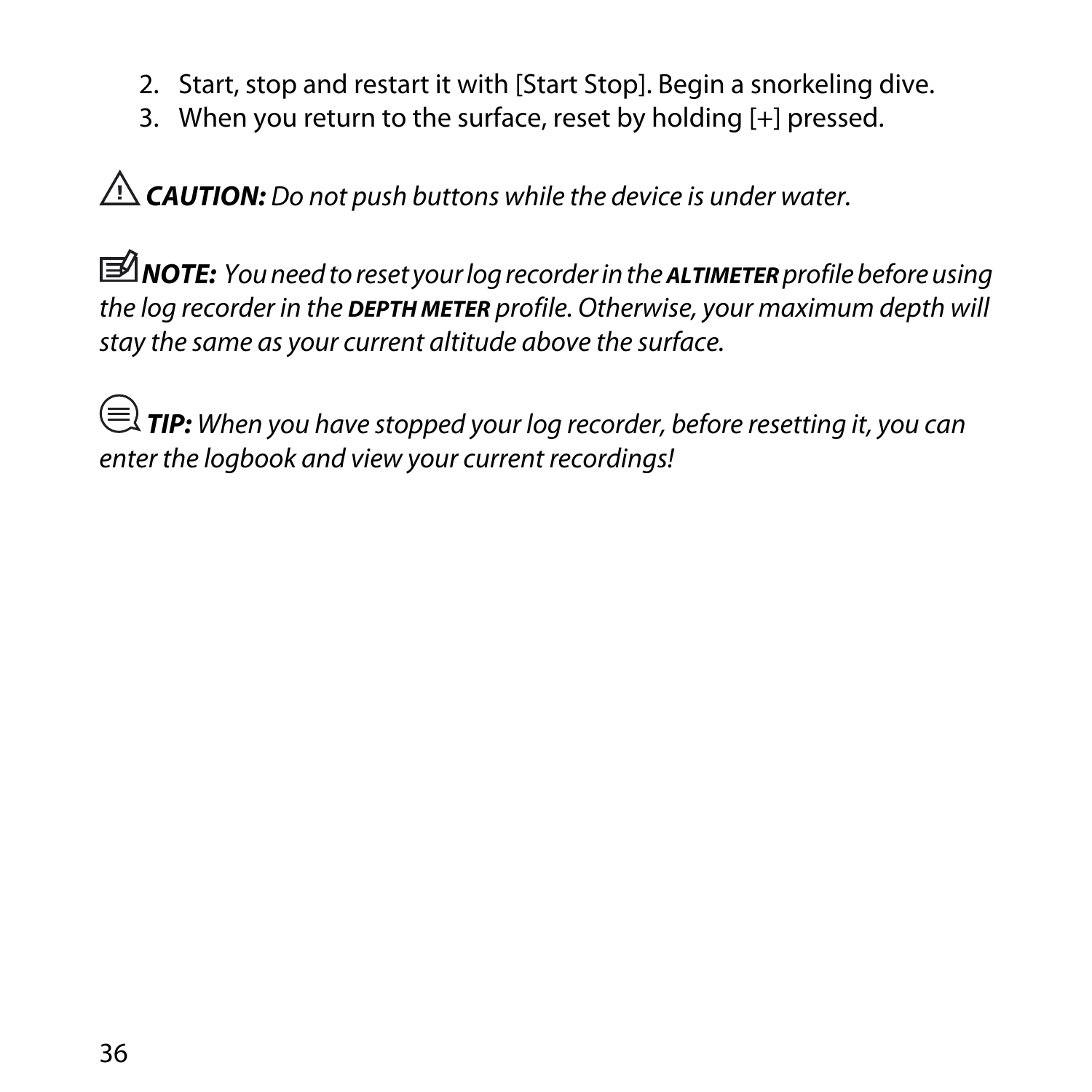# <span id="page-36-0"></span>**8 USING COMPASS MODE**

<span id="page-36-5"></span>The **COMPASS** mode allows you to orient yourself in relation to magnetic North. In **COMPASS** mode you can access the following views with [View]:

- Time: shows the current time
- Cardinals: shows the current heading in cardinal directions
- Bearing tracking:shows the direction between the heading and set bearing.

<span id="page-36-1"></span>The compass will switch itself to power saving mode after a minute. Reactivate it with [Start Stop].

# <span id="page-36-4"></span>**8.1 Getting correct readings**

To ensure correct compass readings while in COMPASS mode: **COMPASS**

- calibrate the compass correctly when prompted (see [Section 8.1.1](#page-36-2)) [Calibrating compass on page 37](#page-36-2))
- set the correct declination value
- keep the device level
- <span id="page-36-2"></span>● keep away from metal (e.g. jewelry) and magnetic fields (e.g. power lines)

## <span id="page-36-3"></span>**8.1.1 Calibrating compass**

The device needs to be carefully calibrated during first time use and when the battery is replaced. The device will always prompt you about it when it is needed.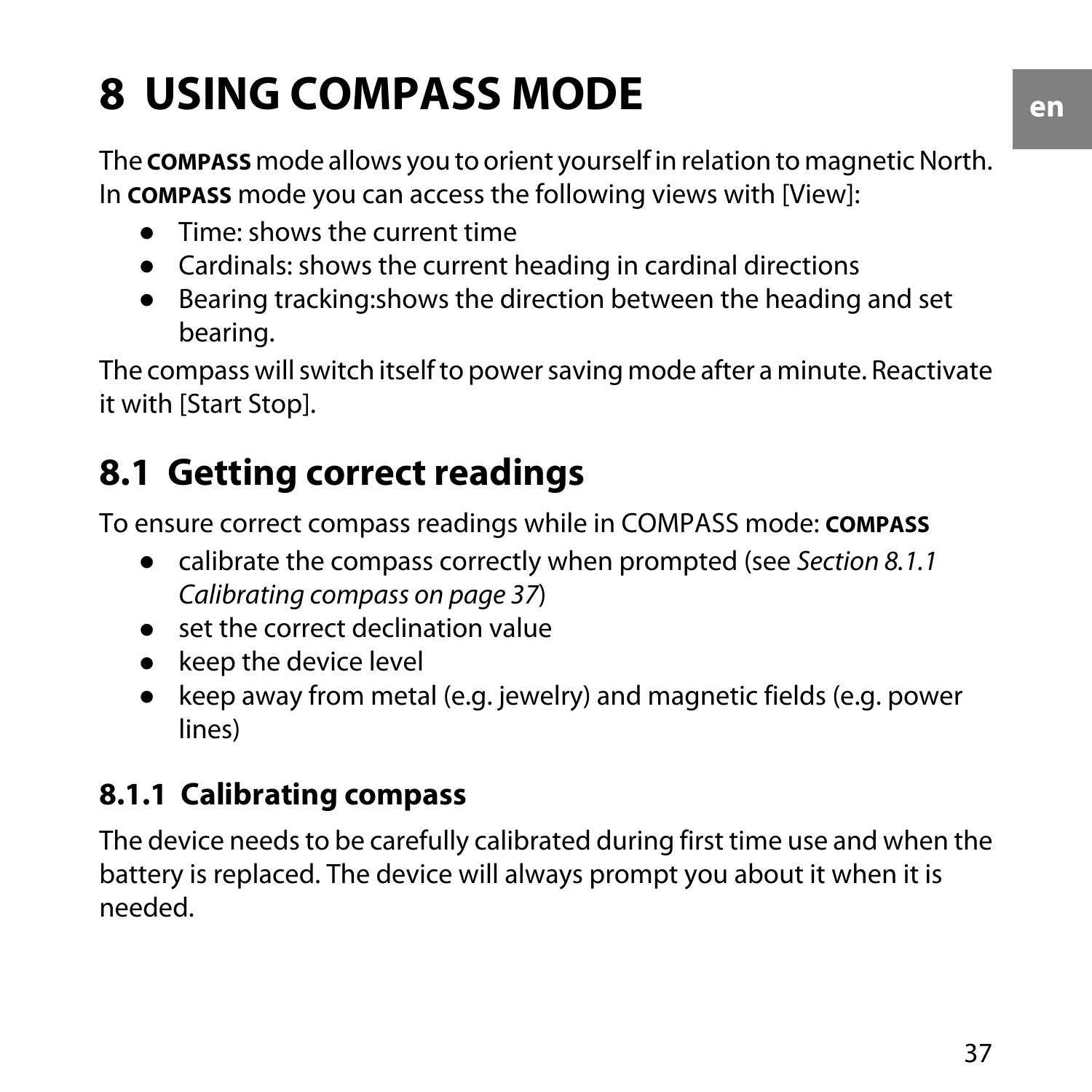To calibrate the compass:

- 1. Keep the device level, do not tilt it in any directions.
- 2. Slowly rotate the device clockwise (around 15 seconds per round) until the compass is activated.

 *NOTE:* If you notice deviations in the compass, you can recalibrate it by keeping it level and rotating it slowly clockwise 5-10 times while in compass mode.

**E** TIP: Re-calibrate the compass before each use for best possible accuracy.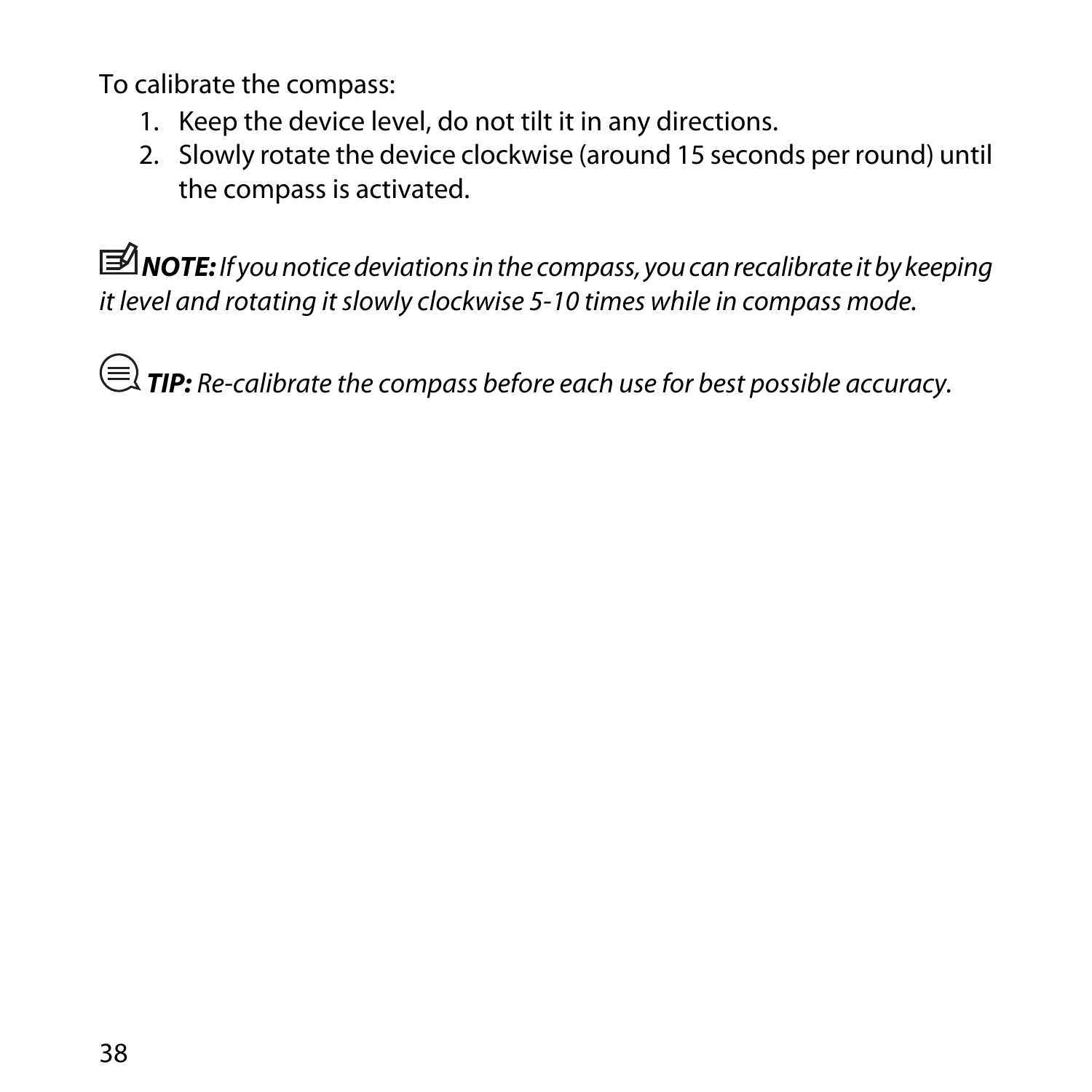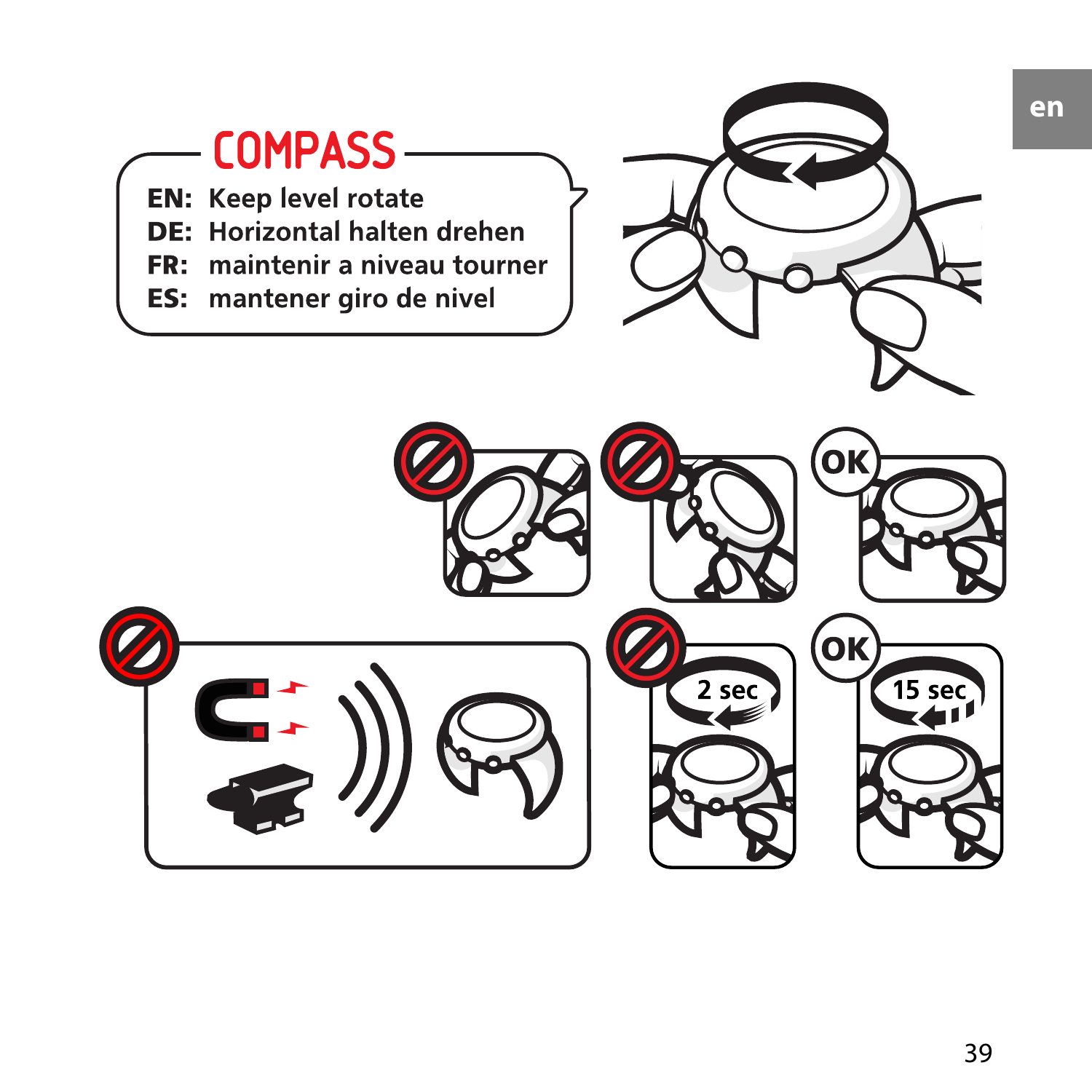### <span id="page-39-0"></span>**8.1.2 Setting declination value**

<span id="page-39-1"></span>Paper maps point to true North. Compasses, however, point to magnetic North – a region above the Earth where the Earth's magnetic fields pull. Because magnetic North and true North are not at the same location, you must set the declination on your compass. The angle in between magnetic and true north is your declination.



The declination value appears on most maps. The location of magnetic North changes yearly, so the most accurate and up-to-date declination value can be obtained from the internet (for example the National Geophysical Data Center for the USA).

Orienteering maps, however, are drawn in relation to magnetic North. This means that when you are using orienteering maps you need to turn the declination correction off by setting the declination value to 0 degrees. To set the declination value:

- 1. In **MENU**, select **COMPASS**.
- 2. Turn the declination off or choose **W** (west) or **E** (east).
- 3. Set the declination value with [+] and [- Light].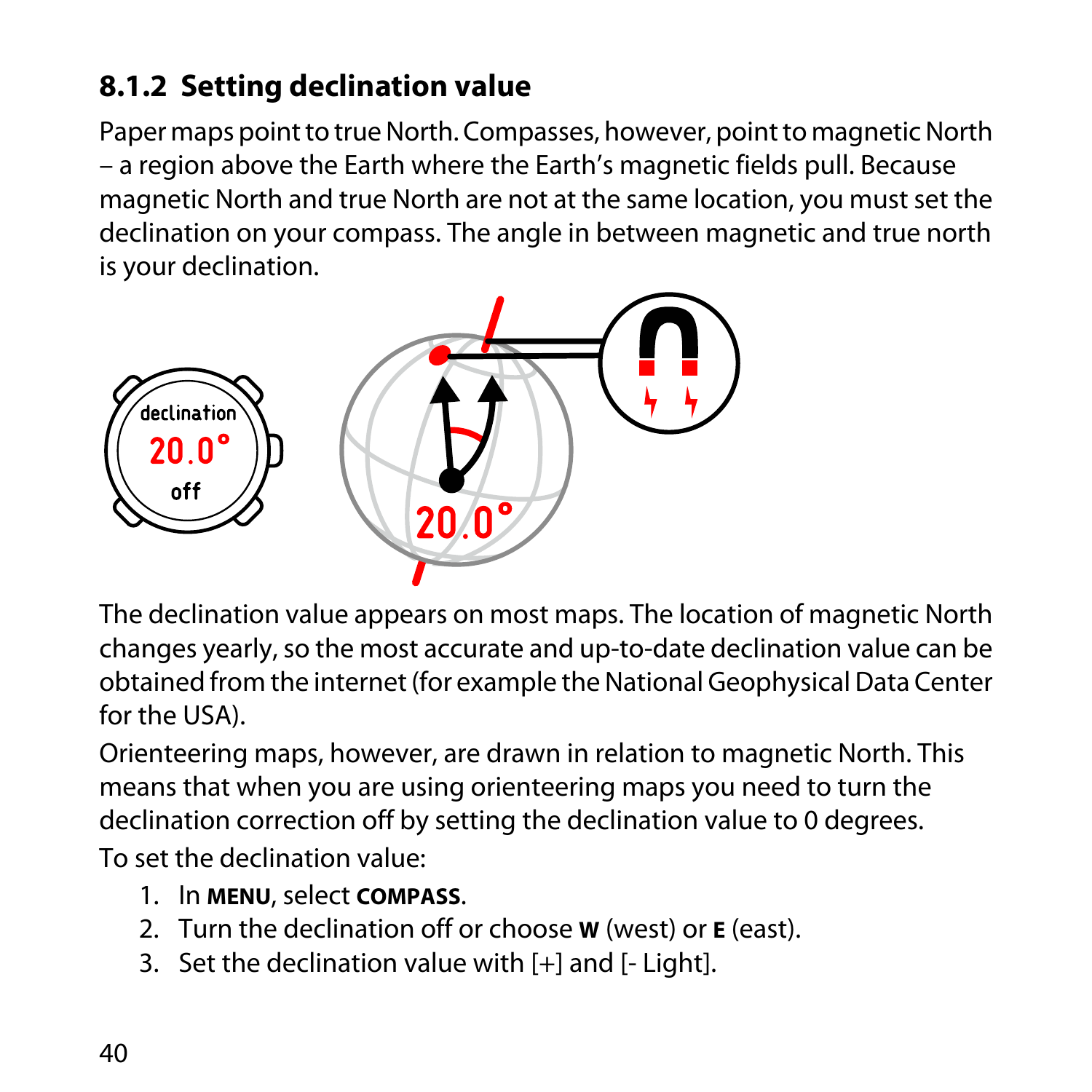# <span id="page-40-0"></span>**8.2 Using compass**

<span id="page-40-1"></span>When you are in the **COMPASS** mode, you see two moving segments on the rim of the display. These point towards North. The hairline at 12 o'clock shows your heading and functions as a compass direction arrow. The numerical value of your heading is shown in the center of the display.

In **COMPASS** mode you can access the following views with [View]:

- Time: shows the current time
- Cardinals: shows the current heading in cardinal directions
- Bearing tracking: shows the direction between the heading and the set bearing

The compass will switch itself to power saving mode after a minute if no buttons are pressed. Reactivate it with [Start Stop].

You can use the compass in two ways: you can use the bezel or the bearing tracking.

TIME ALTI & BARO COMPASS

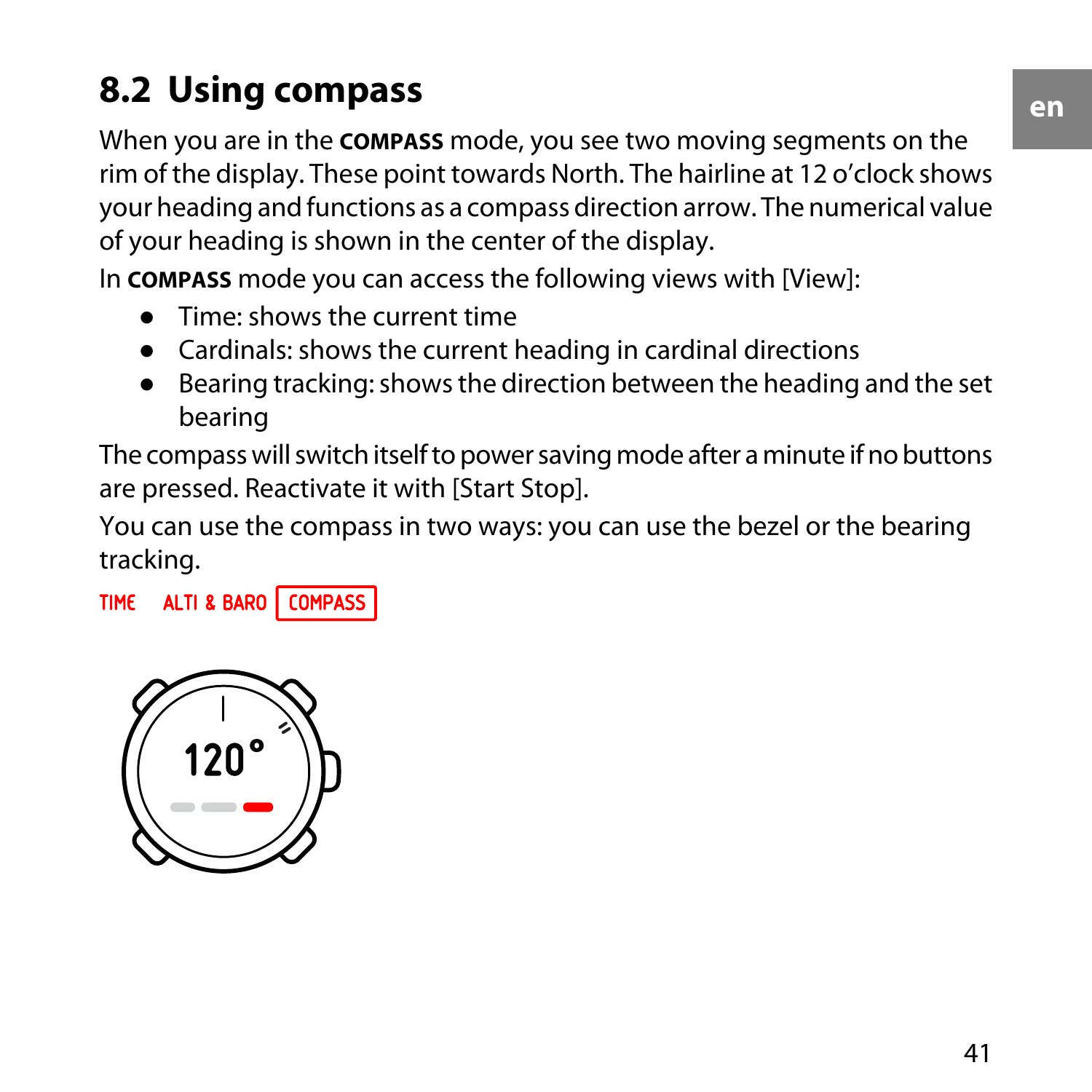### <span id="page-41-0"></span>**8.2.1 Using bezel**

<span id="page-41-3"></span>You can use your Suunto Core as a traditional compass by moving the outer bezel according to the moving segments showing North and then following the heading.



To use the bezel:

- 1. In the **COMPASS** mode, point the North indicator towards your heading.
- 2. Rotate the moving bezel so that North on the bezel and the moving North segments are aligned.
- <span id="page-41-1"></span>3. Move towards your heading, keeping the moving North segments aligned with North on the bezel.

### <span id="page-41-2"></span>**8.2.2 Using bearing tracking**

In bearing tracking you can lock a bearing (direction) and your Suunto Core compass will guide you along it.

To use the bearing tracking:

1. Point the compass direction arrow in the direction you want to travel and press [Start Stop]. The bearing is now locked. Your current heading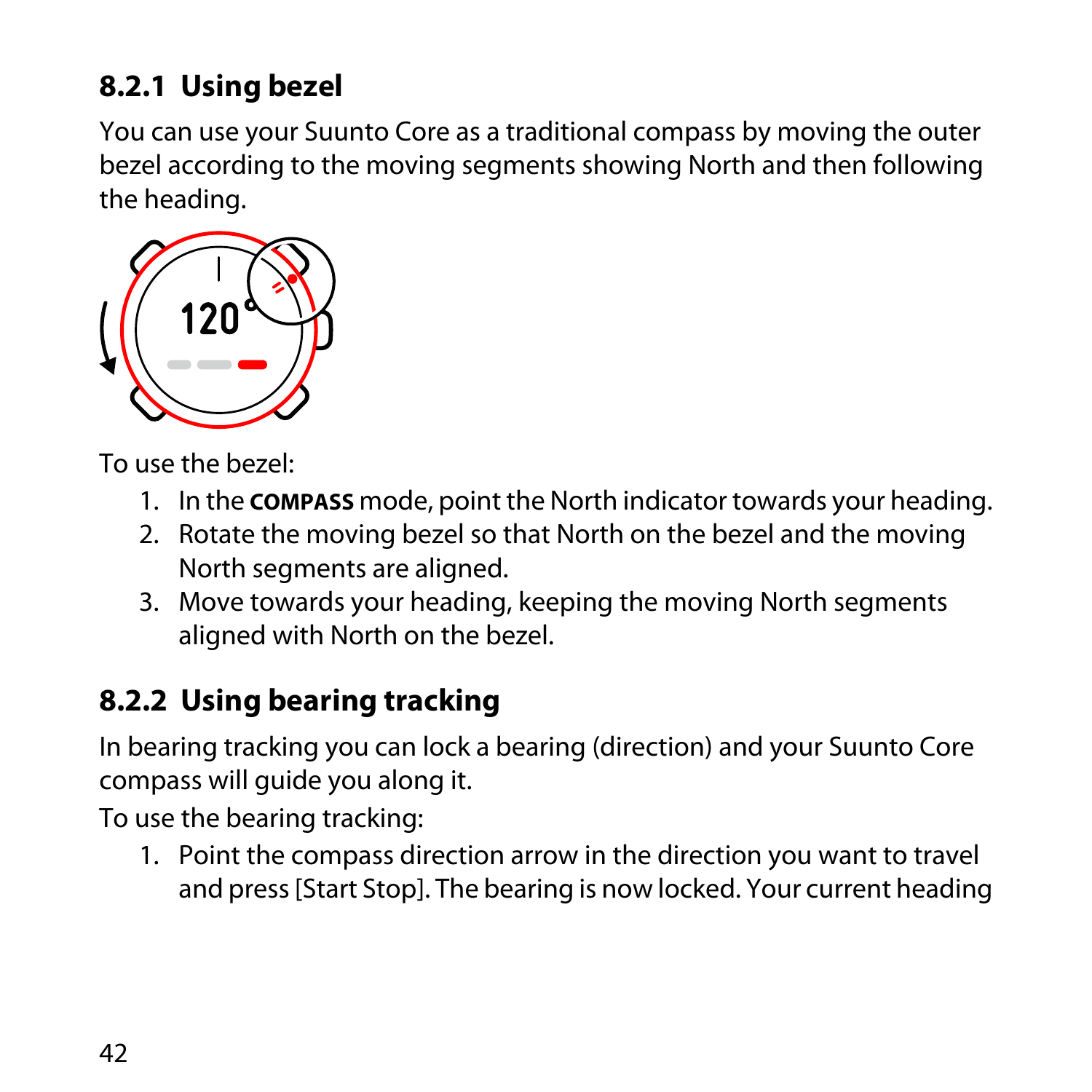is shown in the middle of the display, and it will change according to your movements.

2. The arrows in the top row of the display point you in the direction you need to take in order to keep to your desired bearing. The  $M$  symbol confirms that you are aiming towards the right direction.

*<u>M</u> NOTE: Pressing [- Light] also activates the backlight.* 

### **Possible real life situation: Keeping to a heading visually**

You're hiking and you've just climbed a steep hill. Looking out over the valley below, you see a cabin on another hill. You decide to hike to the cabin through the valley. You point the direction arrow of your Suunto Core compass towards the cabin and lock the bearing. Once you're in the valley, the arrows in the display's top row show you where to go. Because the compass is active for only 40 seconds at a time to conserve battery life, now and then you need to re-start the compass to check your heading. Keep an eye on it and you'll get there soon.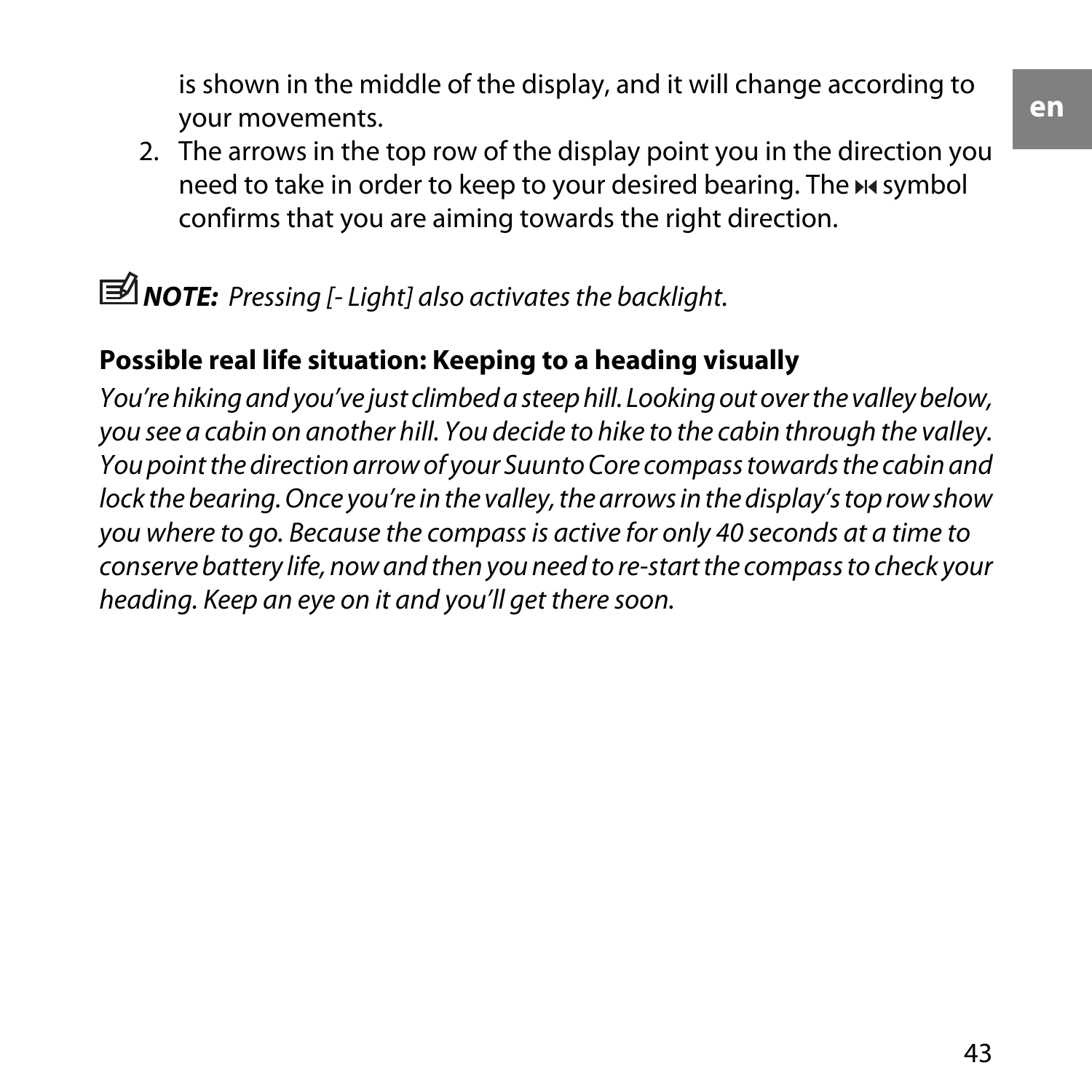# <span id="page-43-0"></span>**9 USING MEMORY**

# <span id="page-43-1"></span>**9.1 Alti-baro memory**

<span id="page-43-4"></span>**ALTI-BARO** automatically records changes in altitude or sea level air pressure for the last 7 days. Information will be stored depending on which profile is active at the moment of the recording. Records are stored every 30 minutes. To view the records of the last 7 days:

- 1. In **MEMORY**, select **ALTI-BARO**.
- 2. Use [+] and [- Light] to browse through the records.

#### **Possible real life situation: Predicting the weather**

<span id="page-43-2"></span>You are camping in the mountains. You want to predict tomorrow's weather, so you switch your Suunto Core to the *BAROMETER* profile for the night. In the morning you check the *ALTI-BARO* memory and note that the air pressure remained stable for the whole night. Hopefully this will continue during the day.

# <span id="page-43-3"></span>**9.2 Viewing and locking logs**

Logs recorded by the log recorder in the **ALTIMETER**, **BAROMETER** or **DEPTH METER** profile are stored in **LOGBOOK**. You can store up to 10 logs. A new log always replaces the oldest log in **LOGBOOK**. To save logs, you can lock them.  $\mathbf{\triangle}$  is shown when a log is locked.You can only lock up to 9 logs.

When entering **LOGBOOK**, you are shown the number of unlocked logs. You can then choose to either view or lock logs.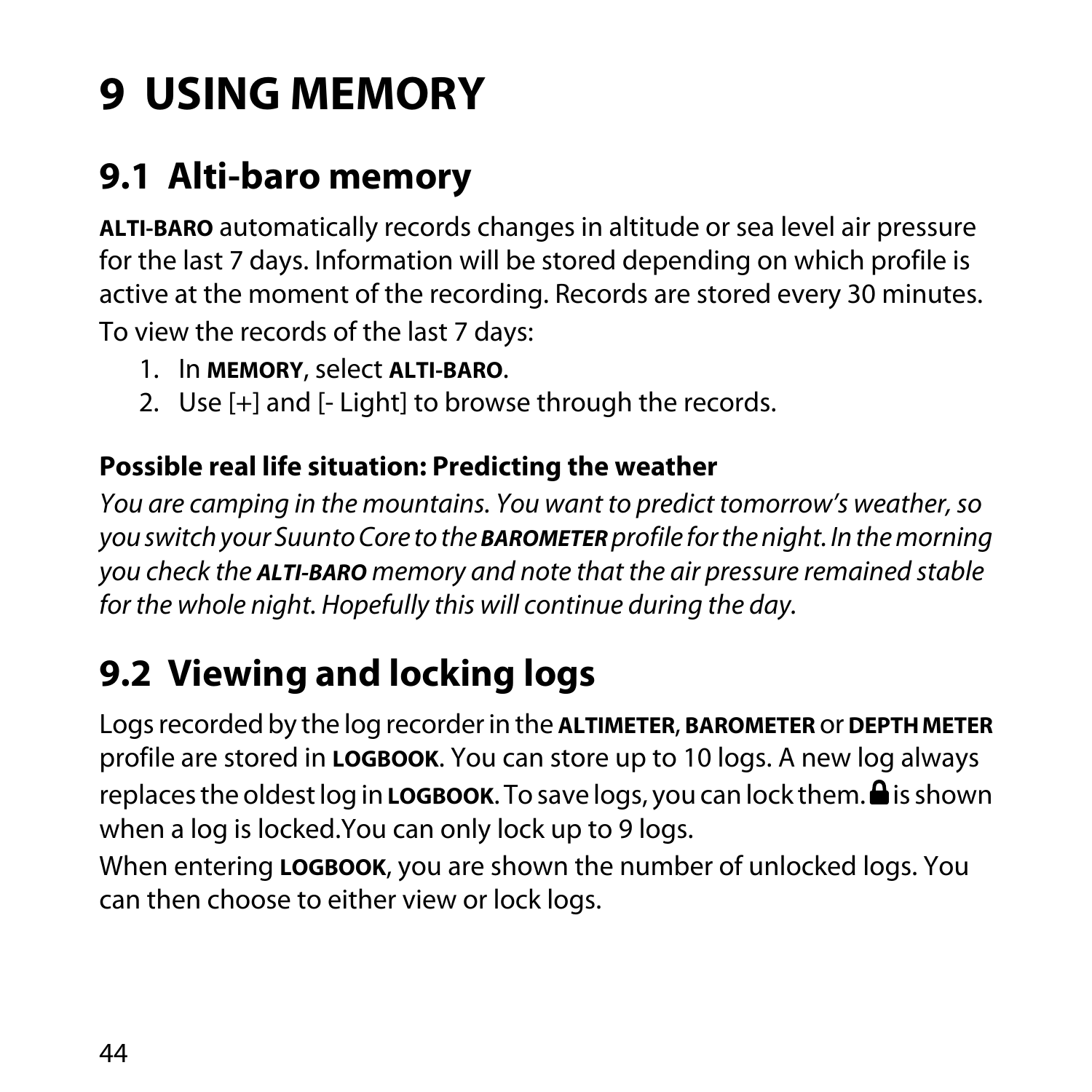**en**

When you view logs, you are first shown a list of available logs complete with times and dates. You can scroll and then enter each log to view its summary information and details.

### <span id="page-44-1"></span><span id="page-44-0"></span>**9.2.1 Viewing logs**

When viewing log summaries, you are shown

- A summary graph, time of recording and highest point
- Total descent, duration of descent, average descent speed
- Total ascent, duration of ascent and average ascent speed
- Altimeter split time (total log duration from start) and lap times (duration since last lap time)

When viewing log details, you are shown:

- A graph of the changes in altitude
- Time of recording
- Altitude/depth at the time of recording

To view the logs:

- 1. In **MEMORY**, select **LOGBOOK**.
- 2. Choose a log from the list.
- 3. Select **VIEW**.
- 4. Switch between log summaries with [+] and [- Light].
- 5. View log details with [Mode].
- 6. Increase and decrease scrolling speed and change direction with [+] and [- Light]. Stop with [Mode].

*MOTE:* When scrolling the graph, your current position is in the middle of the graph.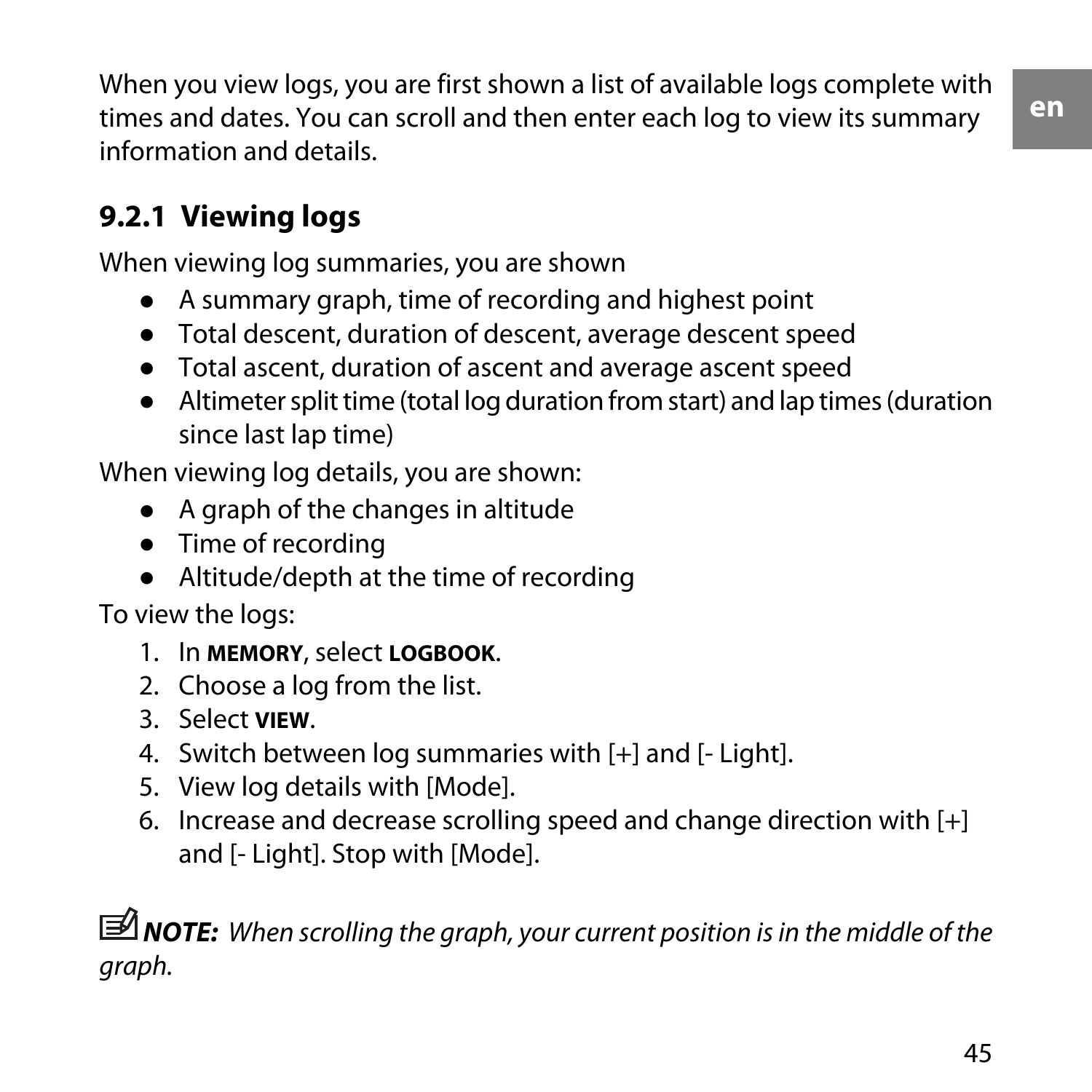*MOTE: Only altimeter logs include summaries.* 

## <span id="page-45-0"></span>**9.2.2 Locking and unlocking logs**

<span id="page-45-2"></span>To lock or unlock the logs:

- 1. In **MEMORY**, select **LOGBOOK**.
- 2. Choose a log from the list.
- 3. Select **LOCK / UNLOCK**.
- 4. Lock/unlock the log with [Mode] OR

Cancel with [View]).

# <span id="page-45-3"></span><span id="page-45-1"></span>**9.3 Choosing recording interval**

You can choose the recording interval in **REC INTERVAL** in **MENU**.

You can choose between five recording intervals:

- 1 second
- 5 seconds
- 10 seconds
- 30 seconds
- 60 seconds

When browsing through the intervals, the available recording time is shown in the lower part of the display.

To choose a recording interval:

- 1. In **MEMORY**, select **REC INTERVAL**.
- 2. Choose a recording interval using [+] and [- Light].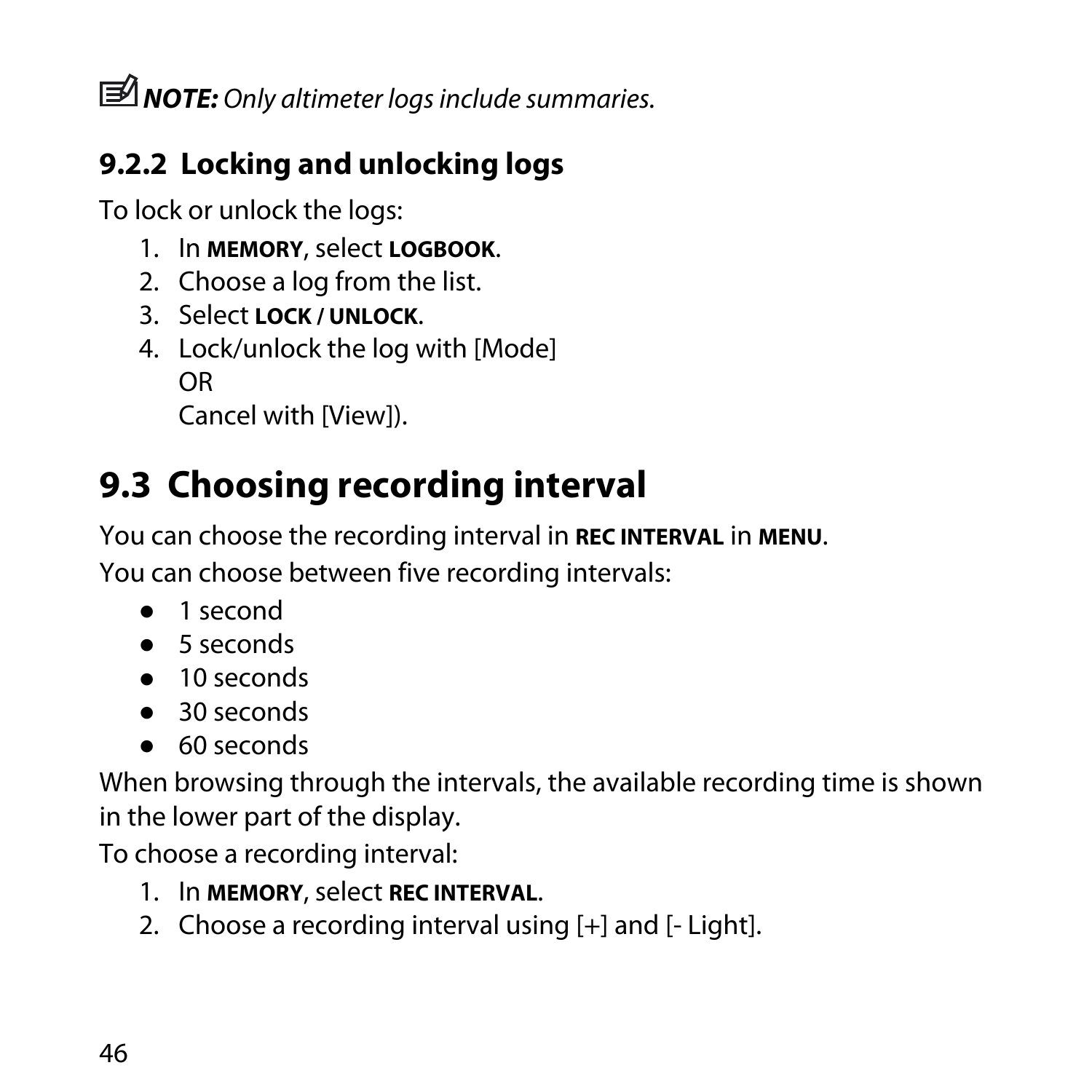$\textcircled{\exists}$  **TIP:** Short lasting activities with fast changes in altitude is better to record with faster recording interval (e.g. downhill skiing). Again, long time activities with slower changes in altitude is better to record with slower recording interval (e.g. hiking)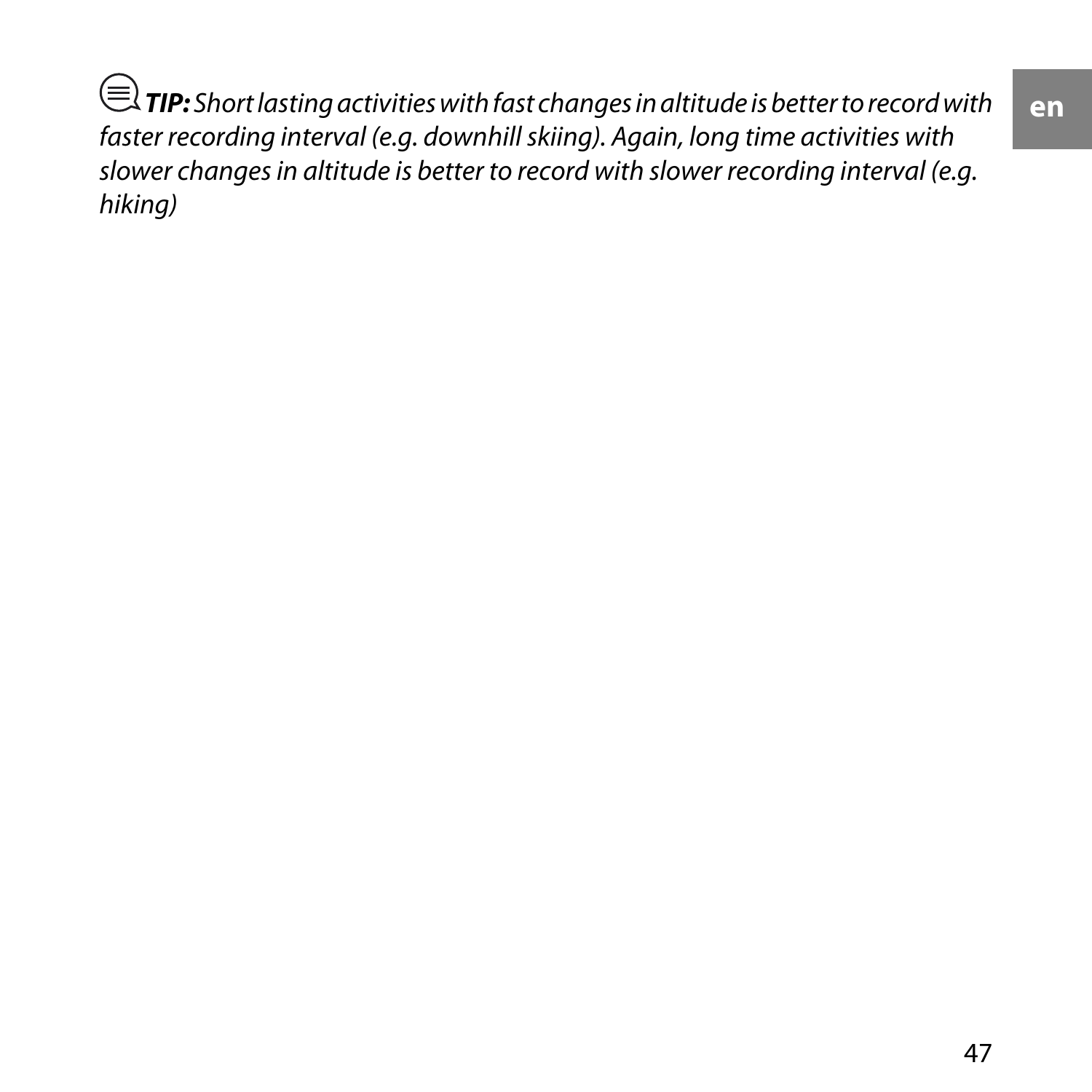# <span id="page-47-0"></span>**10 REPLACING BATTERY**

<span id="page-47-1"></span>*MOTE:* To reduce the risk of fire or burns, do not crush, puncture or dispose of used batteries in fire or water. Recycle or dispose of used batteries properly.

 *NOTE:* If the threads of the battery compartment cover are damaged, send your device to an authorized Suunto representative for service.

 *NOTE:* Suunto original battery replacement and strap kits must be used if available for your product. Kits are available at Suunto webshop and some authorized Suunto dealers. Not using these kits and careless battery replacement may void warranty.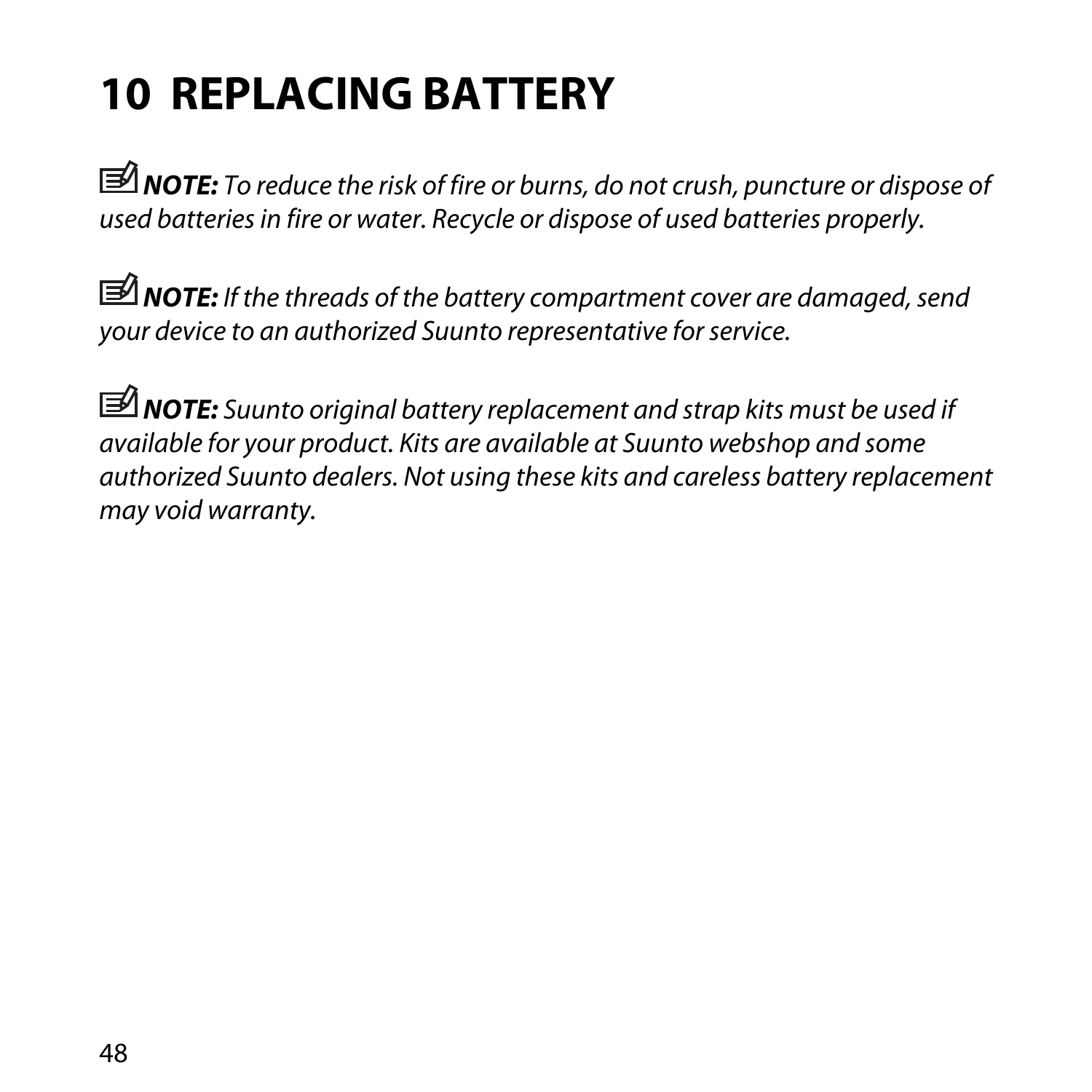

8.

7.



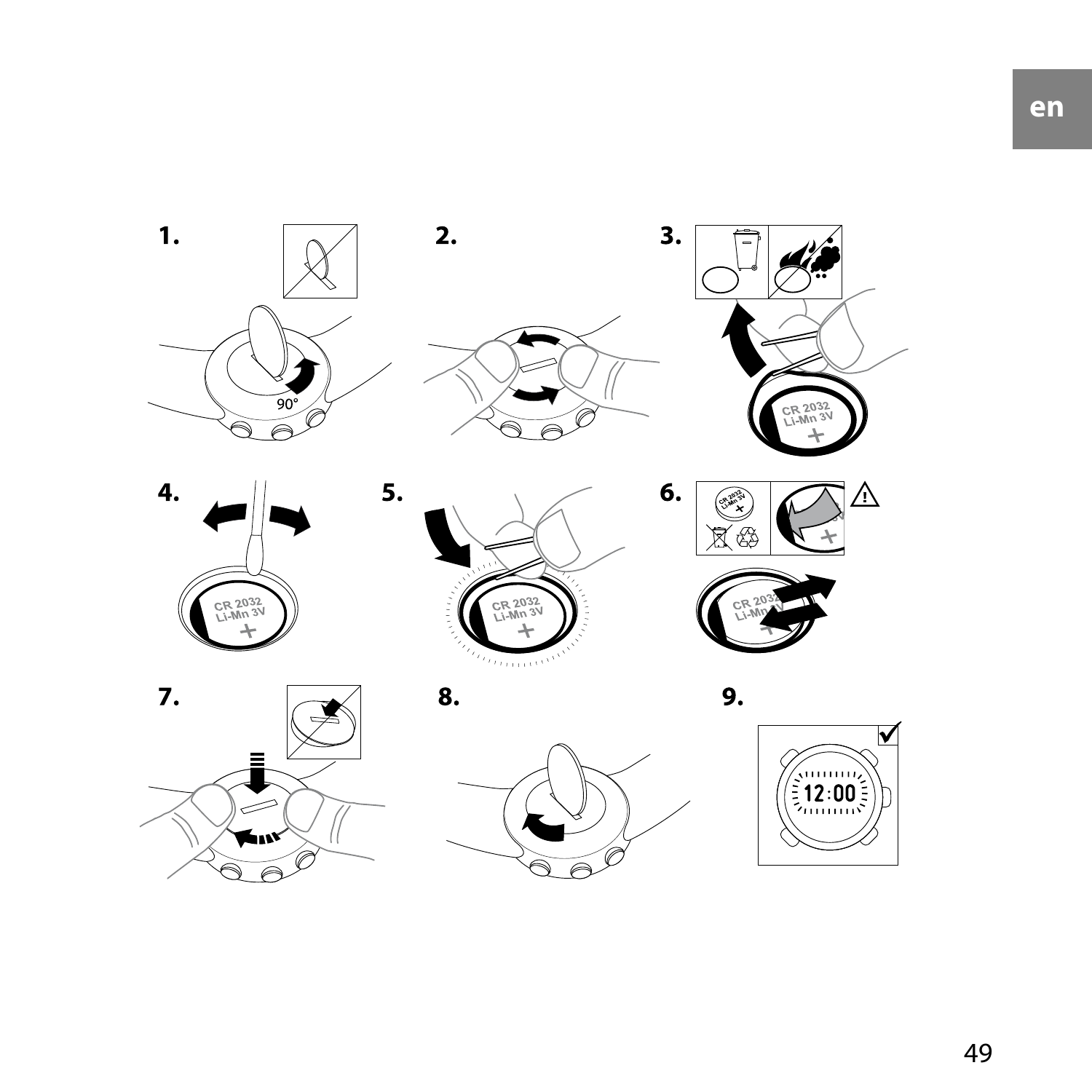# <span id="page-49-0"></span>**11 SPECIFICATIONS**

# <span id="page-49-2"></span><span id="page-49-1"></span>**11.1 Technical data**

### **General**

- Operating temperature -20 $^{\circ}$ C ... +60  $^{\circ}$ C / -4 $^{\circ}$ F ... +140 $^{\circ}$ F
- Storage temperature -30 °C  $...$  +60 °C / -22 °F  $...$  +140 °F
- Water-resistant 30 m / 100 ft (according to ISO 2281)
- Mineral glass
- User-replaceable battery CR2032
- Battery life-time:  $\sim$  1 year in normal use

### **Altimeter**

- Display range -500 m ... 9000 m / -1640 ft ... 32760 ft
- Resolution 1 m / 3 ft

### **Barometer**

- Display range 300 ... 1100 hPa / 8.8 ... 32.6 inHg
- Resolution 1 hPa / 0.03 inHq

### **Depth meter**

- Depth display range 0 ... 10 m / 0 ... 32.8 ft
- Resolution 0.1m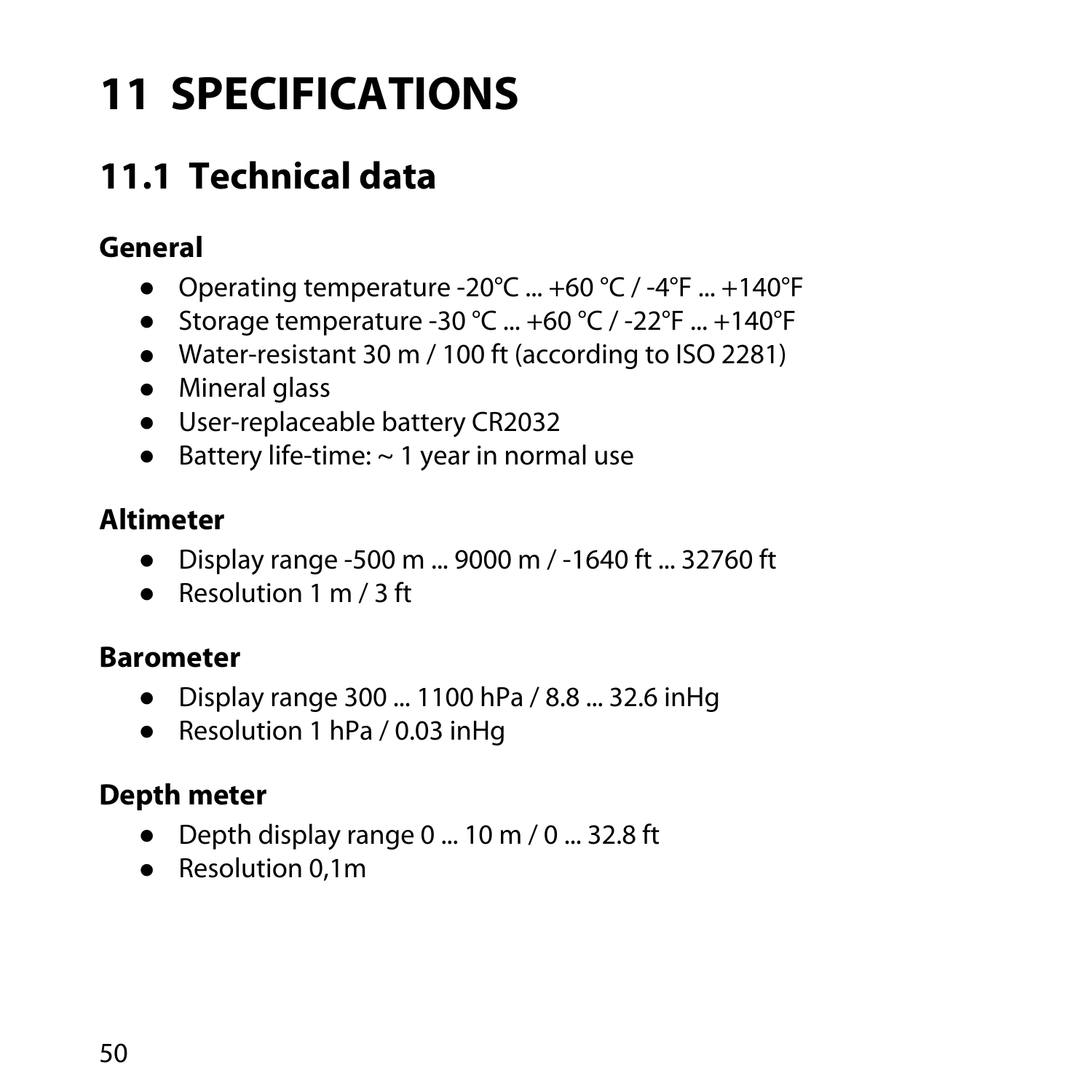#### **Thermometer**

- Display range -20°C ... 60°C / -4°F ... 140°F
- Resolution 1°C / 1°F

#### <span id="page-50-0"></span>**Compass**

● Resolution 1°

## <span id="page-50-2"></span>**11.2 Trademark**

<span id="page-50-1"></span>Suunto, Wristop Computer, Suunto Core, their logos, and other Suunto brand trademarks and made names are registered or unregistered trademarks of Suunto Oy. All rights are reserved.

## **11.3 Copyright**

Copyright © Suunto Oy 2007. All rights reserved. This publication and its contents are proprietary to Suunto Oy and are intended solely for the use of its clients to obtain knowledge and key information regarding the operation of Suunto Core products. Its contents shall not be used or distributed for any other purpose and/or otherwise communicated, disclosed or reproduced without the prior written consent of Suunto Oy.

While we have taken great care to ensure that information contained in this documentation is both comprehensive and accurate, no warranty of accuracy is expressed or implied. Its content is subject to change at any time without notice. The latest version of this documentation can always be downloaded at www.suunto.com.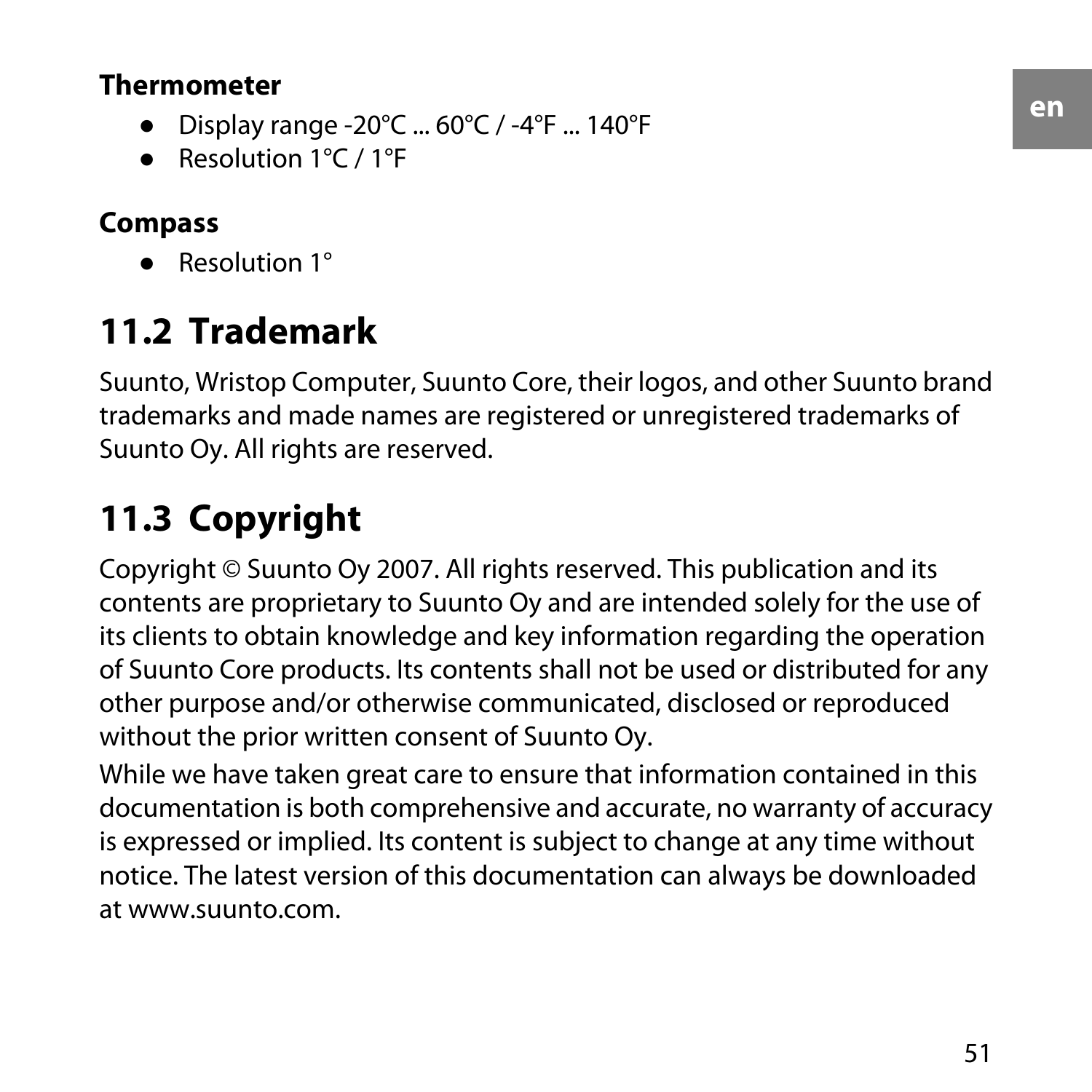# <span id="page-51-0"></span>**11.4 CE**

<span id="page-51-2"></span>The CE mark is used to mark conformity with the European Union EMC directive 89/336/EEC.

## <span id="page-51-1"></span>**11.5 Patent notice**

This product is protected US Patent application serial number 11/152,076 and corresponding patents or patent applications in other countries. Additional patent applications are pending.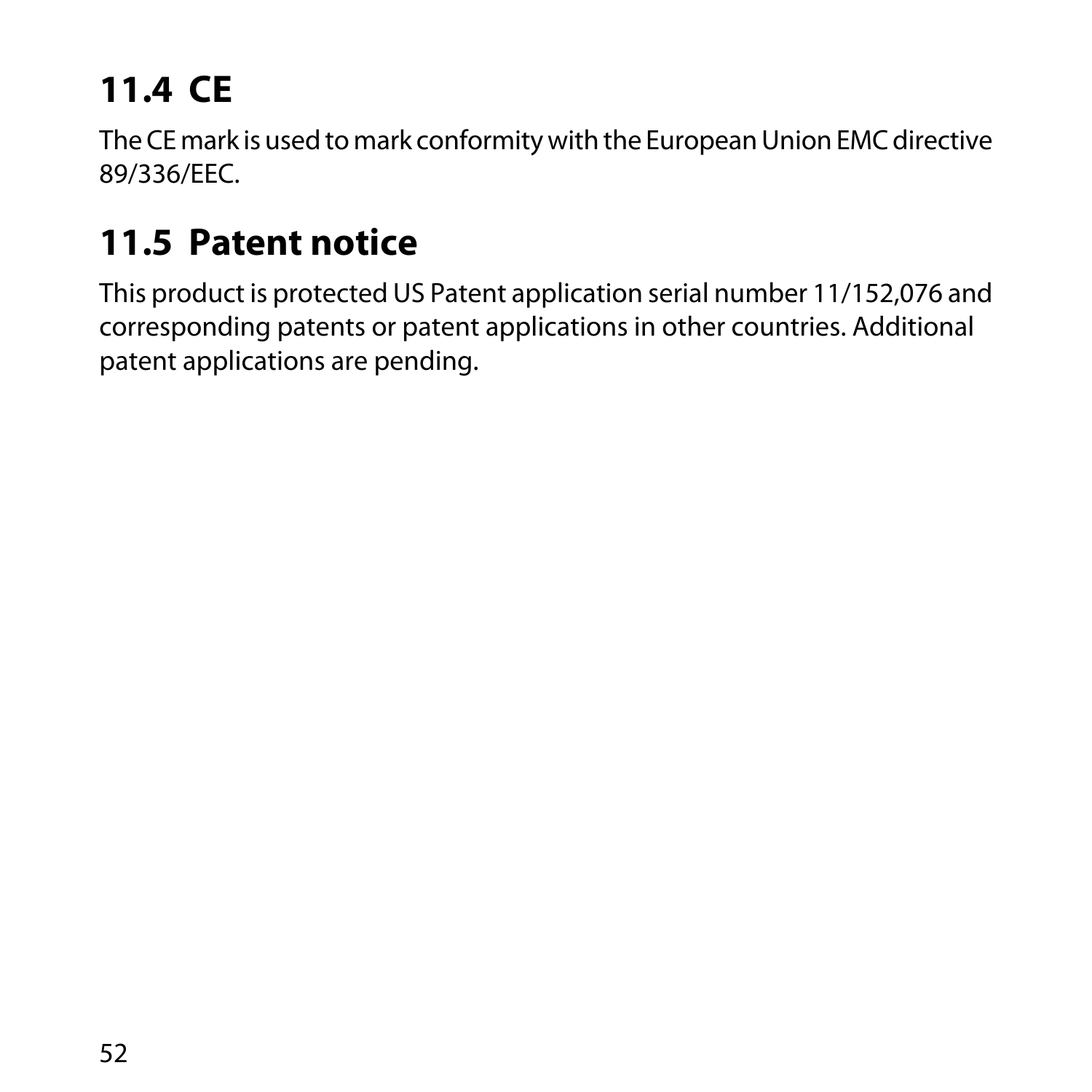# <span id="page-52-0"></span>**12 WARRANTY**

# <span id="page-52-1"></span>**12.1 Suunto Limited Warranty**

Suunto warrants that during the Warranty Period Suunto or a Suunto Authorized Service Center (hereinafter Service Center) will, at its sole discretion, remedy defects in materials or workmanship free of charge either by a) repairing, or b) replacing, or c) refunding, subject to the terms and conditions of this Limited Warranty. This Limited Warranty is only valid and enforceable in the country of purchase, unless local law stipulates otherwise.

### **Warranty Period**

The Limited Warranty Period starts at the date of original retail purchase. The Warranty Period is two (2) years for display devices. The Warranty Period is one (1) year for accessories including but not limited to PODs and heart rate transmitters, as well as for all consumable parts.

### **Exclusions and Limitations**

This Limited Warranty does not cover:

- 1. a) normal wear and tear, b) defects caused by rough handling, or c) defects or damage caused by misuse contrary to intended or recommended use
- 2. user manuals or any third-party items
- 3. defects or alleged defects caused by the use with any product, accessory, software and/or service not manufactured or supplied by Suunto;
- 4. replaceable batteries.

This Limited Warranty is not enforceable if item:

- 1. has been opened beyond intended use;
- 2. has been repaired using unauthorized spare parts; modified or repaired by unauthorized Service Center;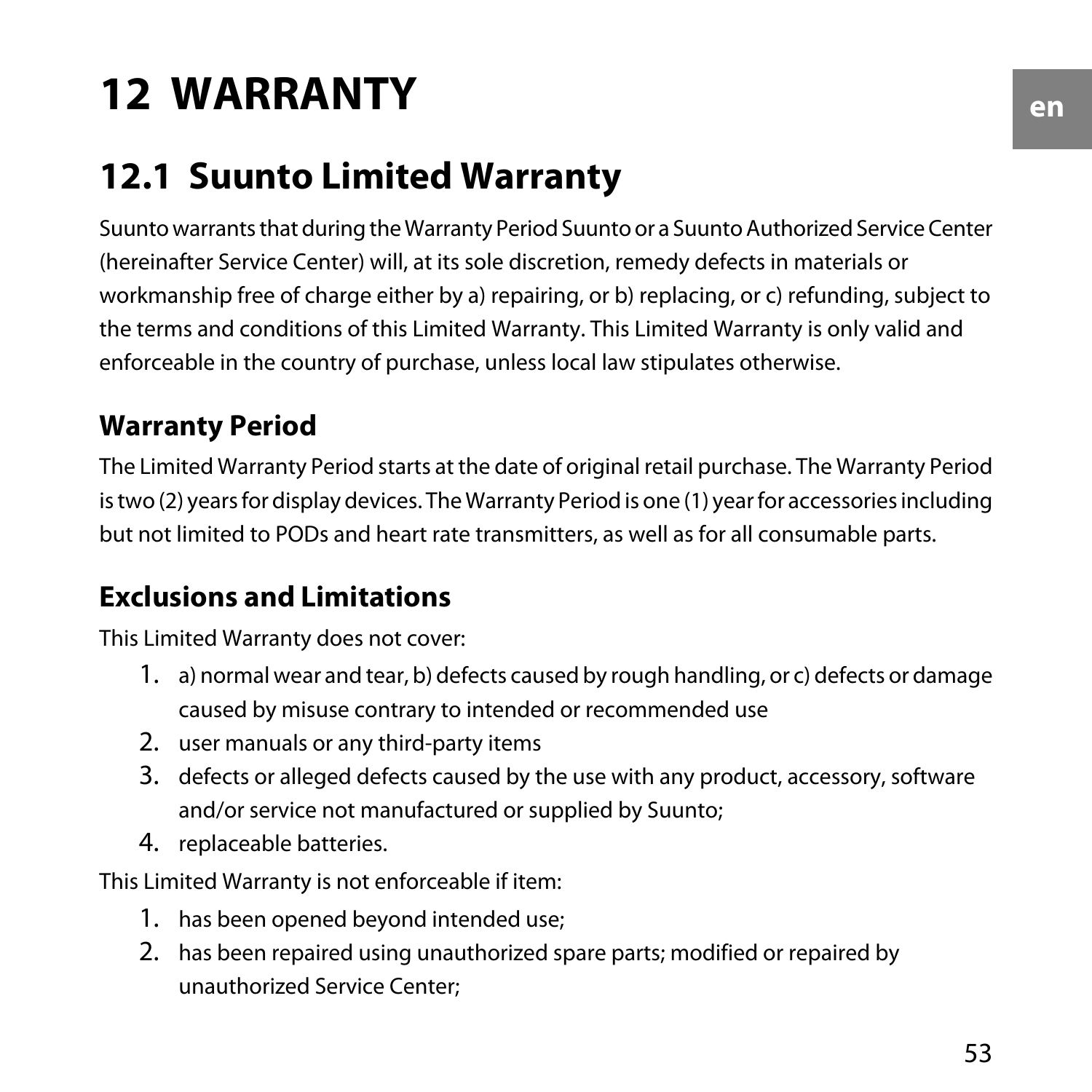- 3. serial number has been removed, altered or made illegible in any way, as determined at the sole discretion of Suunto;
- 4. has been exposed to chemicals including but not limited to mosquito repellents.

Suunto does not warrant that the operation of the Product will be uninterrupted or error free, or that the Product will work with any hardware or software provided by a third party.

#### **Access to Suunto warranty service**

Access to Suunto warranty service You must have proof of purchase to access Suunto warranty service. For instructions how to obtain warranty service, visit www.suunto.com/warranty, contact your local authorized Suunto retailer, or call Suunto Help Desk +358 2 2841160 (national or premium rates may apply).

#### **Limitation of Liability**

To the maximum extent permitted by applicable mandatory laws, this Limited Warranty is your sole and exclusive remedy and is in lieu of all other warranties, expressed or implied. Suunto shall not be liable for special, incidental, punitive or consequential damages, including but not limited to loss of anticipated benefits, loss of data, loss of use, cost of capital, cost of any substitute equipment or facilities, claims of third parties, damage to property resulting from the purchase or use of the item or arising from breach of the warranty, breach of contract, negligence, strict tort, or any legal or equitable theory, even if Suunto knew of the likelihood of such damages. Suunto shall not be liable for delay in rendering warranty service.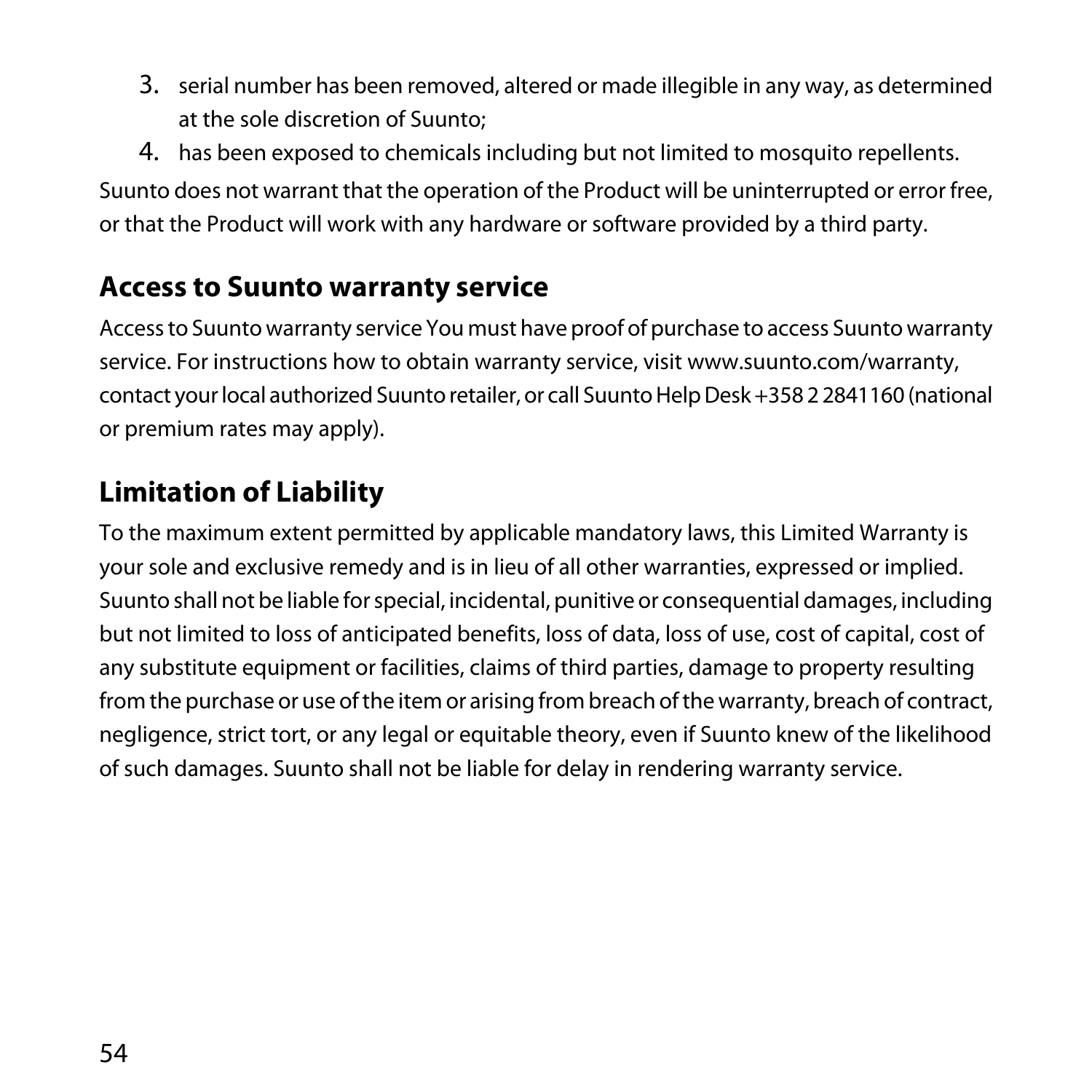# <span id="page-54-0"></span>**Index**

## **A**

alarm, [21](#page-20-1) ALTI & BARO mode, [23](#page-22-2) altimeter profile , [28](#page-27-2) altitude difference measurer, [29](#page-28-1) automatic profile, [34](#page-33-1)

### **B**

backlight, [15](#page-14-2) barometer profile , [32](#page-31-1) battery changing, [48](#page-47-1) bearing tracking, [42](#page-41-2) bezel, [42](#page-41-3) button lock, [16](#page-15-1) button tone, [14](#page-13-3)

### **C**

calibrating compass, [37](#page-36-3) CE, [52](#page-51-2) changing backlight, [15](#page-14-2) battery, [48](#page-47-1)

button lock, [16](#page-15-1) button tone, [14](#page-13-3) language, [15](#page-14-3) time settings, [17](#page-16-2) tone guides, [14](#page-13-4) units, [13](#page-12-3) compass calibrating, [37](#page-36-3) using, [41](#page-40-1) countdown timer, [20](#page-19-2)

### **D**

date, [18](#page-17-3) declination value, [40](#page-39-1) depth meter profile , [35](#page-34-2) dual time, [18](#page-17-4)

### **G**

general settings, [13](#page-12-4) backlight, [15](#page-14-2) button lock, [16](#page-15-1) button tone, [14](#page-13-3) language, [15](#page-14-3) tone guides, [14](#page-13-4)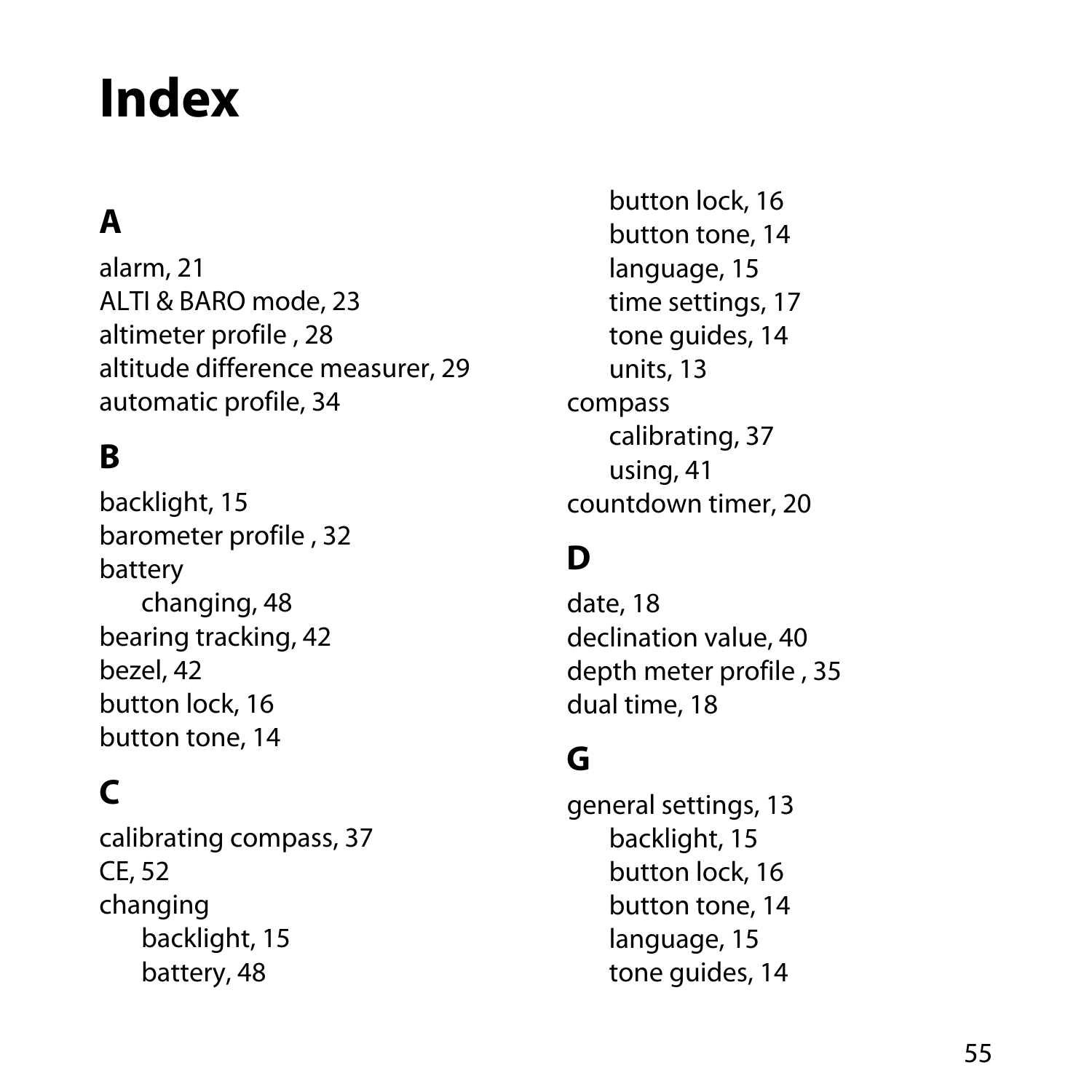units, [13](#page-12-3) getting correct readings, [37](#page-36-4)

## **I**

incorrect readings, [24](#page-23-2)

### **L**

language, [15](#page-14-3) lap, [45](#page-44-1) locking and unlocking logs, [46](#page-45-2) locking logs, [44](#page-43-3) logs locking, [44](#page-43-3), [46](#page-45-2) recording, [30](#page-29-1), [33,](#page-32-1) [35](#page-34-3) unlocking, [46](#page-45-2) viewing, [44](#page-43-3), [45](#page-44-1)

### **M**

memory, [44](#page-43-4) locking and unlocking logs, [46](#page-45-2) locking logs, [44](#page-43-3) recording interval, [46](#page-45-3) viewing logs, [44,](#page-43-3) [45](#page-44-1) modes ALTI & BARO, [23](#page-22-2) COMPASS, [37](#page-36-5) TIME, [17](#page-16-3)

### **P**

profiles altimeter, [28](#page-27-2) automatic, [34](#page-33-1) barometer, [32](#page-31-1) depth meter, [35](#page-34-2)

### **R**

readings correct, [24](#page-23-3) incorrect, [24](#page-23-2) recording interval, [46](#page-45-3) recording logs, [30,](#page-29-1) [33](#page-32-1)

### **S**

setting alarm, [21](#page-20-1) date, [18](#page-17-3) dual time, [18](#page-17-4) profiles, [26](#page-25-2) reference values, [26](#page-25-3) sunrise and sunset, [19](#page-18-1) time, [18](#page-17-5) split, [45](#page-44-1) stopwatch, [20](#page-19-3) storm alarm, [28](#page-27-3) strap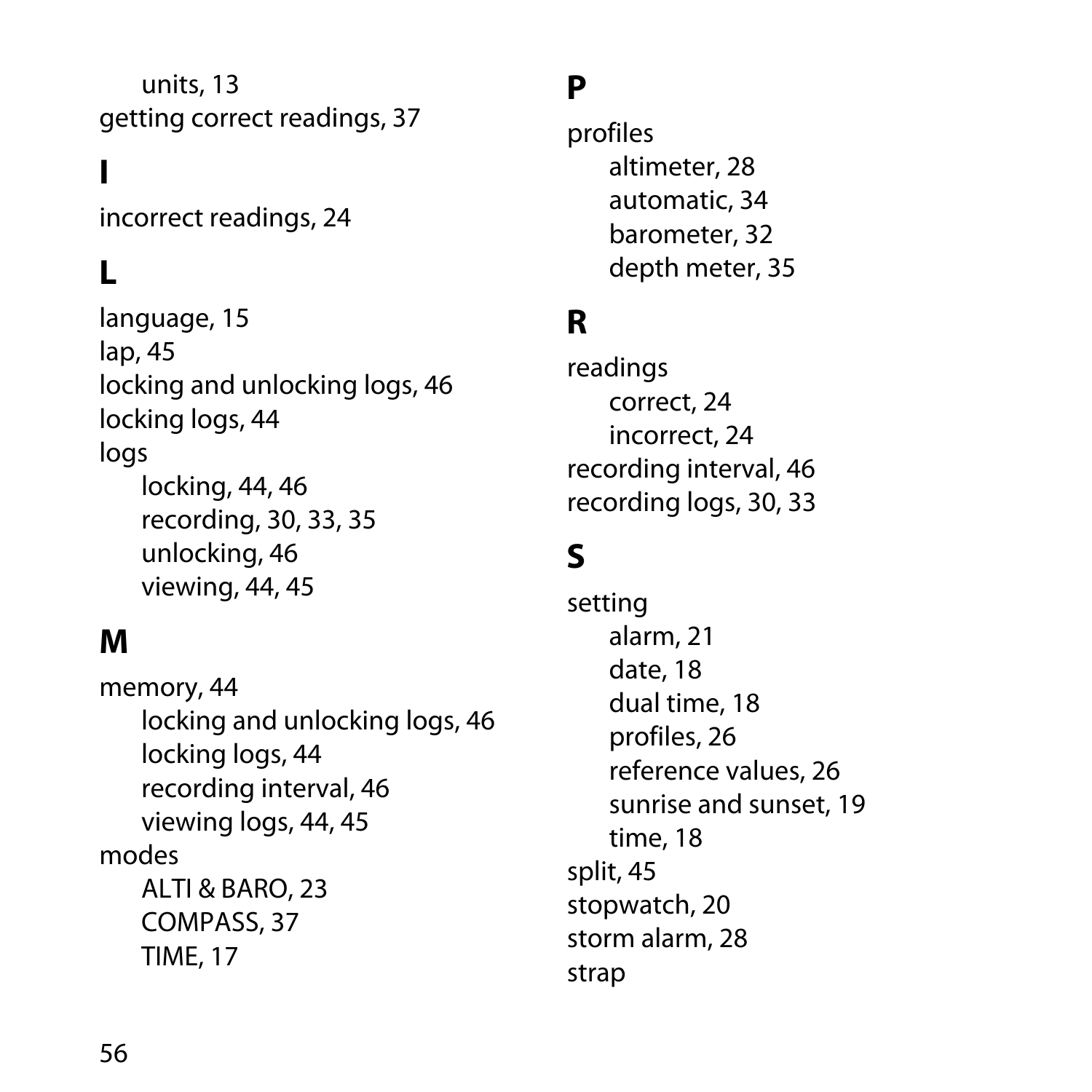adjusting length, [13](#page-12-5) sunrise and sunset, [19](#page-18-1)

## **T**

technical data, [50](#page-49-2) time, [18](#page-17-5) TIME mode, [17](#page-16-3) tone guides, [14](#page-13-4) trademark, [51](#page-50-2)

### **U**

using ALTI & BARO mode, [23](#page-22-2) altitude difference measurer, [29](#page-28-1) correct readings, [24](#page-23-3) incorrect readings, [24](#page-23-2) profiles, [25,](#page-24-2) [26](#page-25-2), [28,](#page-27-2) [32](#page-31-1), [34,](#page-33-1) [35](#page-34-2) reference values, [26](#page-25-3) storm alarm, [28](#page-27-3) weather trend indicator, [27](#page-26-1) using COMPASS mode bearing tracking, [42](#page-41-2) bezel, [42](#page-41-3) calibrating, [37](#page-36-3) compass, [41](#page-40-1) correct readings, [37](#page-36-4) setting declination value, [40](#page-39-1) views, [37](#page-36-5) using profiles

altimeter, [28](#page-27-2) automatic, [34](#page-33-1) barometer, [32](#page-31-1) depth meter, [35](#page-34-2) using TIME mode, [17](#page-16-3) alarm, [21](#page-20-1) countdown timer, [20](#page-19-2) date, [18](#page-17-3) dual time, [18](#page-17-4) stopwatch, [20](#page-19-3) sunrise and sunset, [19](#page-18-1) time, [18](#page-17-5)

## **V**

viewing logs, [44,](#page-43-3) [45](#page-44-1)

#### **W**

weather trend indicator, [27](#page-26-1)